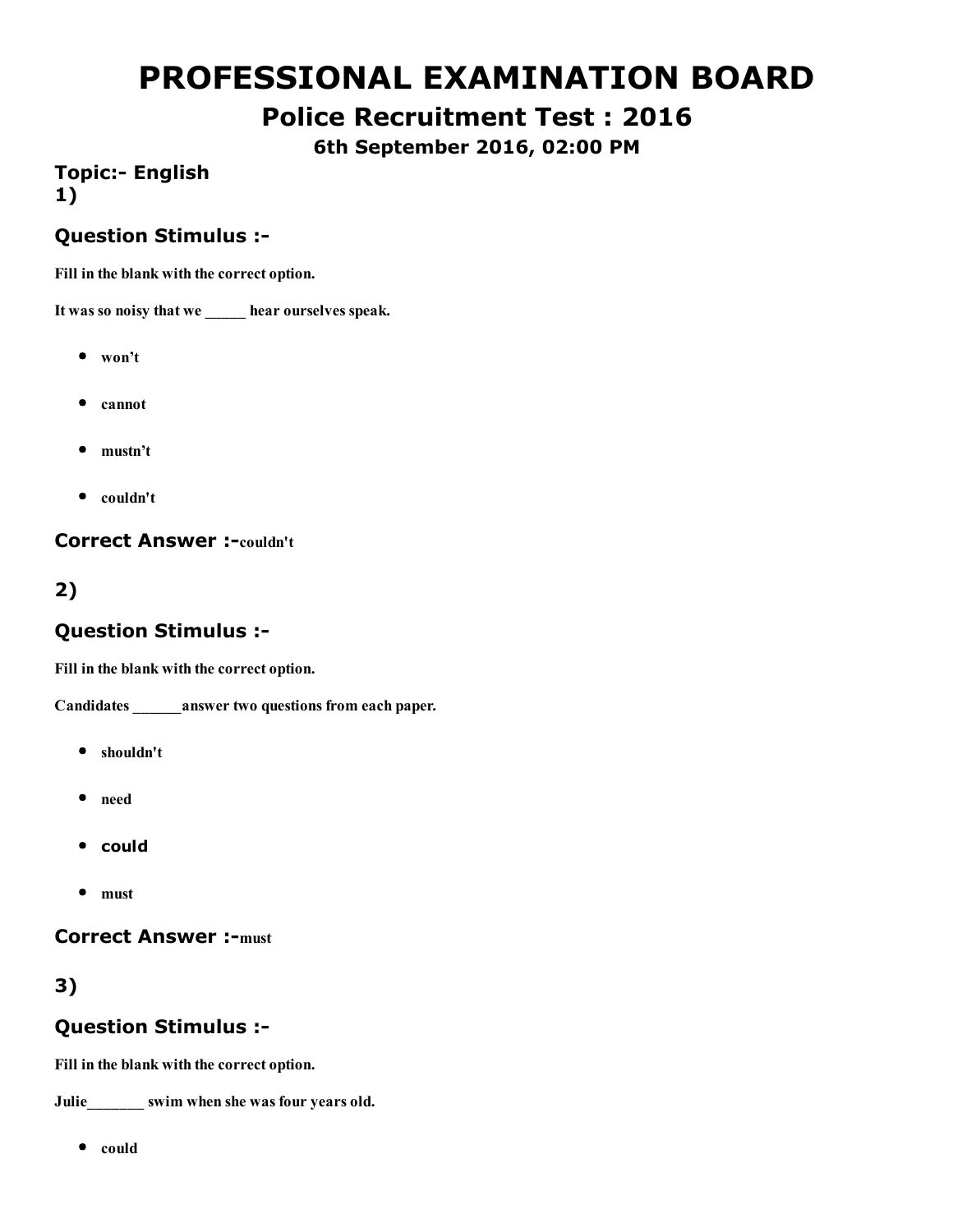- $\bullet$ can
- might  $\bullet$
- should

**Correct Answer :-could** 

#### 4)

#### Question Stimulus :

Fill in the blank with the correct preposition.

Competitors must abide\_\_\_\_\_ the Judge's decision.

- for
- $•$  at
- $\bullet$  in
- $\bullet$  by

#### **Correct Answer :-by**

#### 5)

#### Question Stimulus :

Fill in the blank with the correct preposition.

The Opposition party called for the Minister's resignation\_\_\_\_\_ the scandal broke.

- after
- across
- along  $\bullet$
- $\bullet$  in

#### **Correct Answer :- after**

#### 6)

#### Question Stimulus :

Fill in the blank with the correct preposition.

I saw a few familiar faces\_\_\_\_\_ the crowd.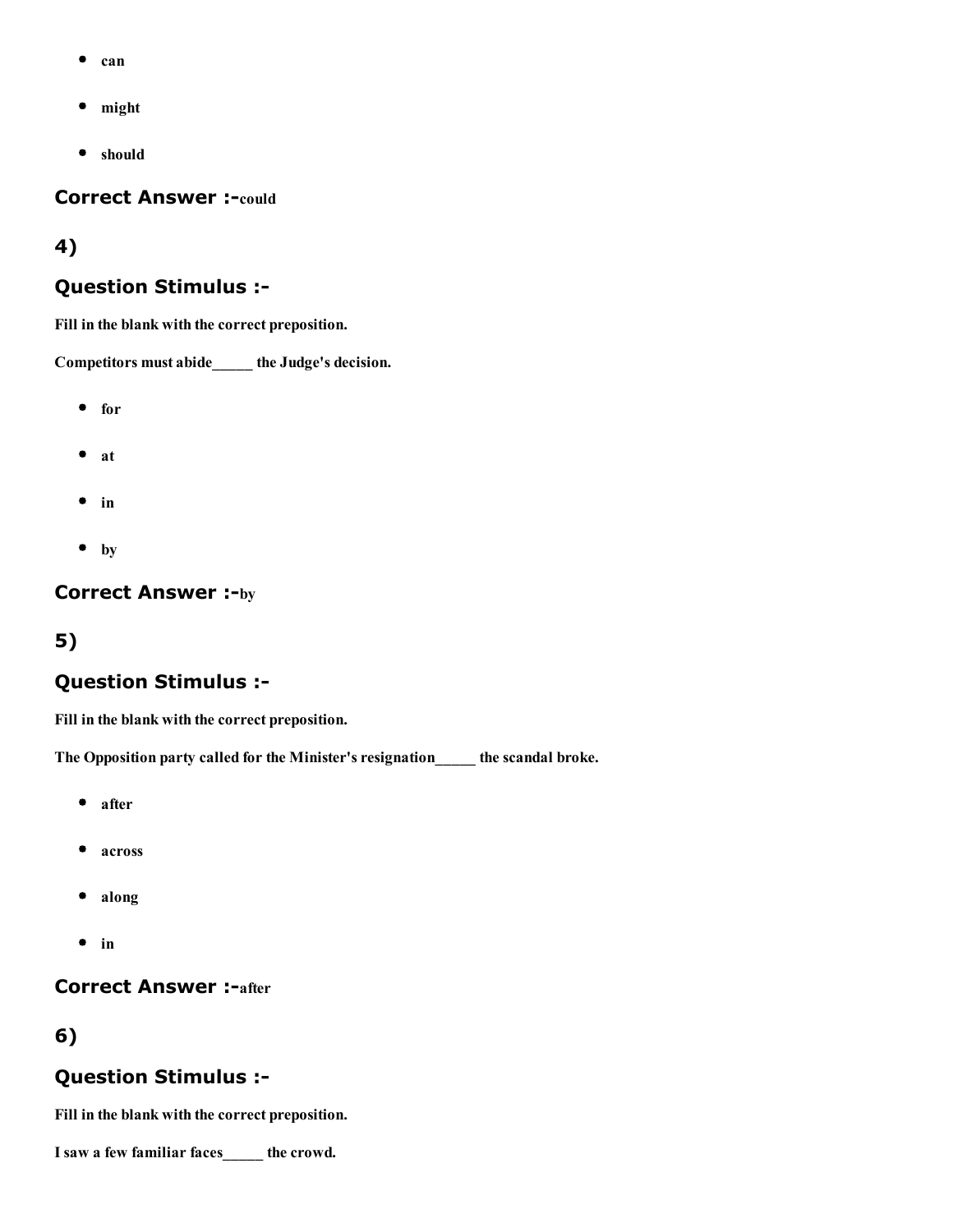- among
- between
- besides  $\bullet$
- $\bullet$ into

#### **Correct Answer :- among**

#### 7)

#### Question Stimulus :

Fill in the blank with the correct prepositions

We will be staying Mumbai next Saturday.

- on, from
- for, from
- $\bullet$  by, by
- $\bullet$  in, till

#### **Correct Answer :-in, till**

#### 8)

## Question Stimulus :

DIRECTIONS: In the following question, some of the sentences have errors and some have none. Find out which part of a sentence has an error. If there is no error, mark your answer as 'No error'.

- $\bullet$ He have been
- $\bullet$ dialing your number
- since yesterday
- No Error.

#### **Correct Answer:**-He have been

#### 9)

#### Question Stimulus :

DIRECTIONS: In the following question, some of the sentences have errors and some have none. Find out which part of a sentence has an error. If there is no error, mark your answer as 'No error'.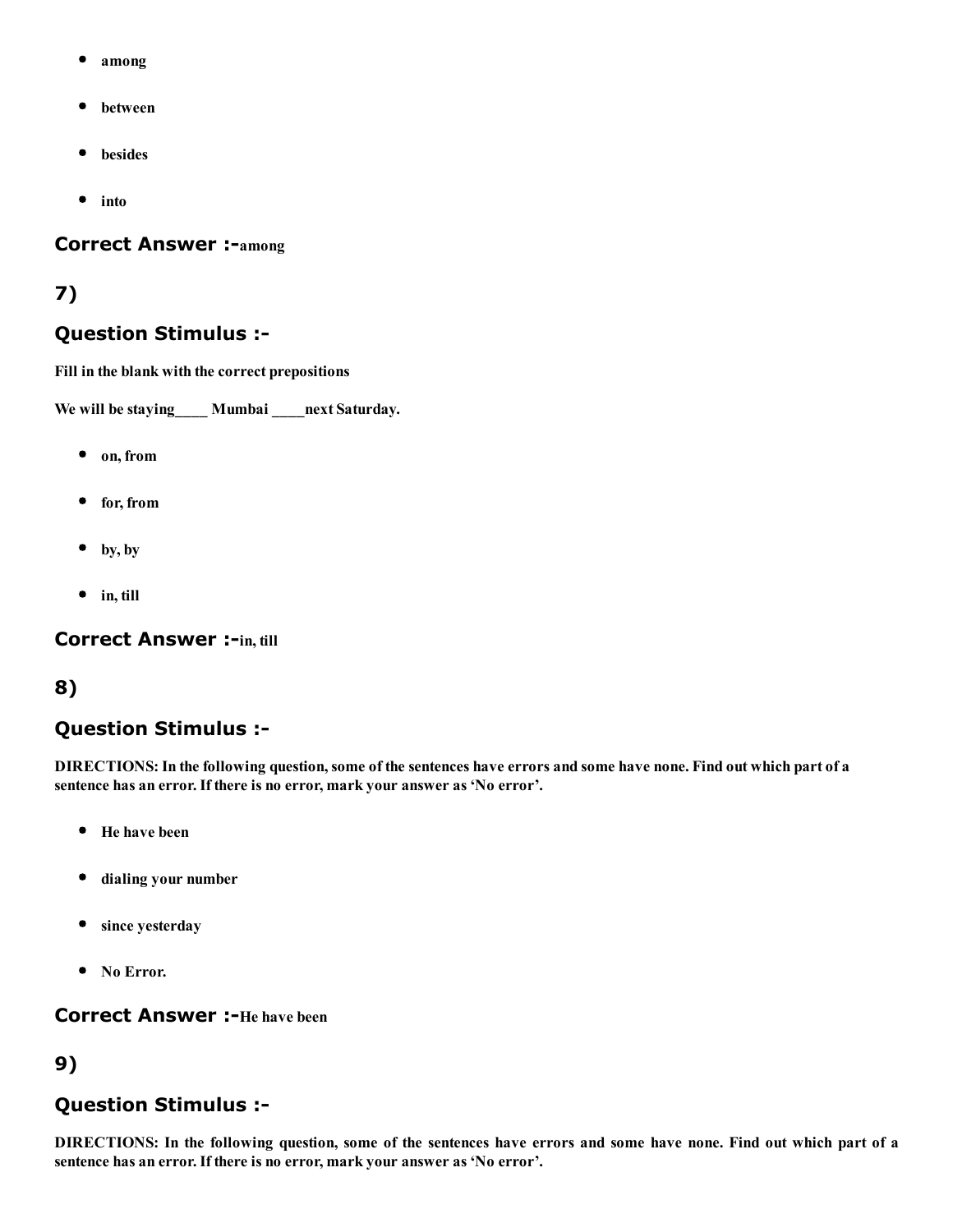- A burden  $\bullet$
- of ones own
- choice is not felt.  $\bullet$
- No Error.

#### **Correct Answer :-**of ones own

#### 10)

### Question Stimulus :

DIRECTIONS: In the following question, some of the sentences have errors and some have none. Find out which part of a sentence has an error. If there is no error, mark your answer as 'No error'.

- $\bullet$ A fool and
- his money is
- easily parted.
- No Error.

**Correct Answer :-his money is** 

## 11)

## Question Stimulus :

DIRECTIONS: In the following question, some of the sentences have errors and some have none. Find out which part of a sentence has an error. If there is no error, mark your answer as 'No error'.

- A ounce of  $\bullet$
- prevention is worth
- a pound of cure.
- No Error.

**Correct Answer :-A ounce of** 

# 12)

## Question Stimulus :

DIRECTIONS: In the following question, some of the sentences have errors and some have none. Find out which part of a sentence has an error. If there is no error, mark your answer as 'No error'.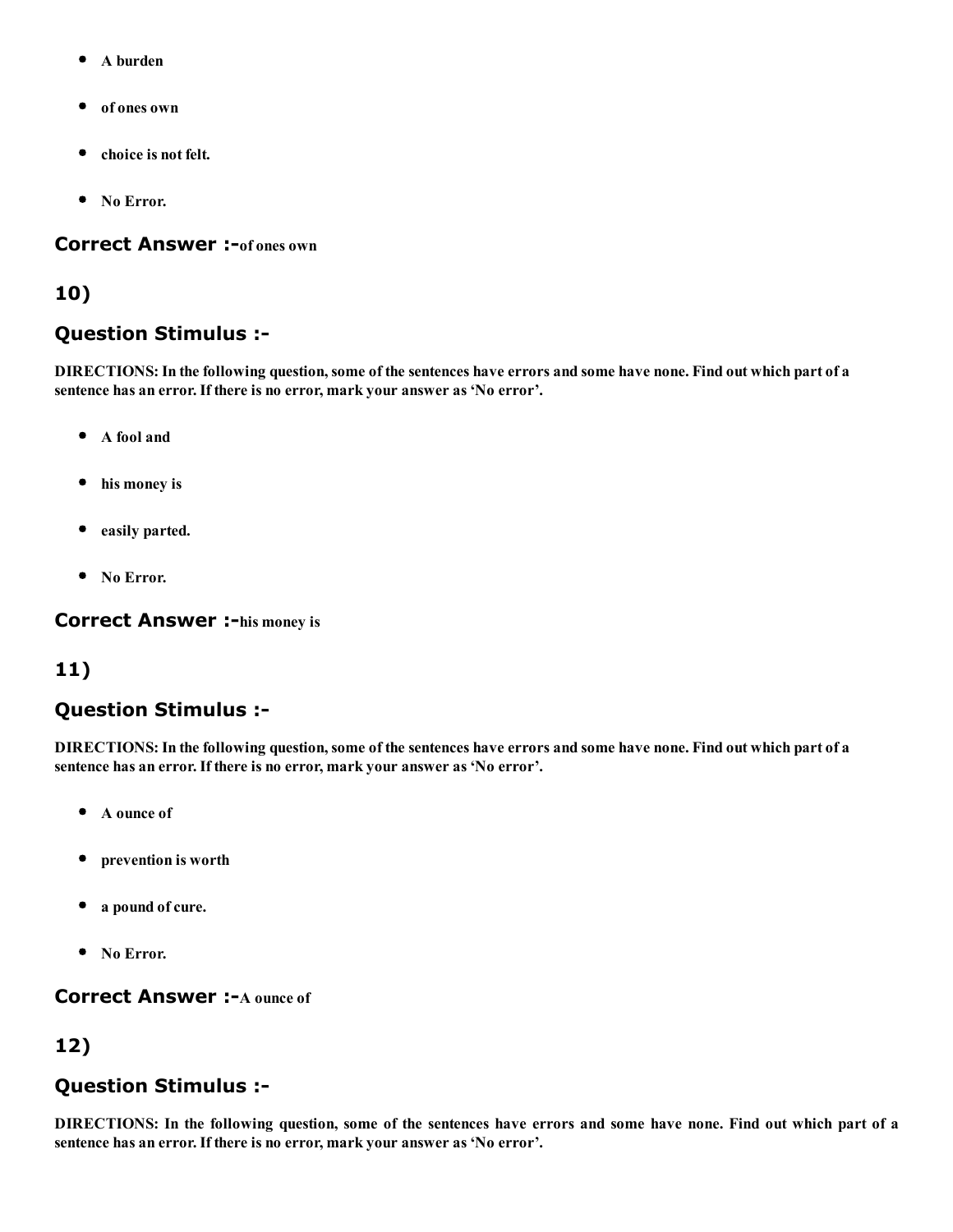- A calm sea  $\bullet$
- do not make
- a skilled sailor.
- No Error.

#### **Correct Answer :-do not make**

#### 13)

#### Question Stimulus :

DIRECTIONS: In the following question, some of the sentences have errors and some have none. Find out which part of a sentence has an error. If there is no error, mark your answer as 'No error'.

- If my uncle
- will come to Delhi,
- he will meet you.
- No Error.

**Correct Answer :- will come to Delhi,** 

#### 14)

## Question Stimulus :

DIRECTIONS: In the following question, some of the sentences have errors and some have none. Find out which part of a sentence has an error. If there is no error, mark your answer as 'No error'.

- Michael bought
- a new computer,
- and he still has the old one.
- No Error

**Correct Answer :-and he still has the old one.** 

# 15)

## Question Stimulus :

DIRECTIONS: In the following question, some of the sentences have errors and some have none. Find out which part of a sentence has an error. If there is no error, mark your answer as 'No error'.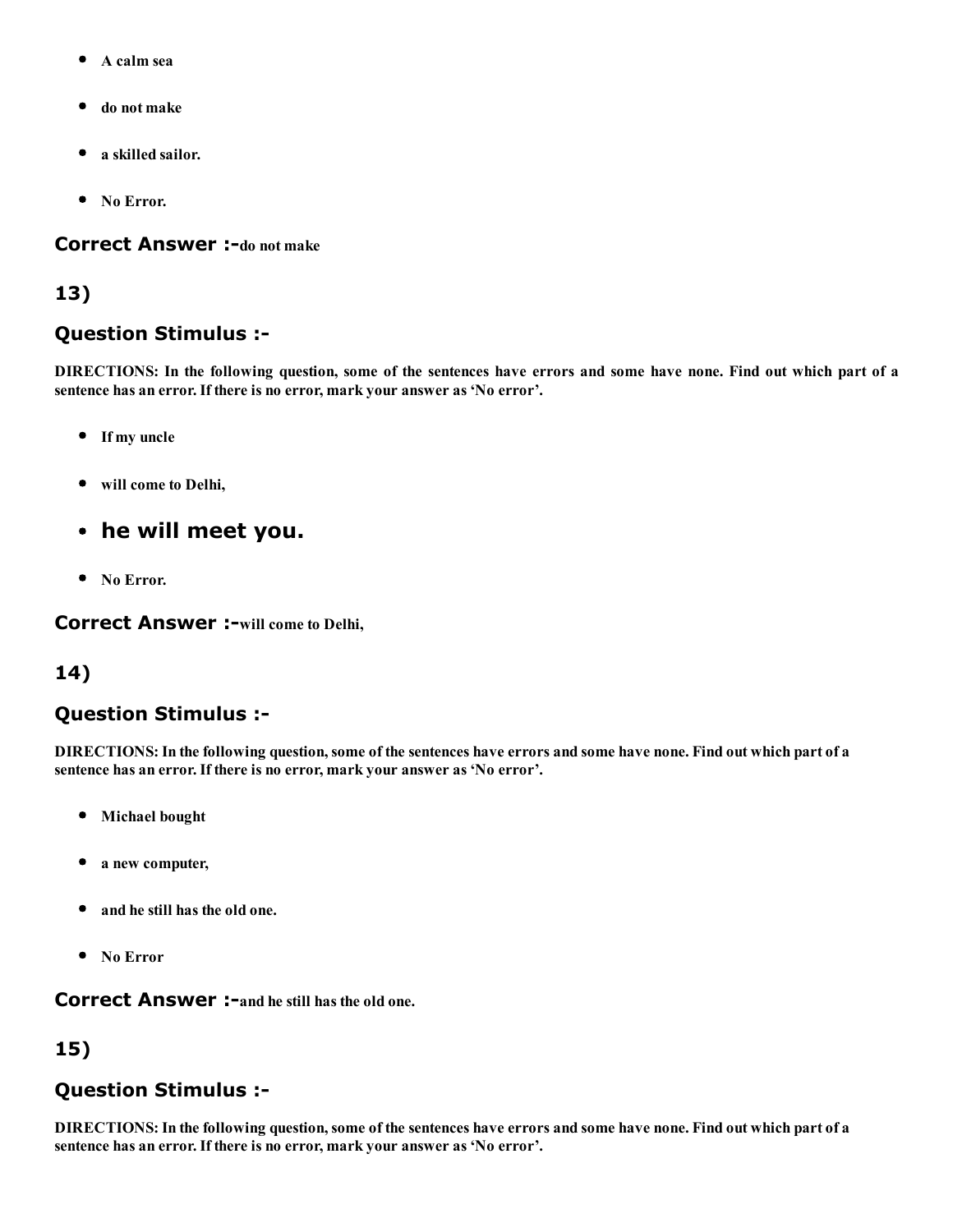- If you had warned me,
- I would not have told your father
- about that party.
- No Error.

#### **Correct Answer :-No Error.**

#### 16)

#### Question Stimulus :

Choose the grammatically correct sentence out of the given options.

- She is the weaker of the two sisters.
- She is weaker of the two sisters.
- She is the weaker of two sisters.
- She is weaker of two sisters.

**Correct Answer:**-She is the weaker of the two sisters.

## 17)

#### Question Stimulus :

### Out of the given options, choose the one which is the correct indirect speech of the sentence given below.

#### The Prince said, "It gives me great pleasure to be here this evening."

- The Prince said that it gave him great pleasure to be here that evening.
- The Prince said that it gives him great pleasure to be here that evening.
- The Prince said that it gives him great pleasure to be there that evening.
- The Prince said that it gave him great pleasure to be there that evening.

#### Correct Answer :

The Prince said that it gave him great pleasure to be there that evening.

## 18)

# Question Stimulus :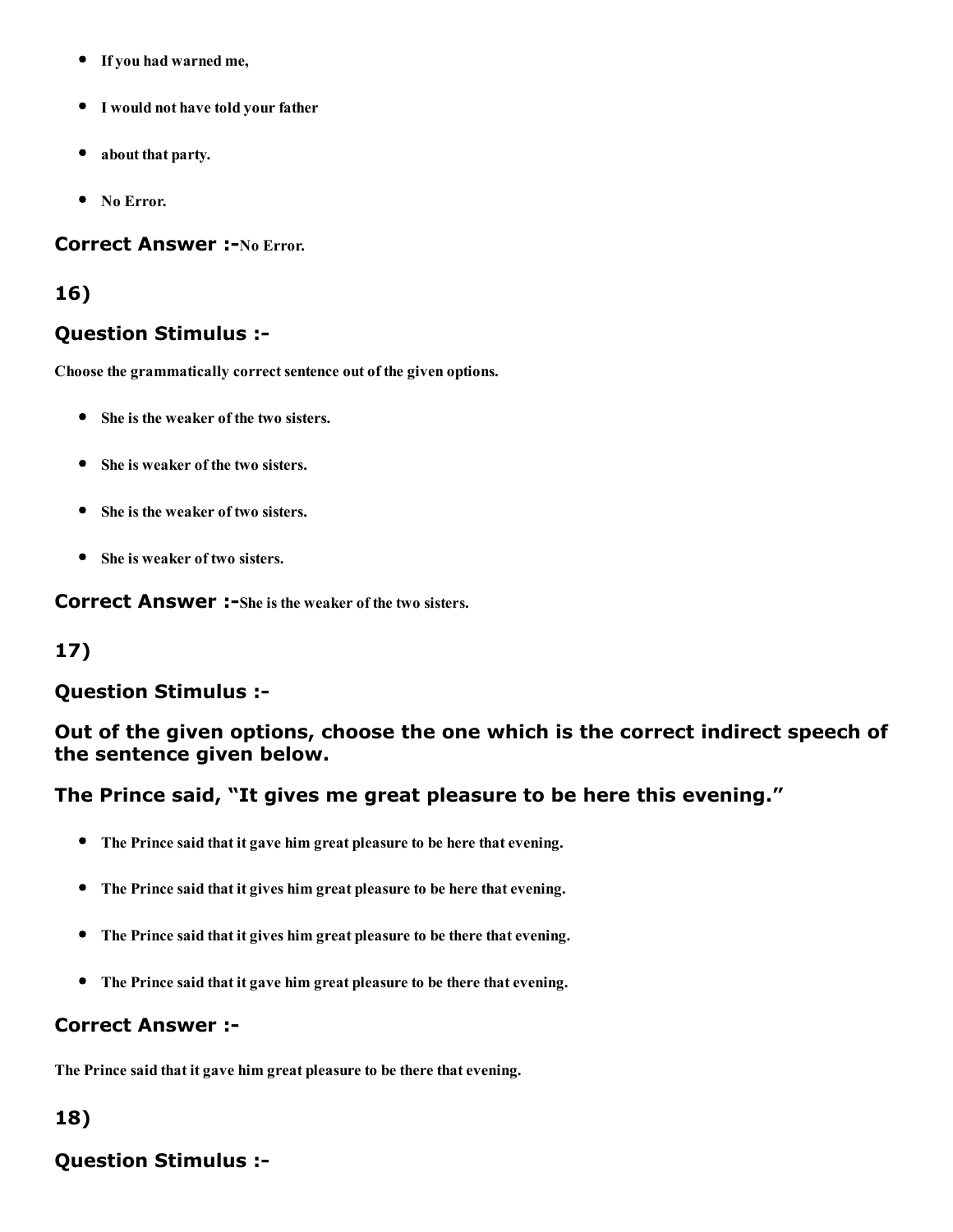Out of the given options, choose the one which is the correct indirect speech of the sentence given below.

He said, "I do not wish to see any of you; go away."

- He said that he does not wish to see any of them and orders them to go away.
- He said that he did not wish to see any of you and ordered them to go away.
- He said that he did not wish to see any of them and ordered them to go away.  $\bullet$
- He said that he did not wish to see any of them and orders them to go away.

#### Correct Answer :

He said that he did not wish to see any of them and ordered them to go away.

#### 19)

#### Question Stimulus :

Out of the given options, choose the one which is the correct indirect speech of the sentence given below.

The grandfather said to his grandsons, "Did you not like my story yesterday?"

- The grandfather asked his grandsons if they did not like his story yesterday.
- The grandfather asked his grandsons if they did not like his story the day before.
- The grandfather asked his grandsons if they had not liked his story the day before.  $\bullet$
- $\bullet$ The grandfather asked his grandsons if they have not liked his story the day before.

**Correct Answer:** -The grandfather asked his grandsons if they had not liked his story the day before.

#### 20)

#### Question Stimulus :

Out of the given options, choose the one which is the correct active voice of the sentence given below.

The fields are being ploughed by the farmers.

- The fields have been ploughed by the farmers.
- The farmers have been ploughing the fields.
- The farmers are ploughing the fields.
- The farmers have ploughed the fields.

#### Correct Answer :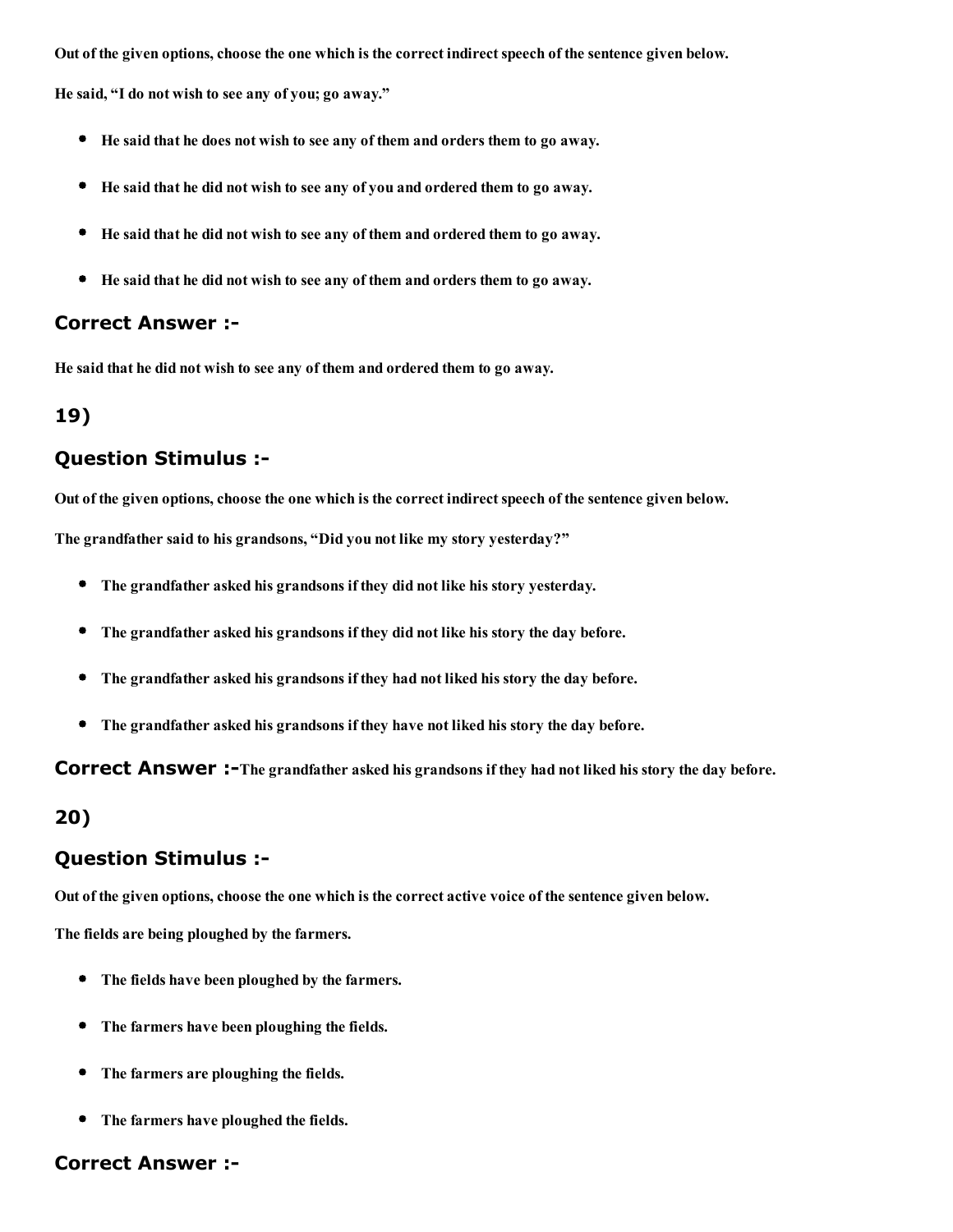The farmers are ploughing the fields.

## 21)

### Question Stimulus :

Out of the given options, choose the one which is the correct passive voice of the sentence given below.

Kindly do not smoke in public place.

- You had been requested not to smoke in public place.
- You were requested not to smoke in public place.
- You are requested not to smoke in public place.
- We are requesting you not to smoke in public place.

**Correct Answer:** -You are requested not to smoke in public place.

### 22)

#### Question Stimulus :

Out of the given options, choose the one which is the correct passive voice of the sentence given below.

Can I solve these sums?

- Can these sums be solved by me?
- Will these sums be solved by me?
- Shall these sums be solved by me?  $\bullet$
- Would these sums be solved by me?

**Correct Answer :-**Can these sums be solved by me?

#### 23)

#### Question Stimulus :

Fill in the blank with the correct option.

They have money, so their daughter cannot pay her tuition fees.

- $e$  few
- the little
- a little $\bullet$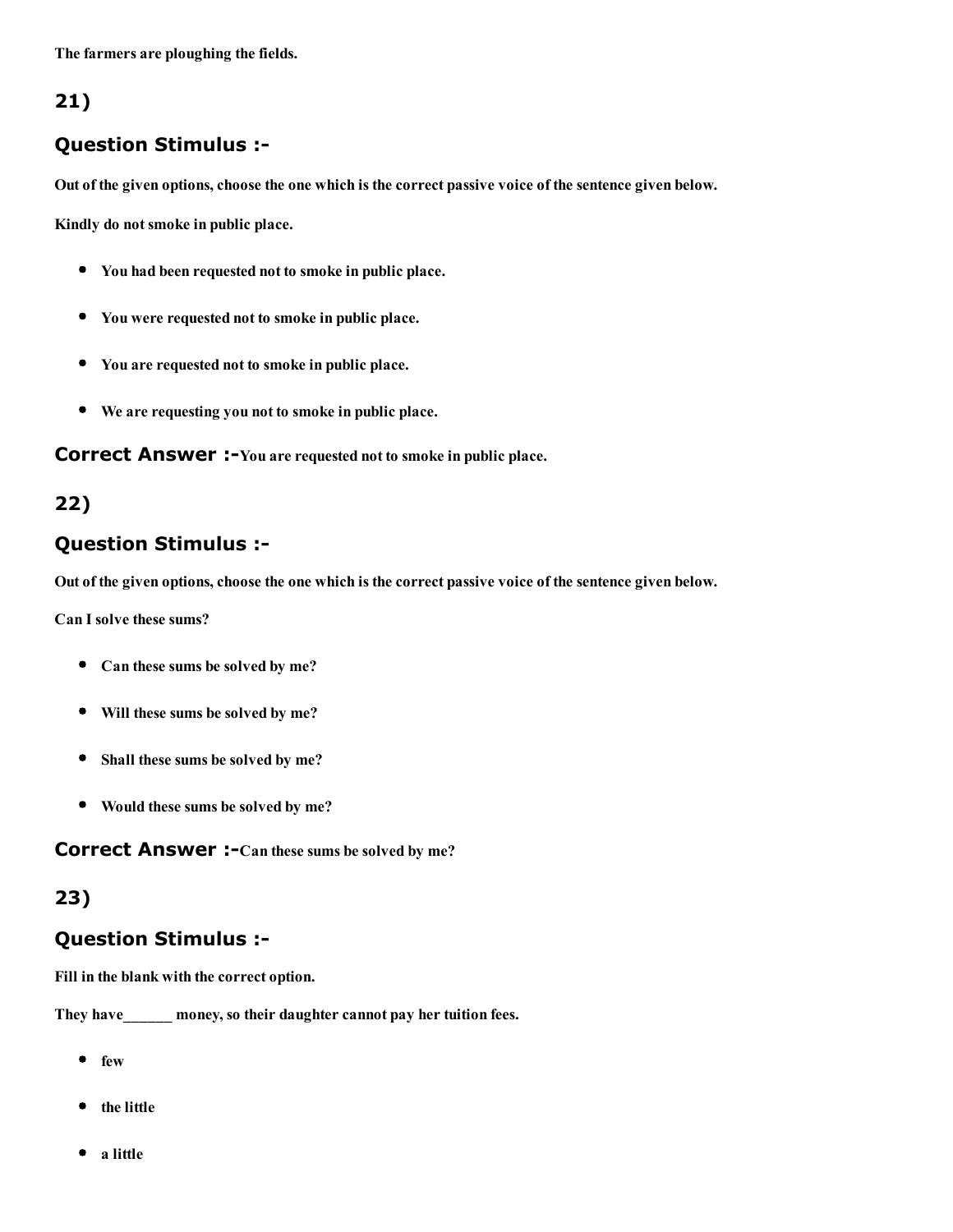• little

#### **Correct Answer :-little**

## 24)

### Question Stimulus :

Fill in the blank with the correct option.

There are \_\_\_\_\_\_\_\_slices of cake left over from the party.

- $e$  few
- $\bullet$  a few
- the few
- little

**Correct Answer :- a few** 

25)

Question Stimulus :

Fill in the blank with the correct option.

rays of sunlight pierced the smoke.

- $\bullet$  A few
- Few
- Little
- The few

**Correct Answer :- A few** 

## 26)

## Question Stimulus :

DIRECTIONS: Read the following passage carefully and answer the following questions.

Where do you think revealing raiment's, weird slang and our youths' dismaying attitudes come from? Very obviously they are the results of attempts to emulate the western world. Probe into the subject, delve into its various effects - you will be shocked at how rapidly Western culture is corroding our culture - exclusively ours, exclusively to be proud of, to rust. These spicy sauces of Western culture surely flatter the palate, but in course of time won't they canker it too?

Western countries do have desirable elements worth copying. But are we taking in those positive elements? No, we seem to be merely diving into the external glitter of the West. The root of all this misfortune lies in the soil nourished by the word 'modern'.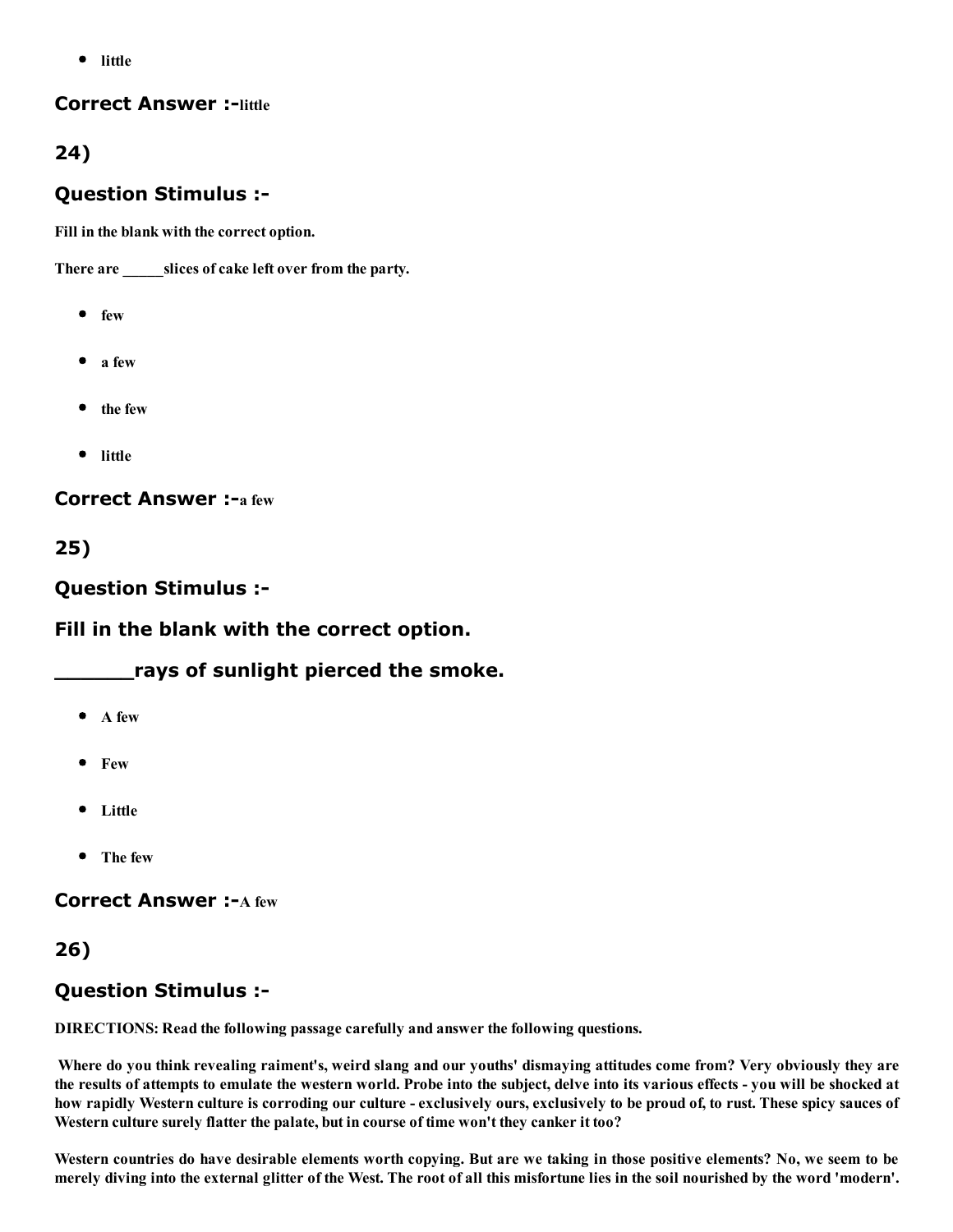What does 'modern' mean to us? Do we become modern by wearing outrageous clothes that make us look like aliens? Does modernism set in by profuse use of western slang? Life for today's youth means rocketing in BMWs or piercing flesh, late night parties, and black nail enamel and red mane. That is what a good percent of our younger generation have become, as a result of the obsessive aping of the glittering West.

What is the meaning of the word 'raiment's' used in the first line of the paragraph?

- Attitude
- Wealth
- Clothes
- Cars

#### **Correct Answer :-Clothes**

## 27)

#### Question Stimulus :

DIRECTIONS: Read the following passage carefully and answer the following questions.

Where do you think revealing raiment's, weird slang and our youths' dismaying attitudes come from? Very obviously they are the results of attempts to emulate the western world. Probe into the subject, delve into its various effects - you will be shocked at how rapidly Western culture is corroding our culture - exclusively ours, exclusively to be proud of, to rust. These spicy sauces of Western culture surely flatter the palate, but in course of time won't they canker it too?

Western countries do have desirable elements worth copying. But are we taking in those positive elements? No, we seem to be merely diving into the external glitter of the West. The root of all this misfortune lies in the soil nourished by the word 'modern'. What does 'modern' mean to us? Do we become modern by wearing outrageous clothes that make us look like aliens? Does modernism set in by profuse use of western slang? Life for today's youth means rocketing in BMWs or piercing flesh, late night parties, and black nail enamel and red mane. That is what a good percent of our younger generation have become, as a result of the obsessive aping of the glittering West.

Out of the given options, what would be the most appropriate Title of the passage?

- Pride in national heritage
- Patriotic youth
- Playing to Western Tunes
- None of the above

#### Correct Answer :

Playing to Western Tunes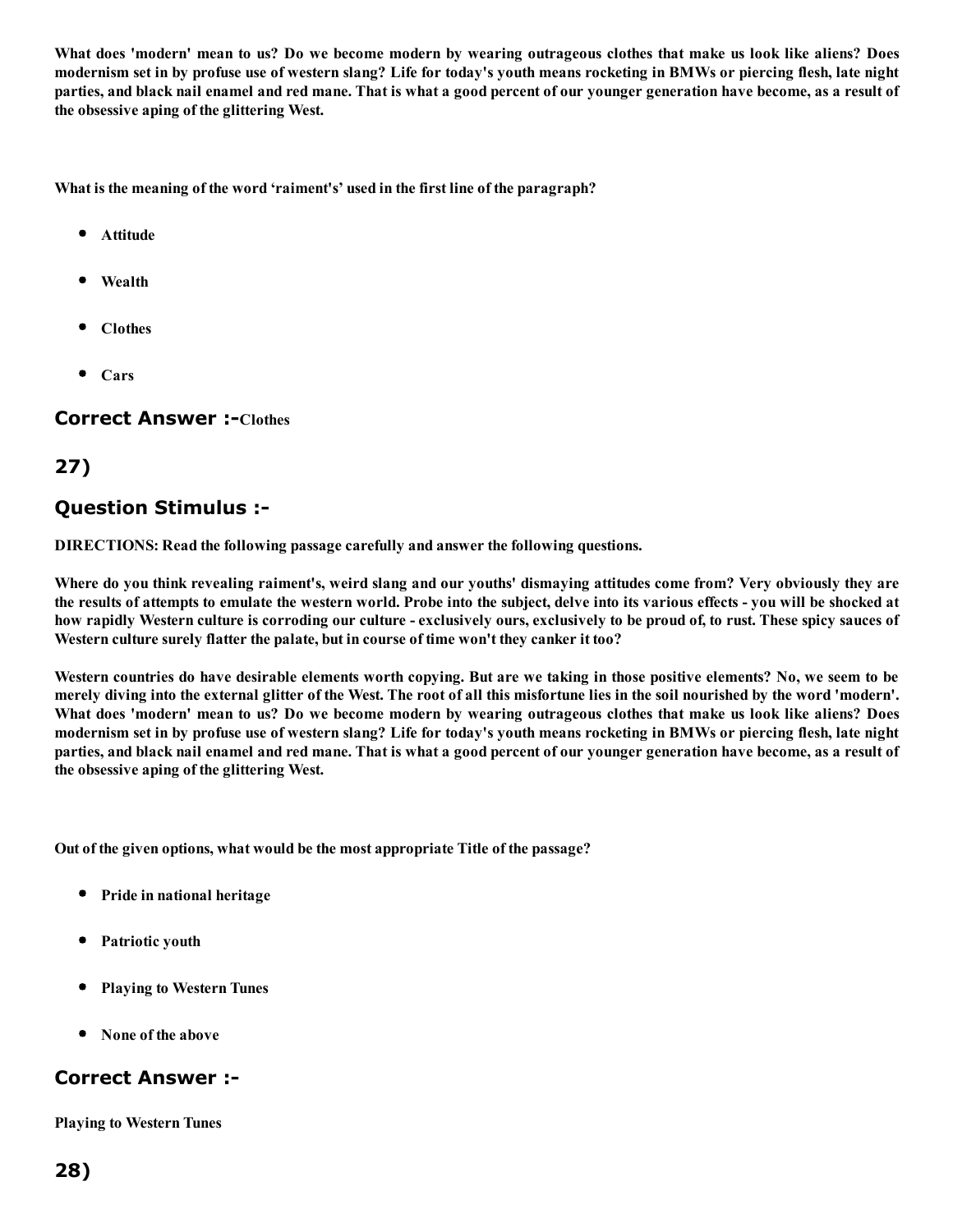# Question Stimulus :

DIRECTIONS: Read the following passage carefully and answer the following questions.

Where do you think revealing raiment's, weird slang and our youths' dismaying attitudes come from? Very obviously they are the results of attempts to emulate the western world. Probe into the subject, delve into its various effects - you will be shocked at how rapidly Western culture is corroding our culture - exclusively ours, exclusively to be proud of, to rust. These spicy sauces of Western culture surely flatter the palate, but in course of time won't they canker it too?

Western countries do have desirable elements worth copying. But are we taking in those positive elements? No, we seem to be merely diving into the external glitter of the West. The root of all this misfortune lies in the soil nourished by the word 'modern'. What does 'modern' mean to us? Do we become modern by wearing outrageous clothes that make us look like aliens? Does modernism set in by profuse use of western slang? Life for today's youth means rocketing in BMWs or piercing flesh, late night parties, and black nail enamel and red mane. That is what a good percent of our younger generation have become, as a result of the obsessive aping of the glittering West.

What does the world "slang" mean?

- A kind of language
- A kind of fight or combat
- Accessories
- None of the above

**Correct Answer :- A kind of language** 

#### 29)

#### Question Stimulus :

DIRECTIONS: Read the following passage carefully and answer the following questions.

Where do you think revealing raiment's, weird slang and our youths' dismaying attitudes come from? Very obviously they are the results of attempts to emulate the western world. Probe into the subject, delve into its various effects - you will be shocked at how rapidly Western culture is corroding our culture - exclusively ours, exclusively to be proud of, to rust. These spicy sauces of Western culture surely flatter the palate, but in course of time won't they canker it too?

Western countries do have desirable elements worth copying. But are we taking in those positive elements? No, we seem to be merely diving into the external glitter of the West. The root of all this misfortune lies in the soil nourished by the word 'modern'. What does 'modern' mean to us? Do we become modern by wearing outrageous clothes that make us look like aliens? Does modernism set in by profuse use of western slang? Life for today's youth means rocketing in BMWs or piercing flesh, late night parties, and black nail enamel and red mane. That is what a good percent of our younger generation have become, as a result of the obsessive aping of the glittering West.

What does the phrase 'obsessive aping of the glittering West', used at the last of the paragraph suggest?

- Hatred for western culture.
- Blindly copying the west without being able to distinguish clearly between the positive and negative aspects of western culture.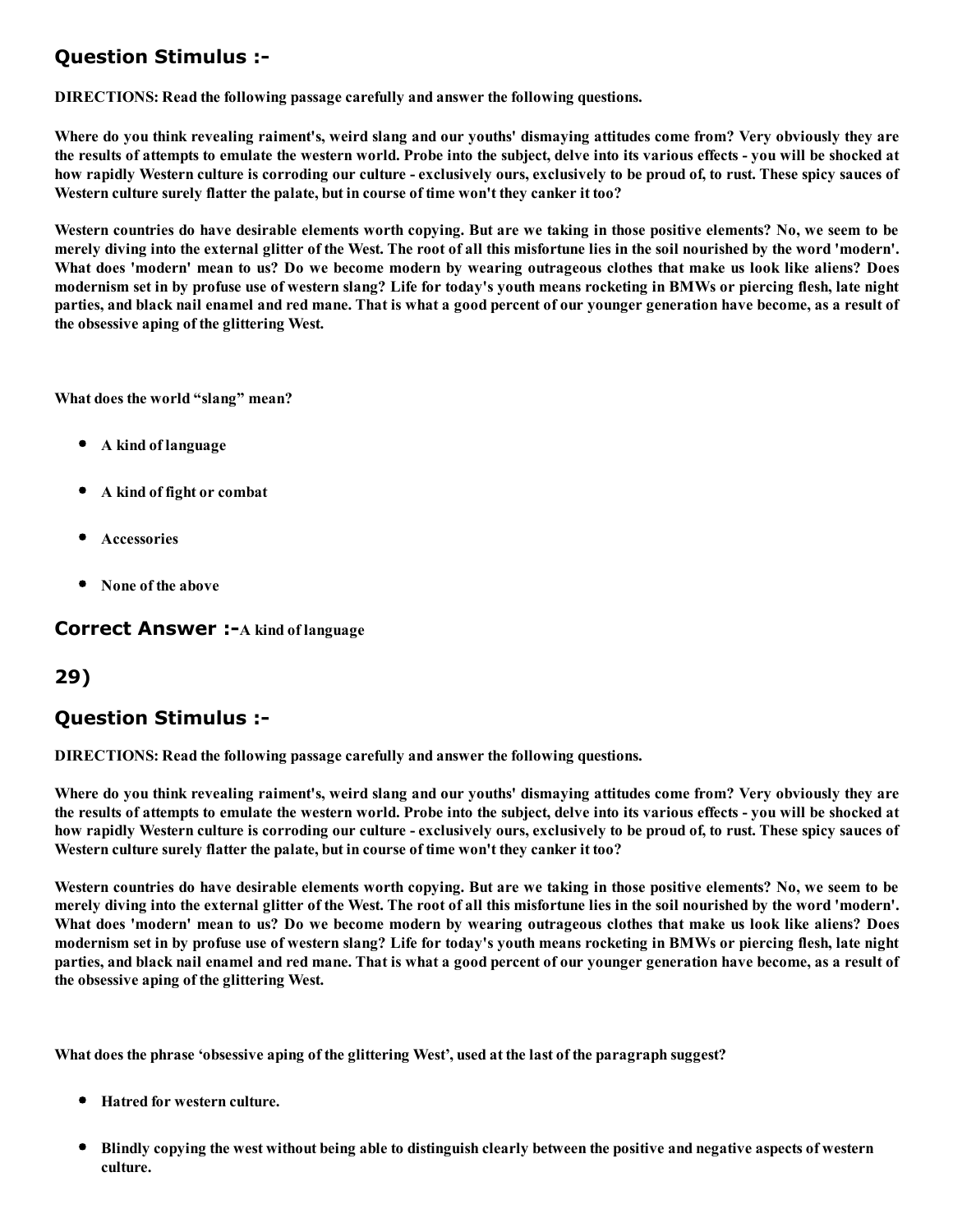- A desire to settle abroad.
- None of the above.

Correct Answer :-Blindly copying the west without being able to distinguish clearly between the positive and negative aspects of western culture.

# 30)

### Question Stimulus :

DIRECTIONS: Read the following passage carefully and answer the following questions.

Where do you think revealing raiment's, weird slang and our youths' dismaying attitudes come from? Very obviously they are the results of attempts to emulate the western world. Probe into the subject, delve into its various effects - you will be shocked at how rapidly Western culture is corroding our culture - exclusively ours, exclusively to be proud of, to rust. These spicy sauces of Western culture surely flatter the palate, but in course of time won't they canker it too?

Western countries do have desirable elements worth copying. But are we taking in those positive elements? No, we seem to be merely diving into the external glitter of the West. The root of all this misfortune lies in the soil nourished by the word 'modern'. What does 'modern' mean to us? Do we become modern by wearing outrageous clothes that make us look like aliens? Does modernism set in by profuse use of western slang? Life for today's youth means rocketing in BMWs or piercing flesh, late night parties, and black nail enamel and red mane. That is what a good percent of our younger generation have become, as a result of the obsessive aping of the glittering West.

Why does the author describe the clothes as 'outrageous'?

- **Because the clothes are so unusual or strange that they seem to shock the onlooker.**
- Because the clothes are so attractive that whoever sees it gets carried away.
- Because the clothes are so expensive and gaudy that everyone feels envious.
- None of the above.

**Correct Answer:**-Because the clothes are so unusual or strange that they seem to shock the onlooker.

Topic:- Hindi 1)

#### Question Stimulus :

निम्नलिखित गद्यांश को ध्यानपूर्वक पढ़कर उसके नीचे दिये गये बहविकल्पी प्रश्नों में सही विकल्प का चयन करें।

भारतवर्ष में आकाश में जो अनेक छायाएँ घूम रही हैं, उन्हें जाँचने और परखने के लिए हमें पूर्णरूप से जागृत और चैतन्य साहित्यकारों की आवश्यकता है। आज की शंकाओं और हिलती हुई आस्थाओं को शमित और स्थिर बनाने का काम उस साहित्यकार के आगमन की प्रतीक्षा कर रहा है जो भविष्य में खिलने वाले फूलों का संवाद आज के मनुष्य को सुना सके। हृदय-हृदय में जो एक उत्साह है, प्राण-प्राण में जो एक अनिवेचनीय उमंग है तथा जन-जन में जो मूक आशा किलोल कर रही है, उसकी परिभाषा साहित्य में जायेगी, राजनीति और विज्ञान में नहीं। बुद्धि और तके मनुष्य के मस्तिष्क को संतुष्ट करते हैं, कमे की प्रेरणा तो हमेशा हृदय से ही आती है। हमारे सामने जो सपने घूम रहे हैं, उन्हें मूर्त रूप देने के लिए मनुष्य को प्रेरित करना लेखकों और किवयोंका काम है।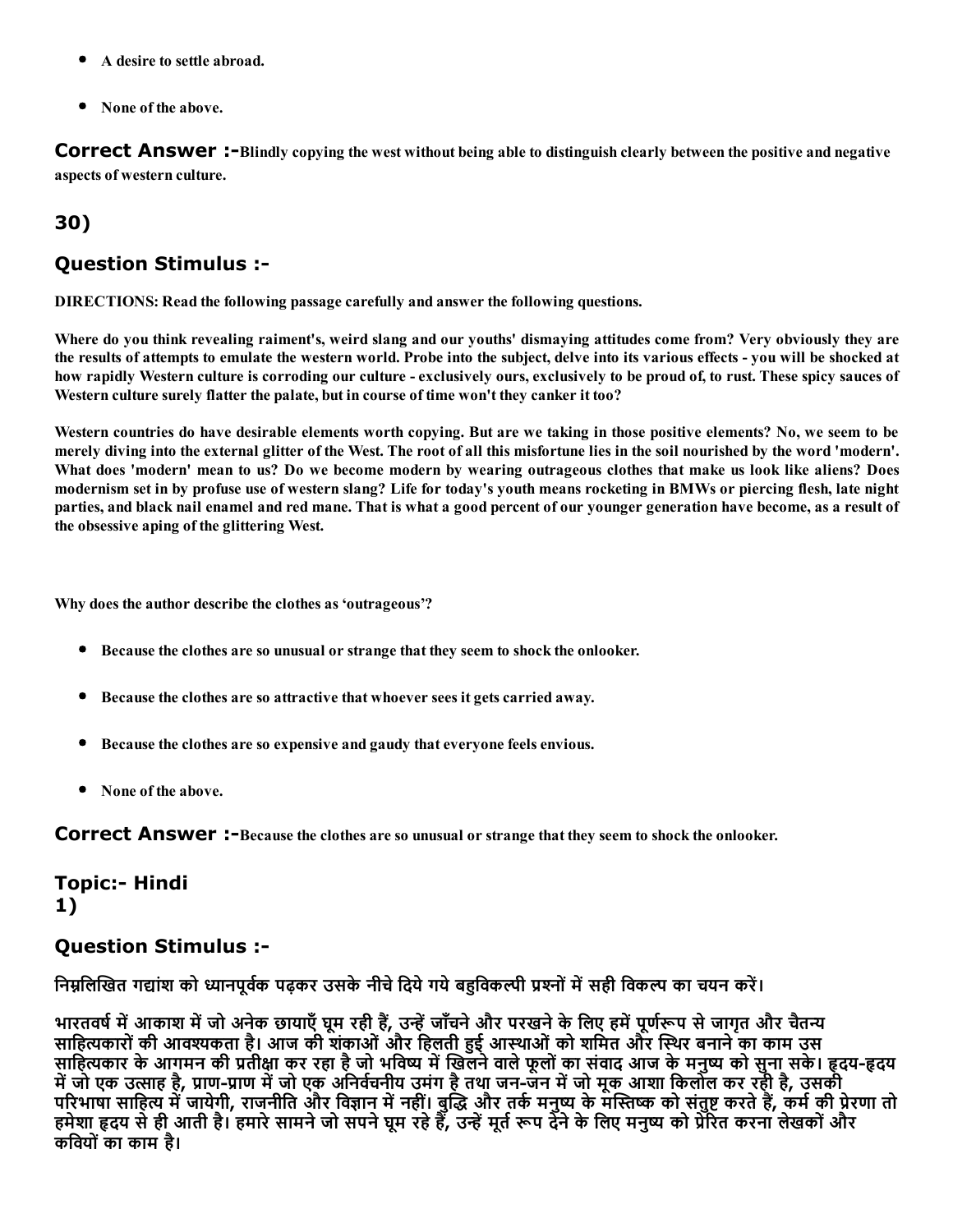आज हमें किसकी आवश्यकता है?

- साहित्यकारों की
- जागृत और चैतन्य साहित्यकारों की
- वैज्ञानिकों की
- जागृत और चैतन्य वैज्ञानिकों की

Correct Answer :-जागृत और चैतन्य साहित्यकारों की

2)

## Question Stimulus :

निम्नलिखित गद्यांश को ध्यानपूर्वक पढ़कर उसके नीचे दिये गये बहुविकल्पी प्रश्नों में सही विकल्प का चयन करें।

भारतवर्ष में आकाश में जो अनेक छायाएँ घूम रही है, उन्हें जाँचने और परखने के लिए हमें पूर्णरूप से जागृत और चैतन्य साहित्यकारों की आवश्यकता है। आज की शंकाओं और हिलती हुई आस्थाओं को शमित और स्थिर बनाने का काम उस साहित्यकार के आगमन की प्रतीक्षा कर रहा है जो भविष्य में खिलने वाले फूलों का संवाद आज के मनुष्य को सुना सके। हृदय-हृदय में जो एक उत्साह है, प्राण-प्राण में जो एक अनिवेचनीय उमंग है तथा जन-जन में जो मूक आशा किलोल कर रही है, उसकी परिभाषा साहित्य में जायेगी, राजनीति और विज्ञान में नहीं। बुद्धि और तके मनुष्य के मस्तिष्क को संतुष्ट करते हैं, कमे की प्रेरणा तो हमेशा हृदय से ही आती है। हमारे सामने जो सपने घूम रहे हैं, उन्हें मूर्त रूप देने के लिए मनुष्य को प्रेरित करना लेखकों और किवयोंका काम है।

साहित्यकार क्या काम करता है?

- शंकाओंका समाधान ढ़ूँढ़ता है
- शंकाओंको शांत और आथाओंको εथर बनाता है
- साहित्य सृजन का काम करता है
- मानव-समाज के लिए साहित्य की रचना करता है

Correct Answer :-शंकाओं को शांत और आस्थाओं को स्थिर बनाता है

3)

## Question Stimulus :

निम्नलिखित गद्यांश को ध्यानपूर्वक पढ़कर उसके नीचे दिये गये बहुविकल्पी प्रश्नों में सही विकल्प का चयन करें।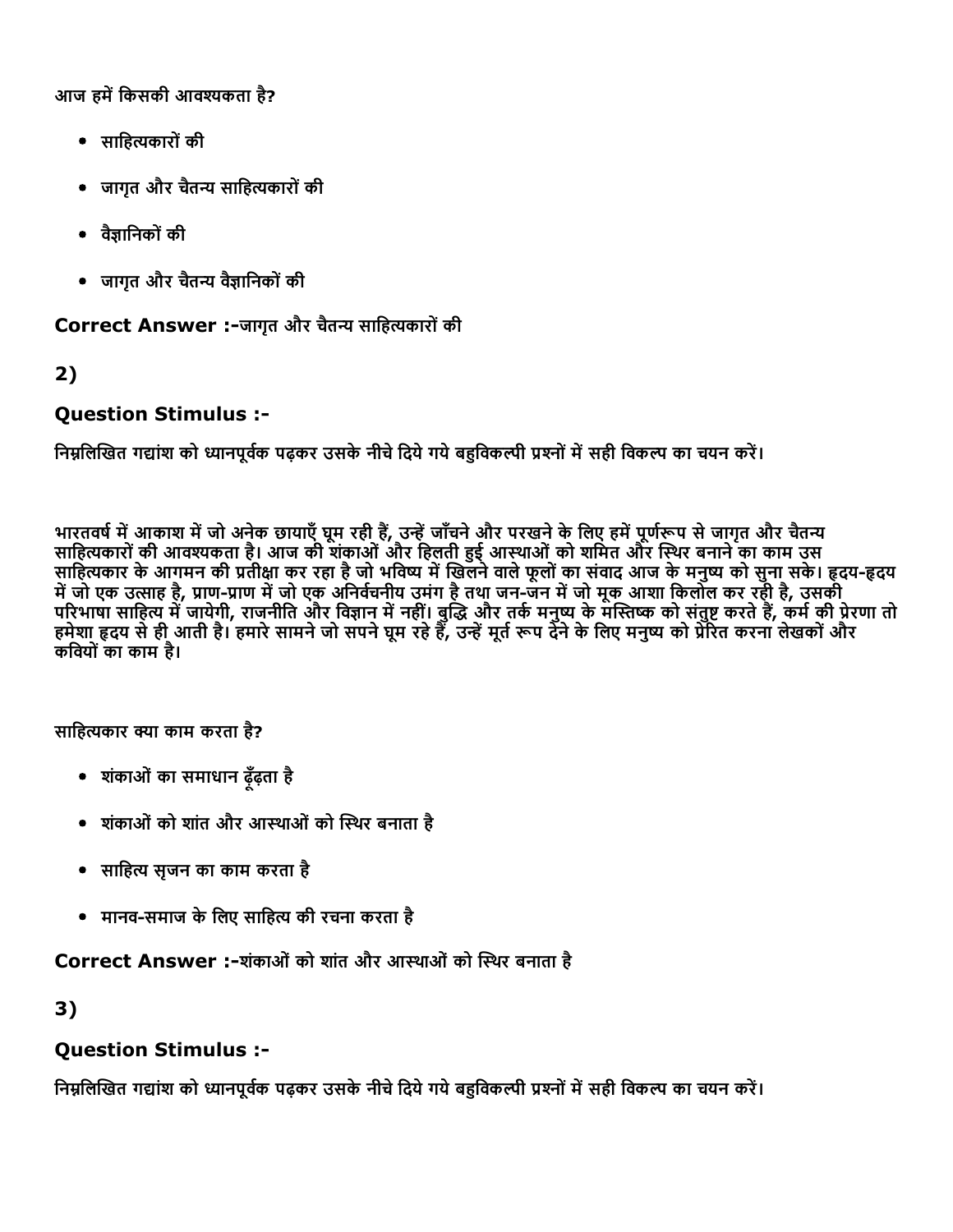भारतवर्ष में आकाश में जो अनेक छायाएँ घूम रही है, उन्हें जाँचने और परखने के लिए हमें पूर्णरूप से जागृत और चैतन्य साहित्यकारों की आवश्यकता है। आज की शंकाओं और हिलती हुई आस्थाओं को शमित और स्थिर बनाने का काम उस साहित्यकार के आगमन की प्रतीक्षा कर रहा है जो भविष्य में खिलने वाले फूलों का संवाद आज के मनुष्य को सुना सके। हृदय-हृदय में जो एक उत्साह है, प्राण-प्राण में जो एक अनिवेचनीय उमंग है तथा जन-जन में जो मूक आशा किलोल कर रही है, उसकी परिभाषा साहित्य में जायेगी, राजनीति और विज्ञान में नहीं। बुद्धि और तके मनुष्य के मस्तिष्क को संतुष्ट करते हैं, कमे की प्रेरणा तो हमेशा हृदय से ही आती है। हमारे सामने जो सपने घूम रहे हैं, उन्हें मूर्त रूप देने के लिए मनुष्य को प्रेरित करना लेखकों और किवयोंका काम है।

मनुष्य के मस्तिष्क को कौन संतुष्ट करता है?

- बुद्धि और तर्क
- साहित्यकार
- वैज्ञानिक
- $\bullet$  राजनीतिज्ञ

Correct Answer :-बुद्धि और तर्क

4)

# Question Stimulus :

निम्रलिखित गद्यांश को ध्यानपर्वक पढ़कर उसके नीचे दिये गये बहविकल्पी प्रश्नों में सही विकल्प का चयन करें।

भारतवर्ष में आकाश में जो अनेक छायाएँ घूम रही हैं, उन्हें जाँचने और परखने के लिए हमें पूर्णरूप से जागृत और चैतन्य साहित्यकारों की आवश्यकता है। आज की शंकाओं और हिलती हुई आस्थाओं को शमित और स्थिर बनाने का काम उस साहित्यकार के आगमन की प्रतीक्षा कर रहा है जो भविष्य में खिलने वाले फूलों का संवाद आज के मनुष्य को सुना सके। हृदय-हृदय में जो एक उत्साह है, प्राण-प्राण में जो एक अनिवेचनीय उमंग है तथा जन-जन में जो मूक आशा किलोल कर रही है, उसकी परिभाषा साहित्य में जायेगी, राजनीति और विज्ञान में नहीं। बुद्धि और तके मनुष्य के मस्तिष्क को संतुष्ट करते हैं, कमे की प्रेरणा तो हमेशा हृदय से ही आती है। हमारे सामने जो सपने घूम रहे हैं, उन्हें मूर्त रूप देने के लिए मनुष्य को प्रेरित करना लेखकों और किवयोंका काम है।

कर्म की प्रेरणा हमें कहाँ मिलती है?

- बुद्धि से
- ╞दय से
- मस्तिष्क से
- सपनोंसे

## **Correct Answer :-हृदय से**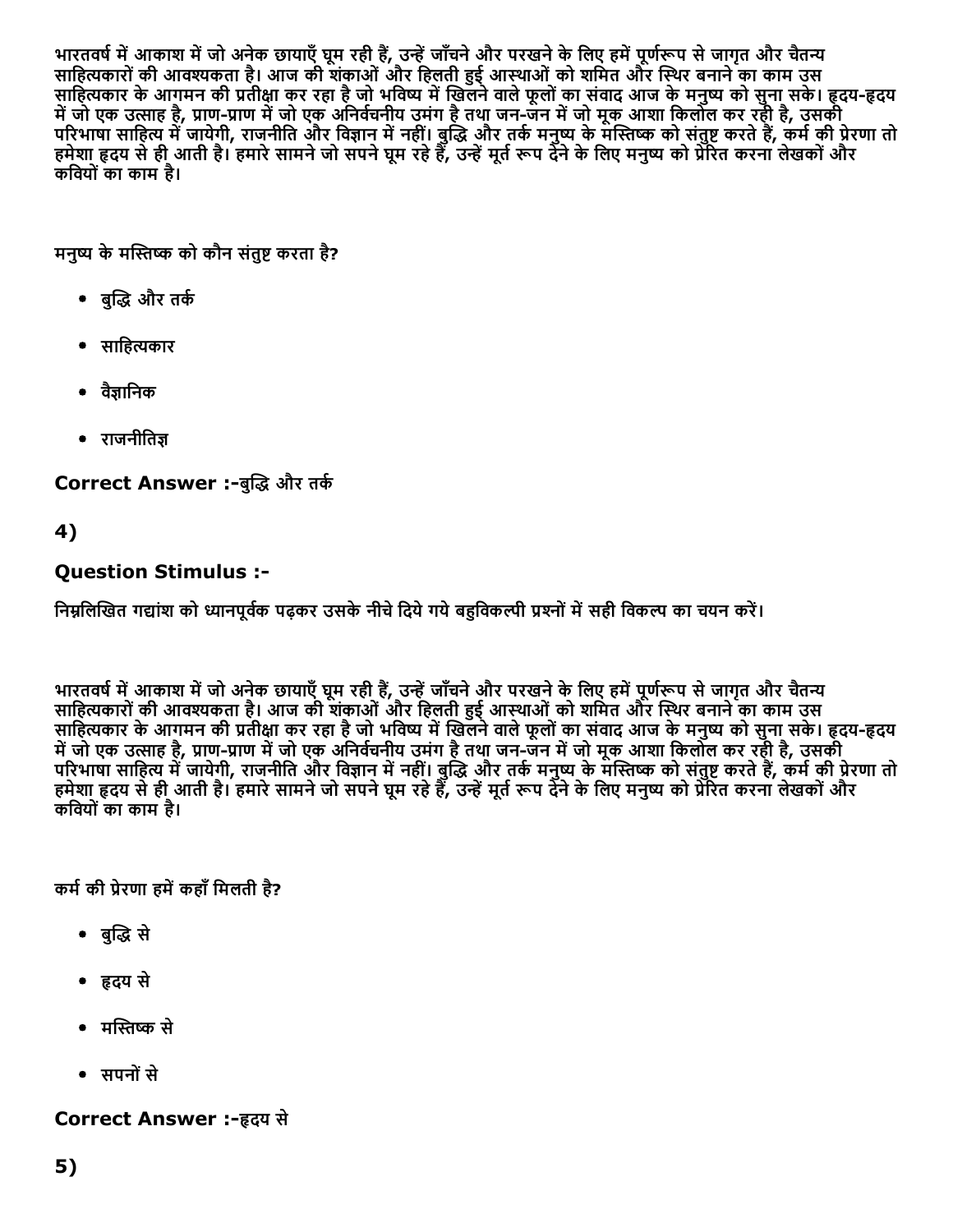## Question Stimulus :

निम्नलिखित गद्यांश को ध्यानपूर्वक पढ़कर उसके नीचे दिये गये बहविकल्पी प्रश्नों में सही विकल्प का चयन करें।

भारतवर्ष में आकाश में जो अनेक छायाएँ घूम रही हैं, उन्हें जाँचने और परखने के लिए हमें पूर्णरूप से जागृत और चैतन्य साहित्यकारों की आवश्यकता है। आज की शंकाओं और हिलती हुई आस्थाओं को शमित और स्थिर बनाने का काम उस साहित्यकार के आगमन की प्रतीक्षा कर रहा है जो भविष्य में खिलने वाले फूलों का संवाद आज के मनुष्य को सुना सके। हृदय-हृदय स्मार्क स्मार्ग संग्रह है, प्राण-प्राण में जो एक अनिर्वचनीय उमंग है तथा जन-जन में जो मूक आशा किलोल कर रही है, उसकी परिभाषा साहित्य में जायेगी, राजनीति और विज्ञान में नहीं। बुद्धि और तके मनुष्य के मस्तिष्क को संतुष्ट करते हैं, कमे की प्रेरणा तो हमेशा हृदय से ही आती है। हमारे सामने जो सपने घूम रहे हैं, उन्हें मूर्त रूप देने के लिए मनुष्य को प्रेरित करना लेखकों और किवयोंका काम है।

हमारे सपनों को मूर्त रूप कौन देता है?

- लेखक और किव
- $\bullet$  राजनीतिज्ञ
- वैज्ञानिक
- $\bullet$  गणितिज्ञ

Correct Answer :-लेखक और कवि

6)

## Question Stimulus :

निम्रलिखित काव्यांश को ध्यानपर्वक पढ़कर उनके नीचे टिये गये बहविकल्पी प्रश्नों में सही विकल्प का चयन करें।

मैदान-गिरि-वनों में हरियाली लहकती, आनंदमय जहाँ है, वह देश कौन-सा है? जिसके अनंत धर्म से धरती भरी पड़ी है, संसार का िशरोमिण, वह देश कौन सा है? पृथ्वी निवासियों को जिसने प्रथम जगाया, शिक्षित किया सुधारा, वह देश कौन सा है? छोड़ा स्वराज्य तृणवत् आदेश से पिता के, वह राम था जहाँपर वह देश कौन सा है? निः स्वार्थ शुद्ध प्रेमी भाई भले जहाँ थे, लĈणभरत सरीखे, वह देश कौन सा है?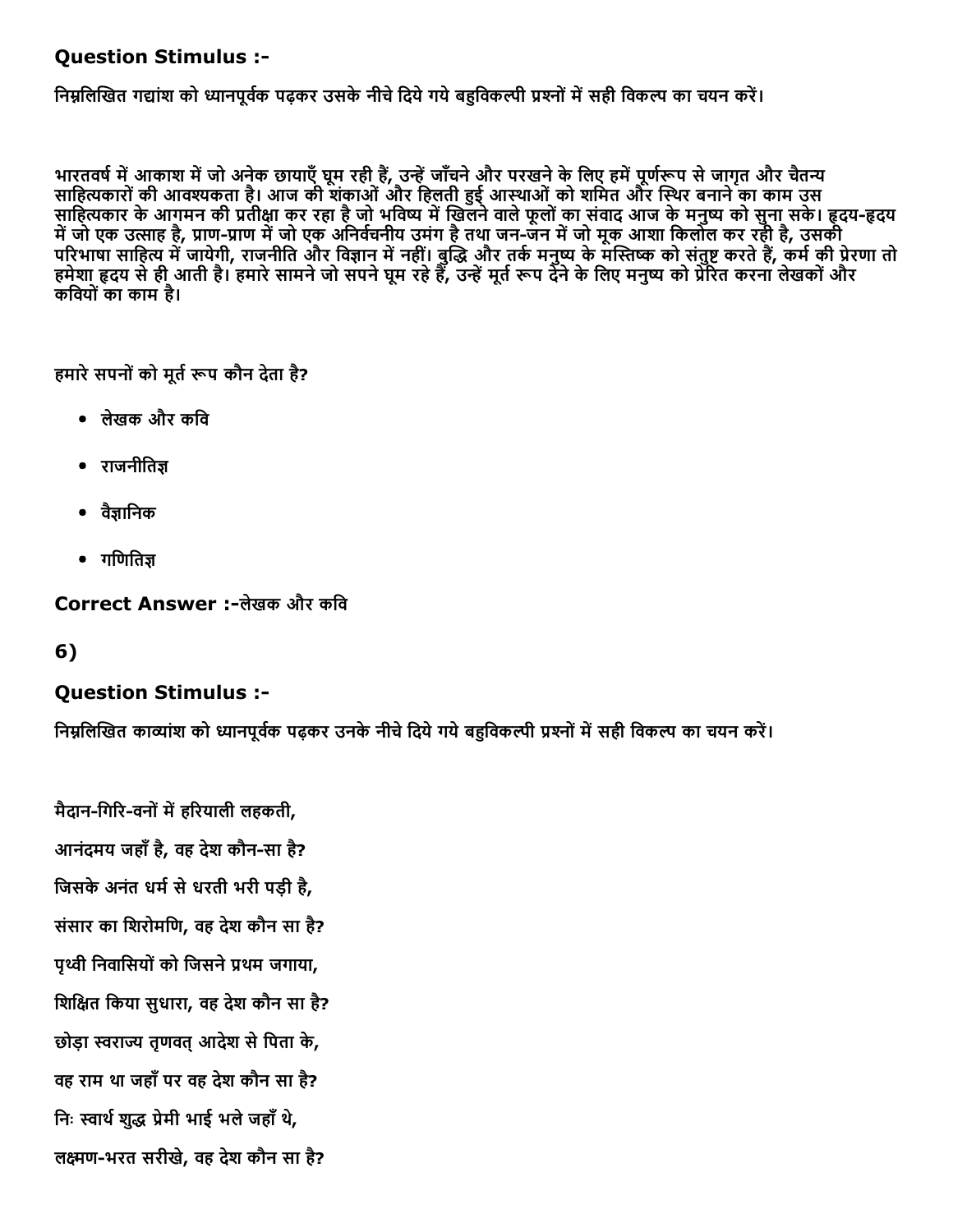निष्पक्ष न्यायकारी जन जो पढ़े लिखे है, वे सब बता सकेंगे, वह देश कौन सा है? चालीस कोिट भाई सेवक सपूत िजसके भारत सिवाय दूजा, वह देश कौन-सा है?

भारत की कौन-कौन सी विशेषताओं की बात की गई है?

- प्राकृतिक व भौगोलिक सौन्दर्य की
- भारत की समृद्धि तथा धन धान्य की
- भारतवािसयोंकेमहान िवचारोंकी
- ▀ाकृितक सौГय└तथा भारतीयोंकी महानता की

Correct Answer :-प्राकृतिक सौन्दर्य तथा भारतीयों की महानता की

# 7)

# Question Stimulus :

निम्नलिखित काव्यांश को ध्यानपूर्वक पढ़कर उनके नीचे दिये गये बहविकल्पी प्रश्नों में सही विकल्प का चयन करें।

मैदान-गिरि-वनों में हरियाली लहकती, आनंदमय जहाँ है, वह देश कौन-सा है? जिसके अनंत धर्म से धरती भरी पड़ी है, संसार का िशरोमिण, वह देश कौन सा है? पृथ्वी निवासियों को जिसने प्रथम जगाया, िशिāत िकया सुधारा, वह देश कौन सा है? छोड़ा स्वराज्य तृणवत् आदेश से पिता के, वह राम था जहाँपर वह देश कौन सा है? निः स्वार्थ शुद्ध प्रेमी भाई भले जहाँ थे, लक्ष्मण-भरत सरीखे, वह देश कौन सा है? निष्पक्ष न्यायकारी जन जो पढ़े लिखे है, वे सब बता सकेंगे, वह देश कौन सा है? चालीस कोिट भाई सेवक सपूत िजसके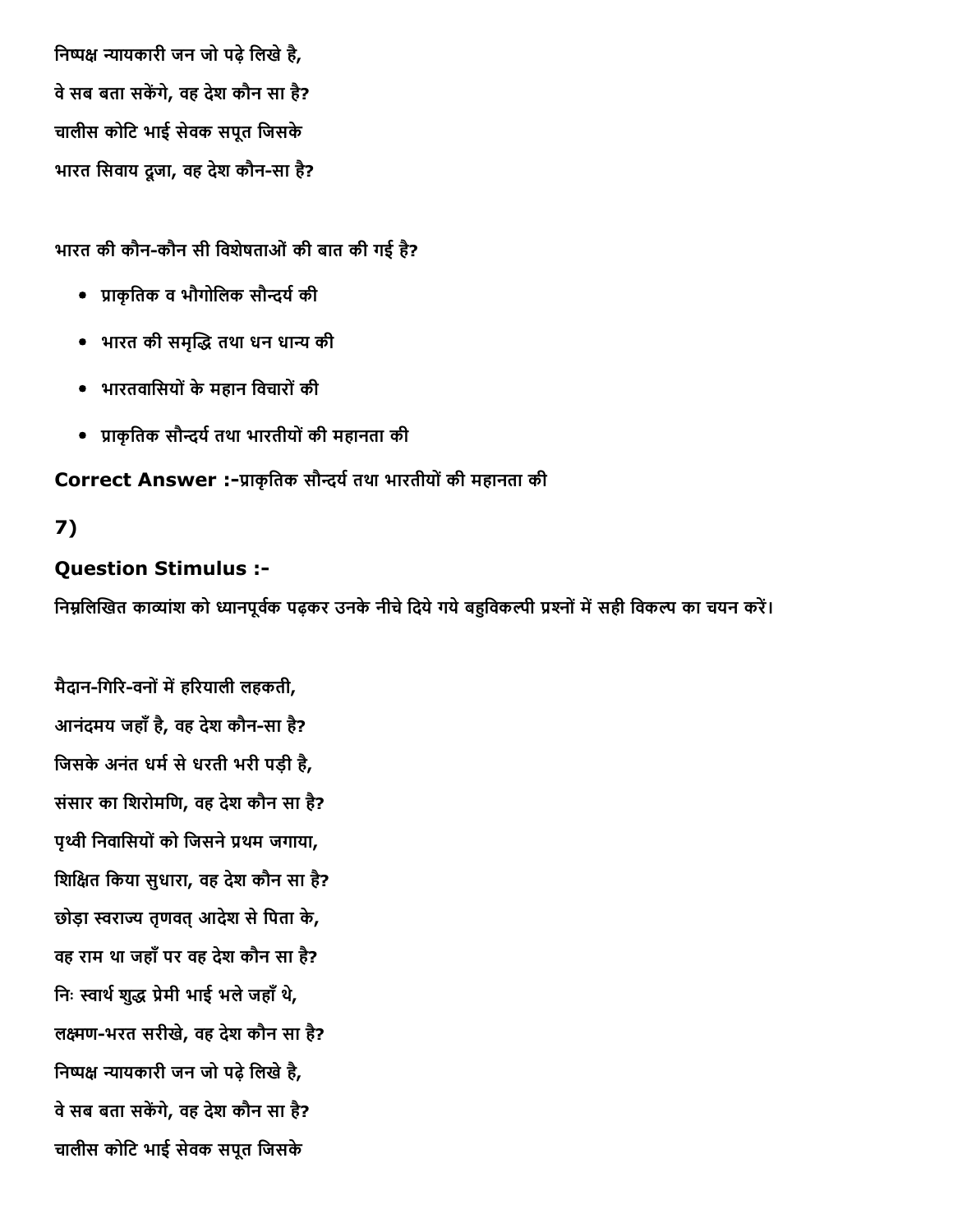छोड़ा स्वराज्य तृणवत् आदेश से पिता के। इससे राम के चरित्र की किस विशेषता की ओर संकेत किया गया है?

- पितृभक्ति व संयम
- धीरता व विनम्रता
- पितृभक्ति व आज्ञाकारिता
- $\bullet$  विनम्रता

Correct Answer :-पितृभक्ति व आज्ञाकारिता

8)

## Question Stimulus :

निम्नलिखित काव्यांश को ध्यानपूर्वक पढ़कर उनके नीचे दिये गये बहुविकल्पी प्रश्नों में सही विकल्प का चयन करें।

मैदान-गिरि-वनों में हरियाली लहकती, आनंदमय जहाँ है, वह देश कौन-सा है? जिसके अनंत धर्म से धरती भरी पड़ी है, संसार का िशरोमिण, वह देश कौन सा है? पृथ्वी निवासियों को जिसने प्रथम जगाया, िशिāत िकया सुधारा, वह देश कौन सा है? छोड़ा स्वराज्य तृणवत् आदेश से पिता के, वह राम था जहाँपर वह देश कौन सा है? निः स्वार्थ शुद्ध प्रेमी भाई भले जहाँ थे, लक्ष्मण-भरत सरीखे, वह देश कौन सा है? निष्पक्ष न्यायकारी जन जो पढ़े लिखे है, वे सब बता सकेंगे, वह देश कौन सा है? चालीस कोिट भाई सेवक सपूत िजसके भारत सिवाय दूजा, वह देश कौन-सा है?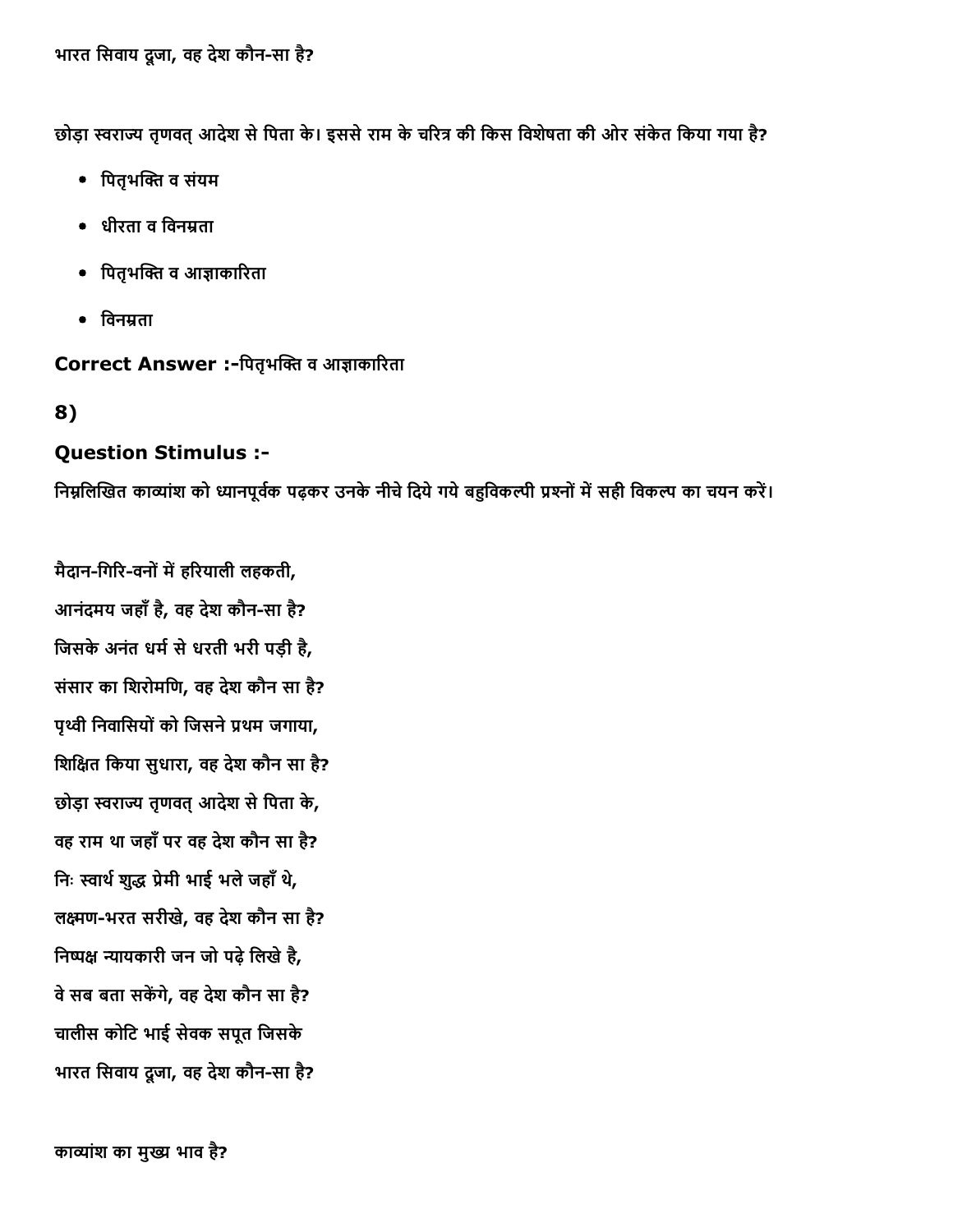- देश का गुणगान
- प्राकृतिक सौंदर्य का चित्रण
- देश का इितहास
- देश की संאַृित का बखान

Correct Answer :-देश का गुणगान

# 9)

# Question Stimulus :

निम्नलिखित काव्यांश को ध्यानपूर्वक पढ़कर उनके नीचे दिये गये बहुविकल्पी प्रश्नों में सही विकल्प का चयन करें।

मैदान-गिरि-वनों में हरियाली लहकती, आनंदमय जहाँ है, वह देश कौन-सा है? जिसके अनंत धर्म से धरती भरी पड़ी है, संसार का िशरोमिण, वह देश कौन सा है? पृथ्वी निवासियों को जिसने प्रथम जगाया, िशिāत िकया सुधारा, वह देश कौन सा है? छोड़ा स्वराज्य तृणवत् आदेश से पिता के, वह राम था जहाँपर वह देश कौन सा है? निः स्वार्थ शुद्ध प्रेमी भाई भले जहाँ थे, लक्ष्मण-भरत सरीखे, वह देश कौन सा है? निष्पक्ष न्यायकारी जन जो पढ़े लिखे है, वे सब बता सकेंगे, वह देश कौन सा है? चालीस कोिट भाई सेवक सपूत िजसके भारत सिवाय दुजा, वह देश कौन-सा है?

काव्यांश में भारत की जनसंख्या कितनी बताई गई है?

- चालीस लाख
- चालीस करोड़
- सौ करोड़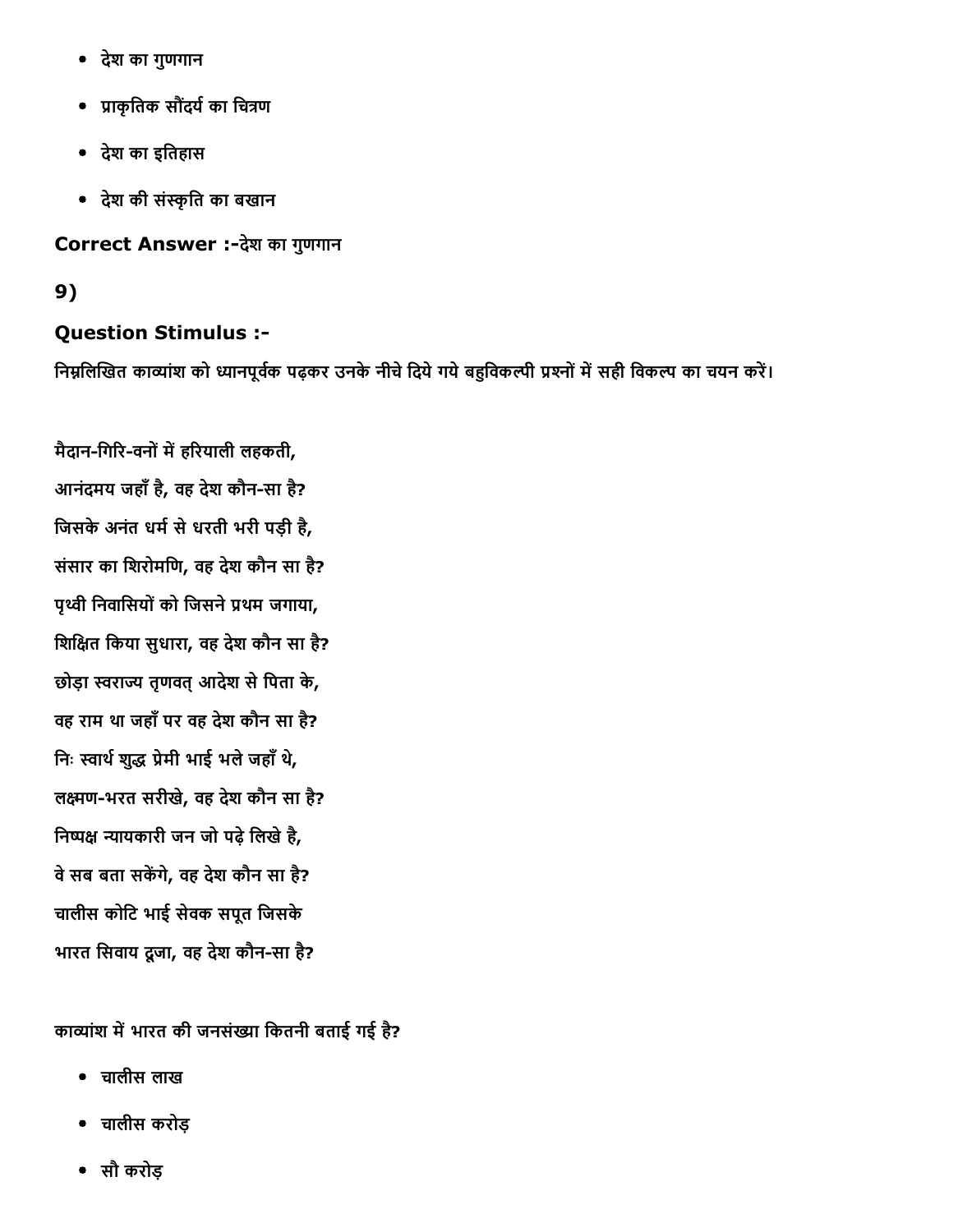पचास करोड़

Correct Answer :चालीस करोड़

10)

## Question Stimulus :

निम्नलिखित काव्यांश को ध्यानपूर्वक पढ़कर उनके नीचे दिये गये बहुविकल्पी प्रश्नों में सही विकल्प का चयन करें।

मैदान-गिरि-वनों में हरियाली लहकती, आनंदमय जहाँ है, वह देश कौन-सा है? जिसके अनंत धर्म से धरती भरी पड़ी है, संसार का िशरोमिण, वह देश कौन सा है? पृथ्वी निवासियों को जिसने प्रथम जगाया, िशिāत िकया सुधारा, वह देश कौन सा है? छोड़ा स्वराज्य तुणवत आदेश से पिता के, वह राम था जहाँपर वह देश कौन सा है? निः स्वार्थ शुद्ध प्रेमी भाई भले जहाँ थे, लक्ष्मण-भरत सरीखे, वह देश कौन सा है? निष्पक्ष न्यायकारी जन जो पढे लिखे है, वे सब बता सकेंगे, वह देश कौन सा है? चालीस कोिट भाई सेवक सपूत िजसके भारत सिवाय दूजा, वह देश कौन-सा है?

संसार का शिरोमणि देश किसे बताया गया है?

- अमरीका
- भारत
- जापान
- नेपाल

## Correct Answer :-भारत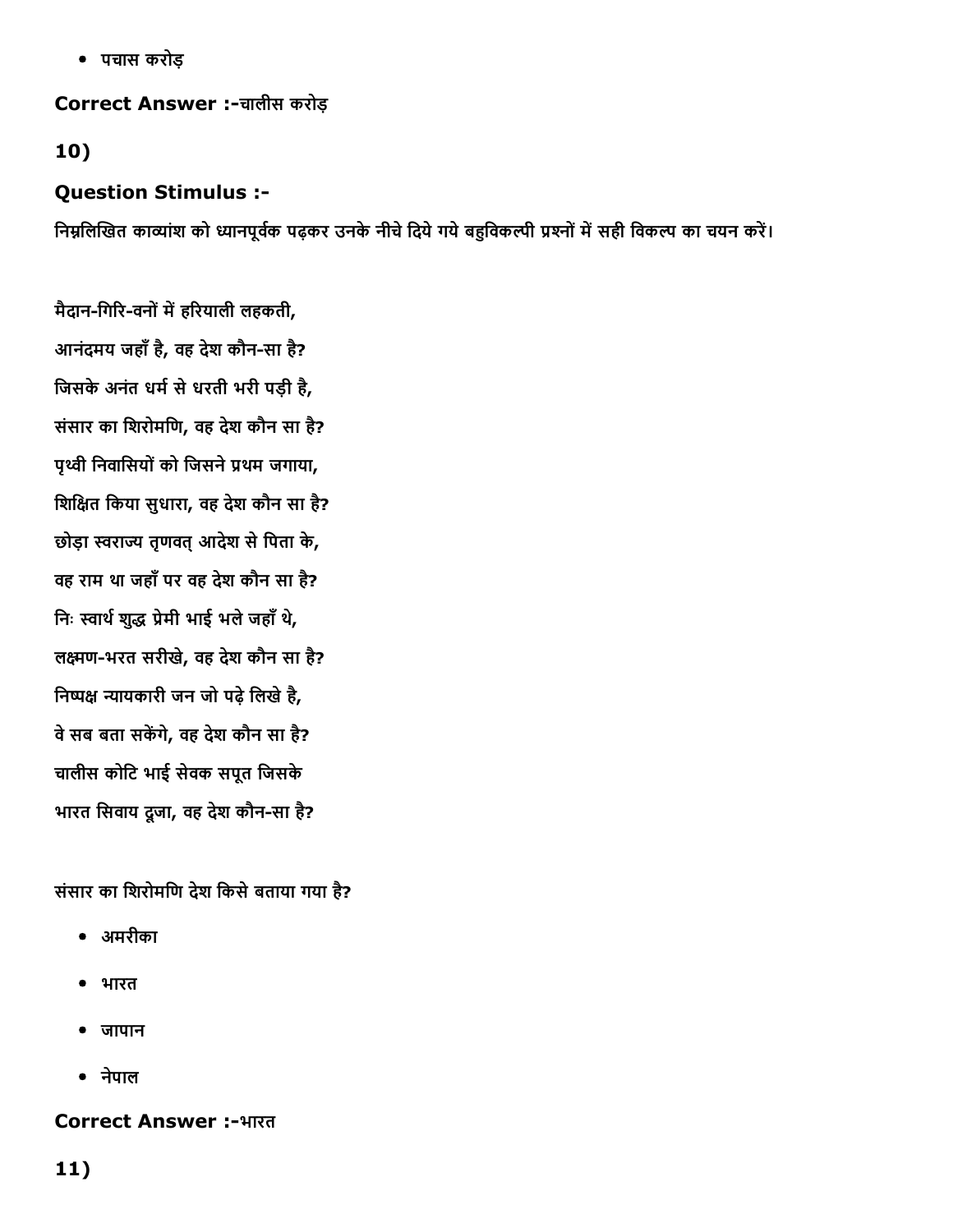## Question Stimulus :

'सम्' उपसर्ग किस शब्द-समूह में है-

- सुचारू, सुघड़
- सज्जन, सदुगण
- स्वदेश, स्वराज्य
- संאַार, संचय

Correct Answer :-संस्कार, संचय

12)

# Question Stimulus :

''बे'' उपसर्ग किस शब्द समूह में नहीं है-

- बेरहम, बेखुदी
- बेदम, बेईमान
- बाइŬत, बाकायदा
- बेसहारा, बेइज्जत

Correct Answer :-बाइज्जत, बाकायदा

# 13)

# Question Stimulus :

''मनौती'' शब्द में कौन-सा प्रत्यय है?

- मन
- मनौ
- ती
- औती

# **Correct Answer :-औती**

# 14)

# Question Stimulus :

निम्नलिखित में से कौन-सा शब्द प्रत्यययुक्त है?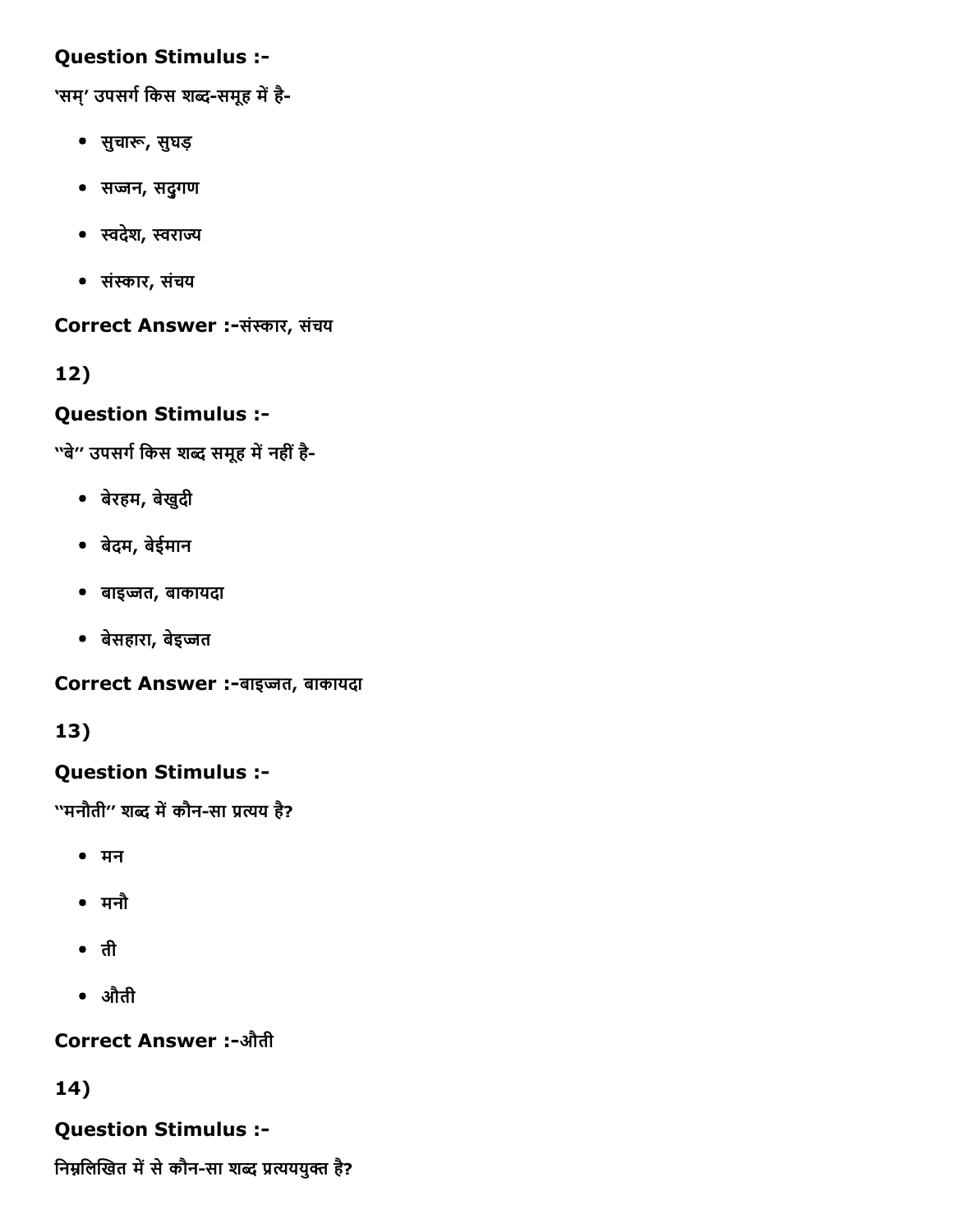- नगर
- सागर
- बाजीगर
- अगर

## Correct Answer :-बाजीगर

# 15)

# Question Stimulus :

'मौके की तलाश में रहना' के लिए सही मुहावरा है-

- टस सेमस न होना
- टोह में रहना
- प्राण पखेरू उड़ जाना
- पानी उतारना

Correct Answer :-टोह में रहना

16)

# Question Stimulus :

'चेहरे की हवाइयाँ उड़ना' मुहावरे का सही अर्थ है-

- तेजी सेचलना
- घबरा जाना
- जबाब न देना
- ╡ोिधत होना

Correct Answer :-घबरा जाना

# 17)

# Question Stimulus :

"अवसरवादी व्यक्ति हमेशा <u>अपना उल्लू सीधा करने</u> का प्रयास करता है।" रेखांकित मुहावरे का अर्थ है-

 $\bullet$  लोक व्यवहार के विरूद्ध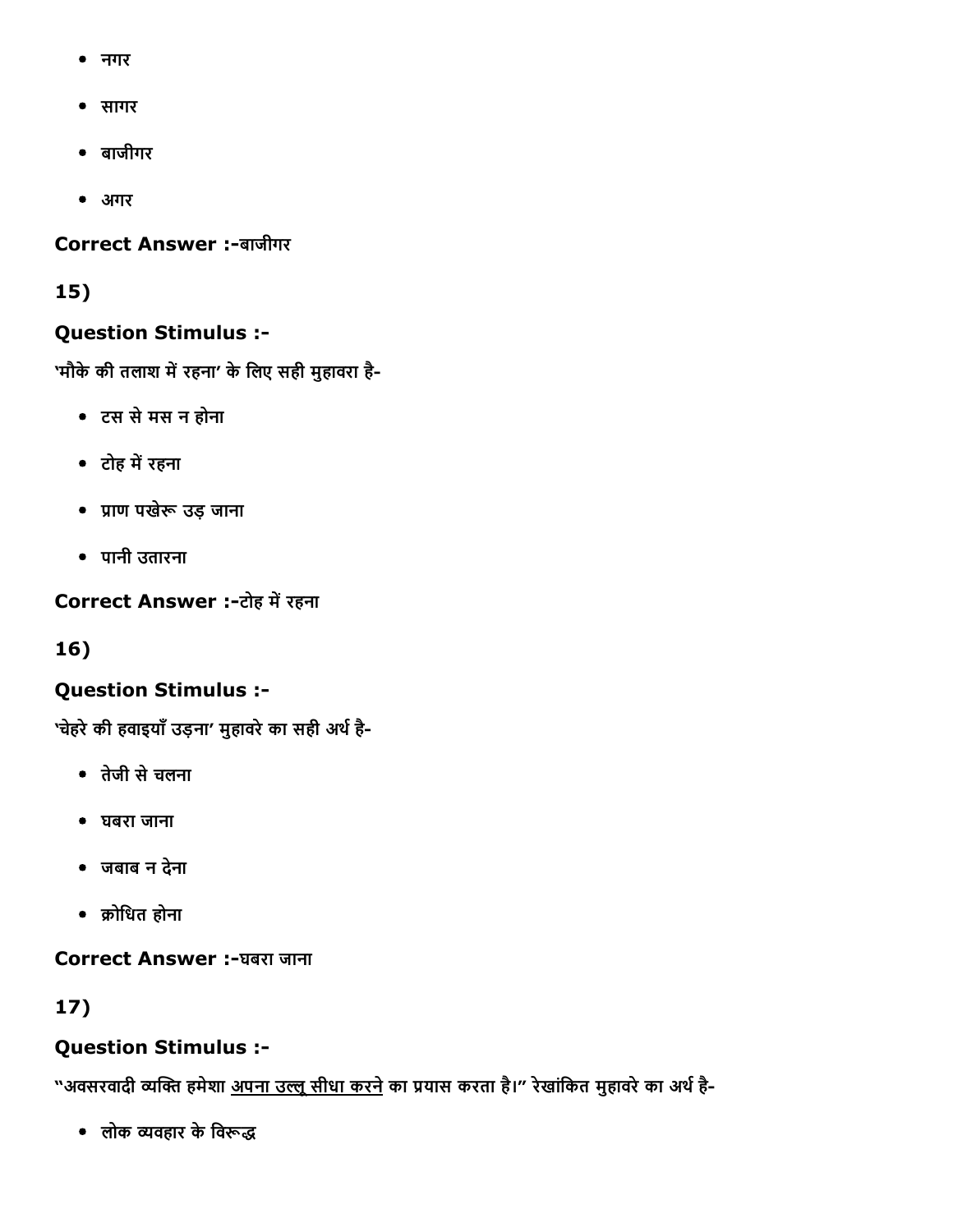- स्वार्थ पूर्ति
- विश्वासघात
- बात बदलनेका

Correct Answer :-स्वार्थ पूर्ति

18)

# Question Stimulus :

दिये गये वाक्यांश के लिए एक शब्द का प्रयोग कीजिए-'संकटों से भरे रास्ते को चुनने वाला'

- कष्टसाध्य
- कण्टकाकीर्ण
- कामरूप
- कातर

Correct Answer :-कण्टकाकीर्ण

19)

# Question Stimulus :

दिये गये वाक्यांश के लिए एक शब्द का प्रयोग कीजिए-

'दूसरे स्थान पर अस्थायी रूप में रहने वाला'

- स्थायी
- स्थानापन्न
- स्वनामधन्य
- स्वैरिणी

Correct Answer :-स्थानापन्न

20)

# Question Stimulus :

जिस छंद के प्रत्येक चरण में 16-16 मात्राएँ और अंत मे गुरू होता है। वह कहलाता है-

दोहा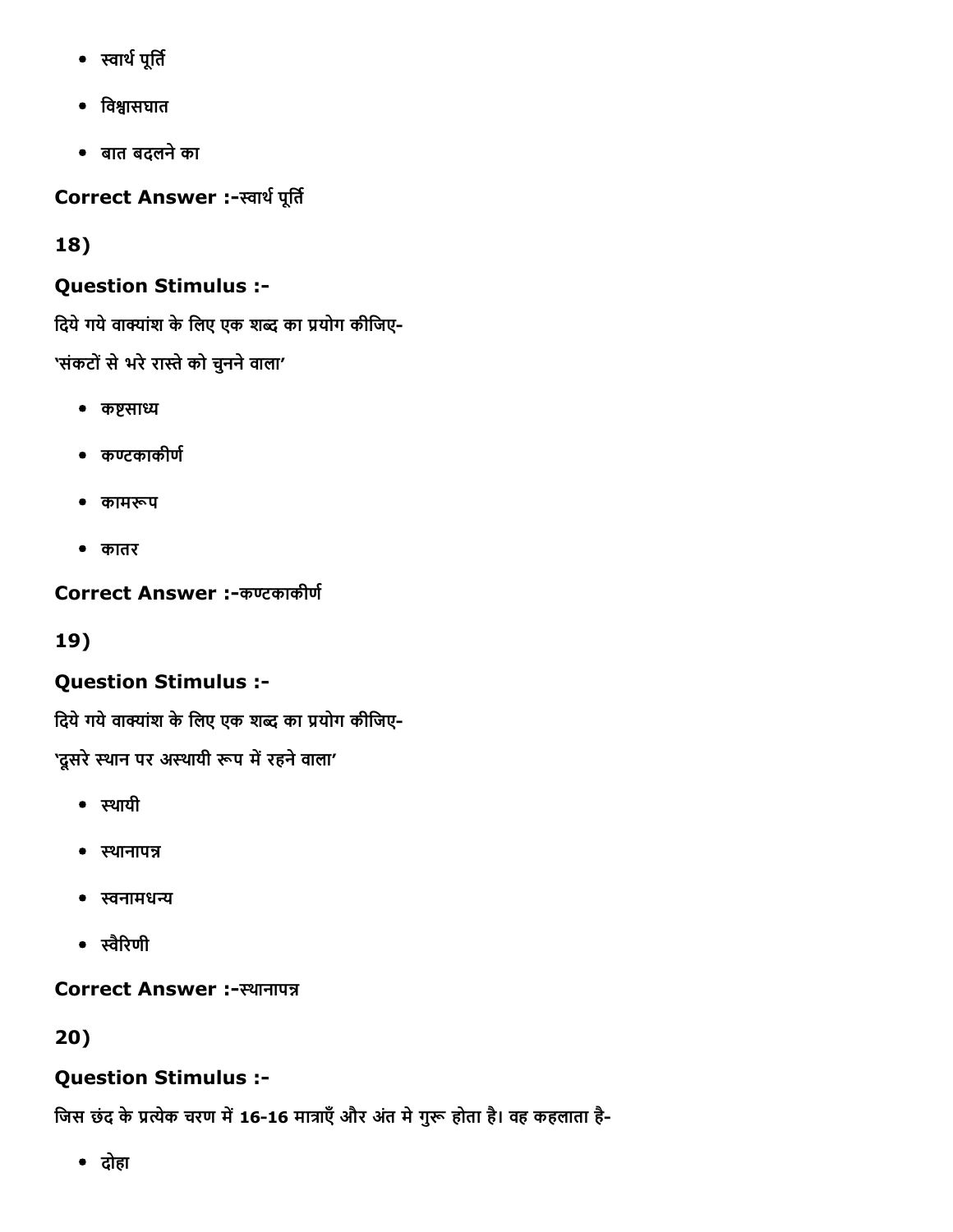- चौपाई
- रोला
- सोरठा

Correct Answer :चौपाई

21)

# Question Stimulus :

दोहा छंद में यति कहाँ होती है।

- छंद के अंत में
- चरण कें अंत में
- 24 मात्राओं कें बाद
- इनमें सें कोई नहीं

Correct Answer :-चरण कें अंत में

22)

# Question Stimulus :

पुत्री के द्वारा माता को पत्र में सम्बोधन होगा-

- प्रिय माताजी
- पूजनीया माताजी
- आदरणीय माताजी
- उपर्युक्त सभी

Correct Answer :-पूजनीया माताजी

23)

# Question Stimulus :

निम्न में से शुद्ध वर्तनी का चयन कीजिए-

- अतंāरी
- आरोग्य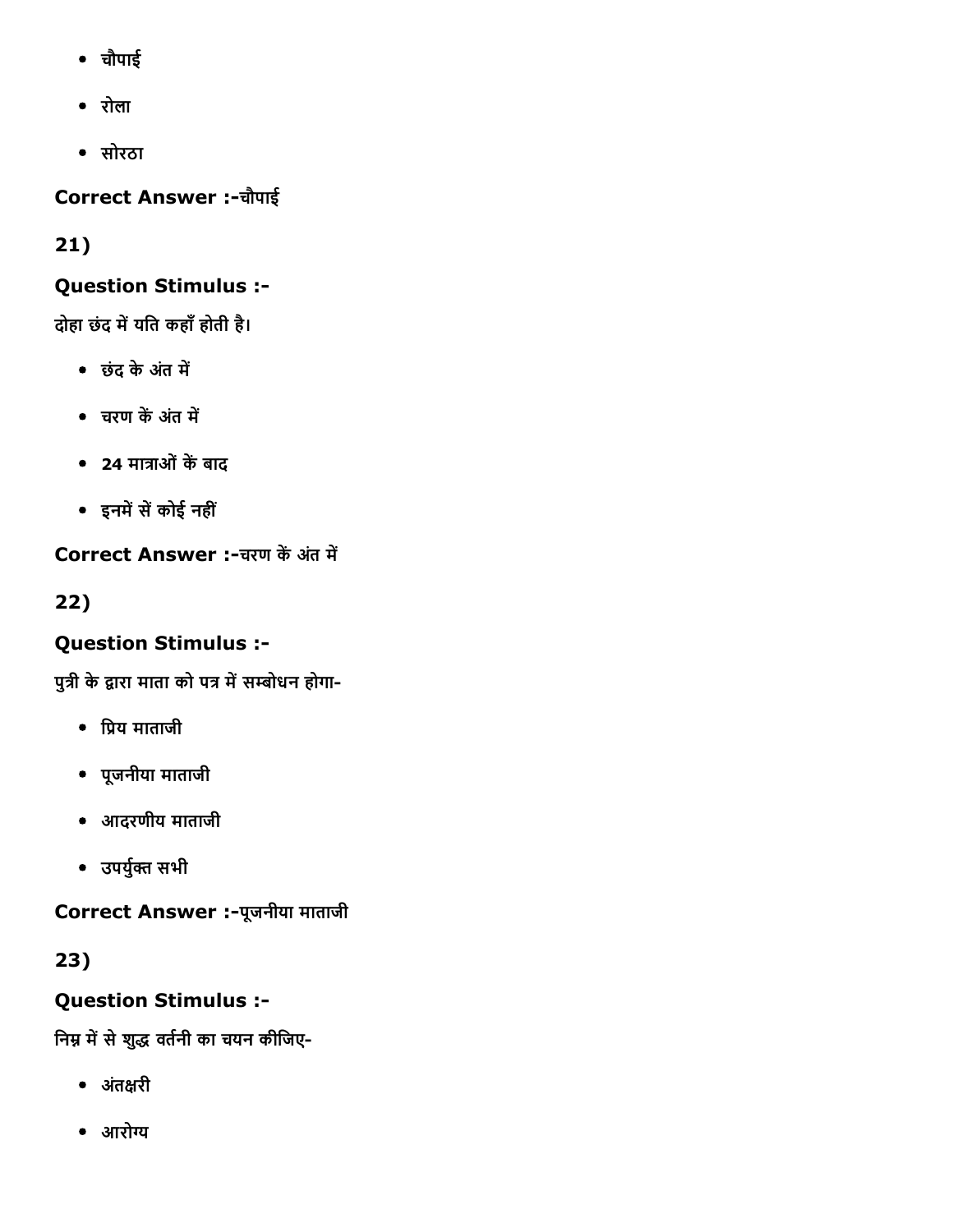- अिभशेक
- अनु╣हत

Correct Answer :-आरोग्य

24)

# Question Stimulus :

निम्न में से अशुद्ध वर्तनी का चयन कीजिए-

- आनंद
- अधीन
- आदर्ष
- ईसाई

**Correct Answer :-आदर्ष** 

25)

# Question Stimulus :

आस्ट्रिक परिवार की प्रमुख भाषा है-

- तिमल
- मुंडा
- तिब्बती
- खासी

**Correct Answer :- मुंडा** 

26)

# Question Stimulus :

ललकाव कवि की प्रसिद्ध रचना छत्रप्रकाश किस भाषा में है?

- मैिथली
- अविध
- बुंदेली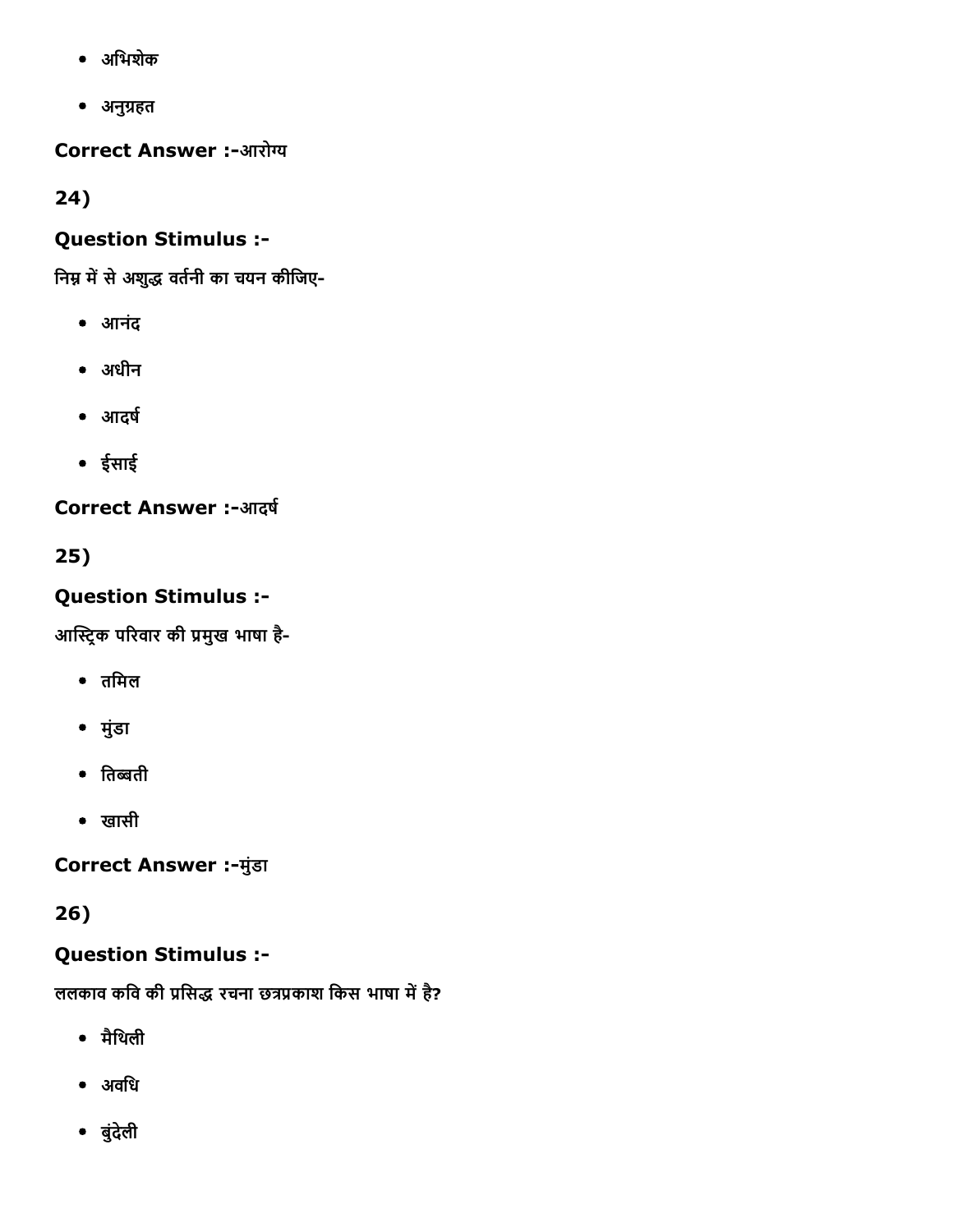बघेली

# Correct Answer :-बुंदेली

27)

# Question Stimulus :

निम्न में से 'चाँदनी' का पर्यायवाची नहीं है-

- चंद्रिका
- चंद्रप्रभा
- चंद्र
- कौमदी

# Correct Answer :-चंद्र

28)

# Question Stimulus :

'परचम' निम्न में से किसका पर्यायवाची है-

- केतन
- कासार
- सरस
- इनमें से कोई नहीं

Correct Answer :-केतन

29)

# Question Stimulus :

'अस्थि' का तद्भव शब्द है-

- हड्डी
- अिस
- अथ
- हהּी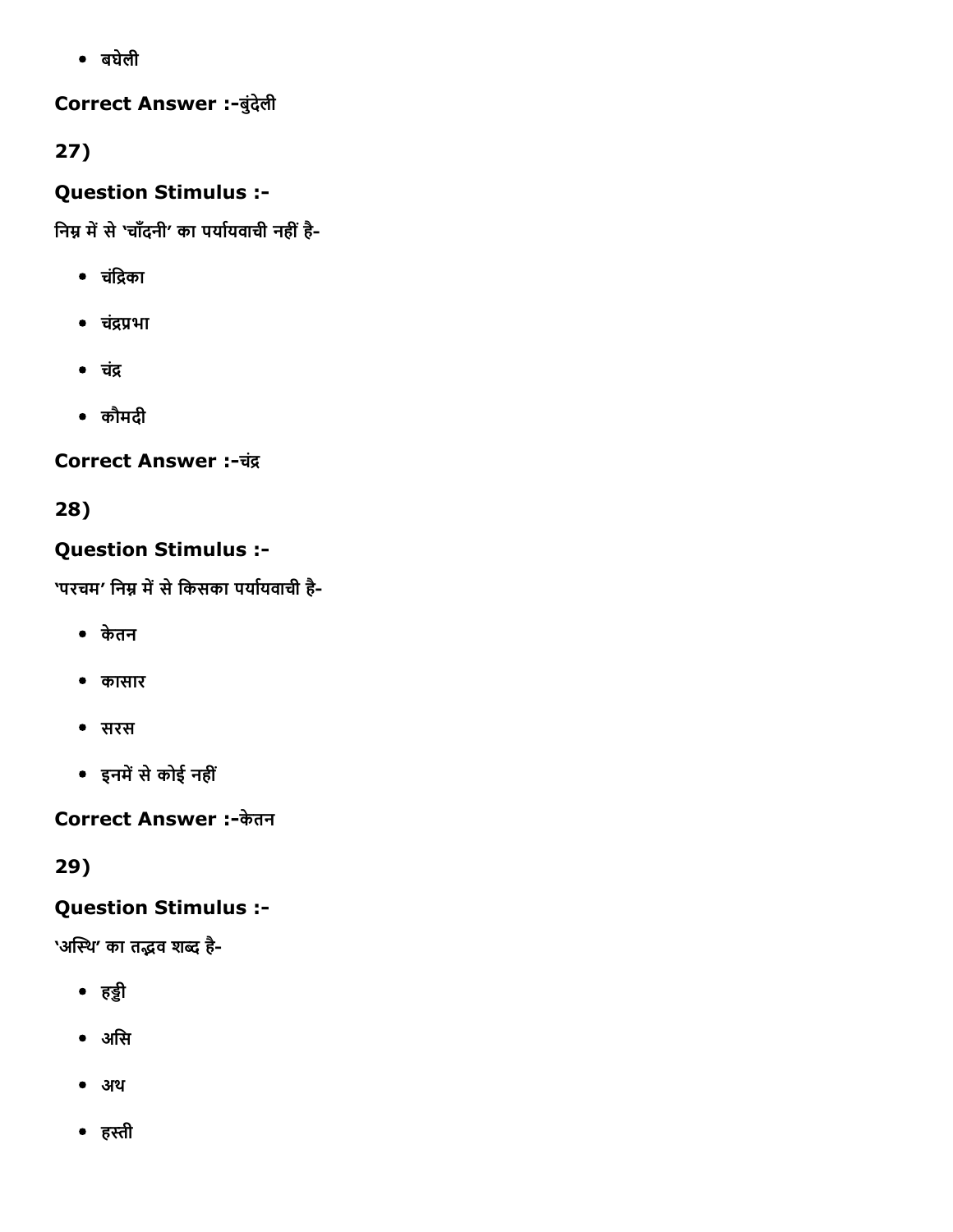## Correct Answer :-हड्डी

# 30)

# Question Stimulus :

'पहचान' का तत्सम शब्द है-

- प्रत्यभिज्ञान
- $\bullet$  प्रज्ञान
- अिभधान
- अवधान

Correct Answer :-प्रत्यभिज्ञान

31)

# Question Stimulus :

'घुड़दौड़' का समास विग्रह है-

- घोड़ेपर दौड़
- घोड़ेसेदौड़
- घोड़ोंकी दौड़
- इनमें से कोई नहीं

Correct Answer :-घोड़ों की दौड़

32)

# Question Stimulus :

'अजंत' का संधि विच्छेद है-

- अज्+अतं
- अच+्अतं
- अजः+अतं
- अचतं्+अ

# Correct Answer :-अच्+अंत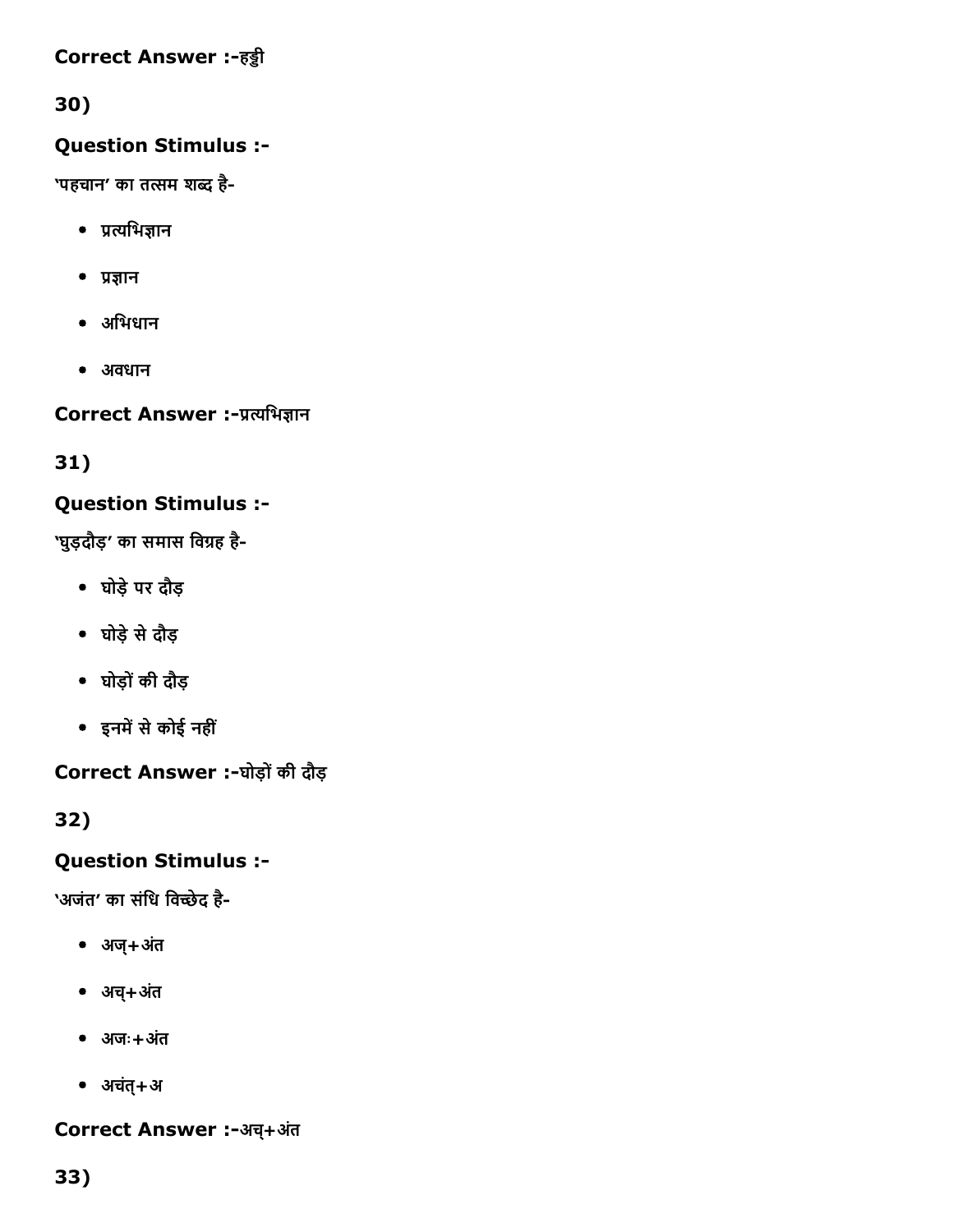## Question Stimulus :

सदैव में प्रयुक्त संधि कौन-सी है?

- यण संिध
- दीर्घ संधि
- वεृο संिध
- अयािद संिध

Correct Answer :-वृद्धि संधि

34)

## Question Stimulus :

निम्नलिखित 6 वाक्यांशों में से प्रथम व अंतिम निश्चित हैं, शेष को उचित क्रम में व्यवस्थित कीजिए।

- (1) भारतीय
- (य) का कहींअिधक
- (र) विद्वानों, बुद्धिमानों तथा साधु संतों
- (ल) धनवानोंऔर सΟाधाδरयों
- (व) की अपेāा
- (6) आदर सत्कार करते हैं
	- र व ल य
	- र य ल व
	- ल व र य
	- ल य र व

Correct Answer :-ल व र य

35)

# Question Stimulus :

निम्न लिखित 6 वाक्यांशों में से प्रथम व अंतिम निश्चित हैं, शेष को उचित क्रम में व्यवस्थित कीजिए।

- (1) स्वतन्त्र भारत का
- (य) क्योंकि आज जो विद्यार्थी हैं वे कल
- (र) उन्नति और उसका उत्थान इन्ही पर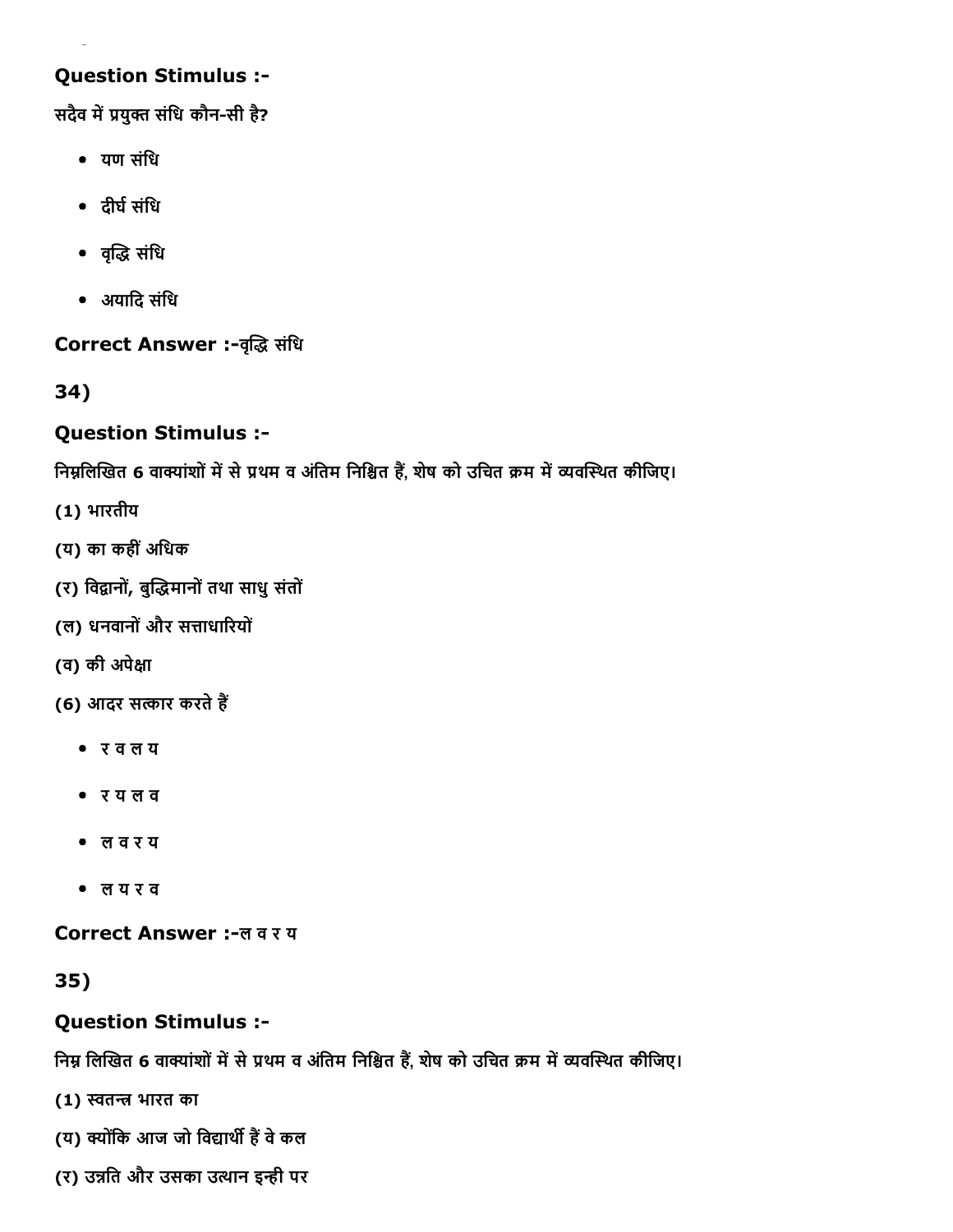- (ल) सम्पूर्ण दायित्व आज विद्यार्थियों पर है
- (व) स्वतंत्र भारत के नागरिक होंगे तथा भारत की
- (6) निर्भर करता है
	- य ल र व
	- र व य ल
	- ल य व र
	- व र ल य

#### Correct Answer :-ल य व र

36)

## Question Stimulus :

"दीप सा मन जल चुका है" इस पंक्ति में वाचक शब्द है-

- दीप
- मन
- सा
- जल चकुा

## Correct Answer :-सा

37)

## Question Stimulus :

"अंबर-पनघट डुबो रही तारा-घट ऊषा नागरीश" इस पंक्ति में कौन सा अलंकार है-

- उपमा
- रूपक
- $\bullet$  उत्प्रेक्षा
- भ्रांतिमान

#### Correct Answer :-रूपक

38)

Question Stimulus :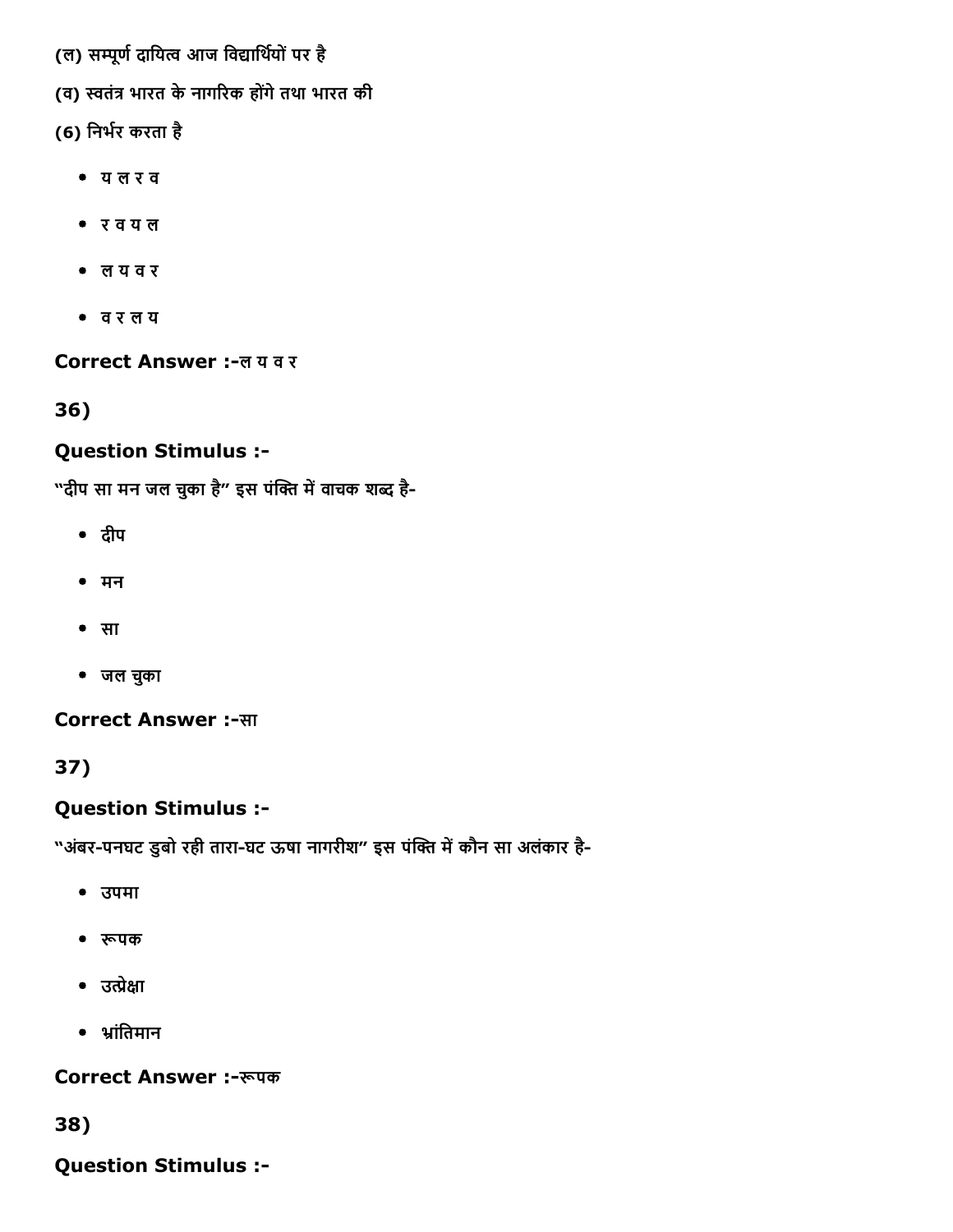निम्न में सें शुद्ध वाक्य छाँटिए-

- हमें यह काम करना है।
- हमनेयह काम करना है।
- यह काम हमनेकरना है।
- करना हमें यह काम है।

Correct Answer :-हमें यह काम करना है।

39)

## Question Stimulus :

निम्न में सें शुद्ध वाक्य छाँटिए-

- लड़का ने पत्र लिखा।
- यह कविता कबीर नें लिखा है।
- नीरज पत्र को लिखा।
- माला पुהּक पढ़ चकुी है।

Correct Answer :-माला पुस्तक पढ़ चुकी है।

40)

## Question Stimulus :

निम्न पंक्तियों का संक्षेपण कीजिए-

भारत में जिन्हें भी सम्मान दिया गया, वे उच्च विचारो वाले सरल सीधे इंसान थे। बुद्ध ने महानता तब अजित की जब वे राजपाट छोडकर वनवासी हो गये। श्री राम को भी महिमा तब मिली जब वे राजसी वैभव छोडकर कोल भीलों से गले मिले।

- सादा जीवन उच्च विचार
- जहाँचाह वहा राह
- नैितकता का पतन
- $\bullet$  सत्संगति

Correct Answer :-सादा जीवन उच्च विचार

41)

Question Stimulus :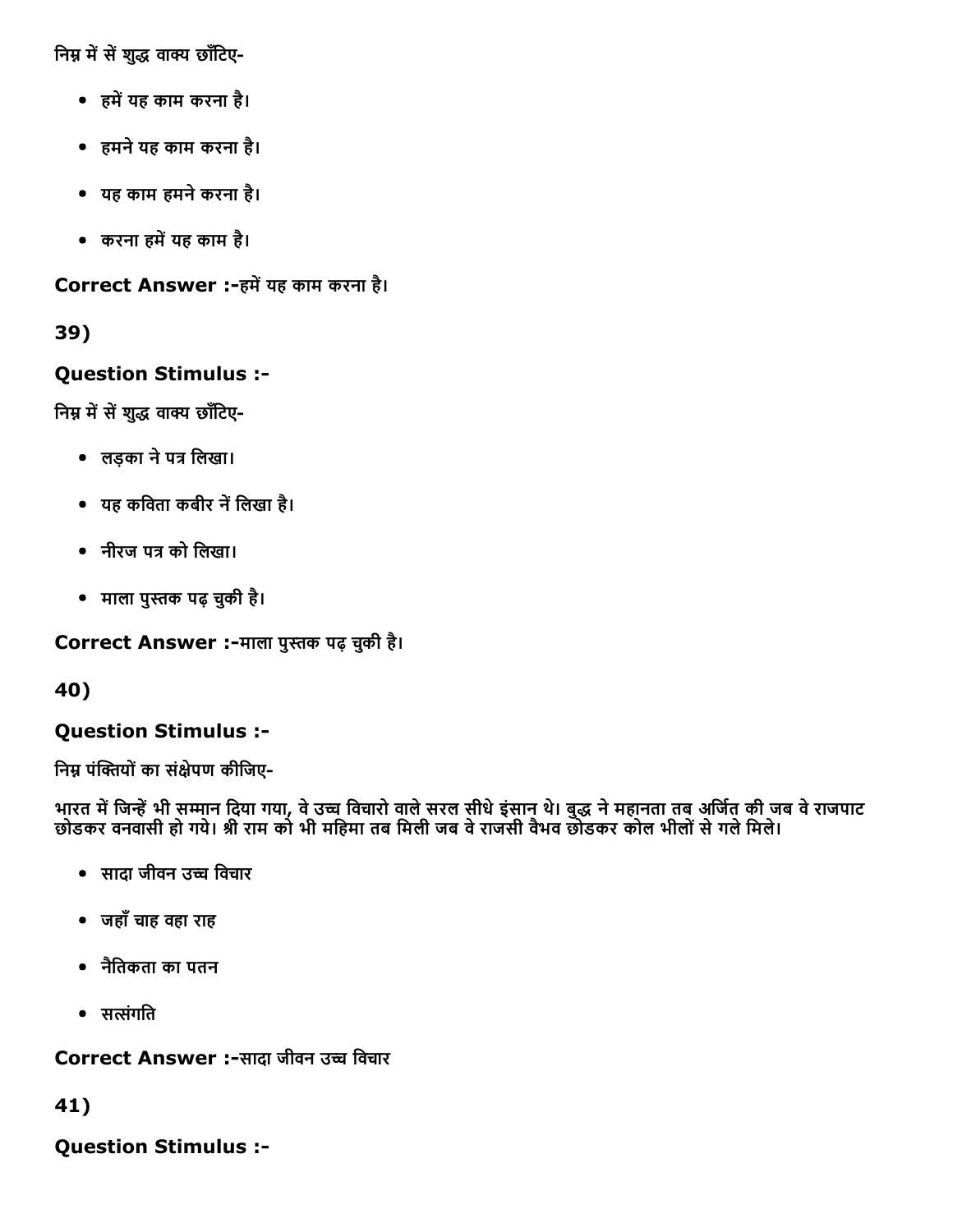इनमें से कौन-सा विकल्प बाकी तीनों विकल्पों से पूरी तरह अलग है?

- गति
- चाल
- मोक्ष
- गहन

Correct Answer :-गहन

42)

# Question Stimulus :

अनेकार्थी शब्द 'ठाकुर' के लिए निम्न में से एक अर्थ है, चयन कीजिए-

- िसंह
- पटेल
- मािलक
- राही

**Correct Answer :-मालिक** 

43)

# Question Stimulus :

निम्नलिखित अनुलोम-विलोम युग्मों में से कोई एक युग्म सही नहीं है, चयन कीजिए-

- पुरस्कार-दंड
- पुरस्कार-पुरूस्कृत
- $\bullet$  पाप-पुण्य
- पूरा-अधूरा

# Correct Answer :-पुरस्कार-पुरूस्कृत

44)

# Question Stimulus :

निम्नलिखित अनुलोम-विलोम युग्मों में से कोई एक युग्म सही है, चयन कीजिए-

• कृष्ण-काला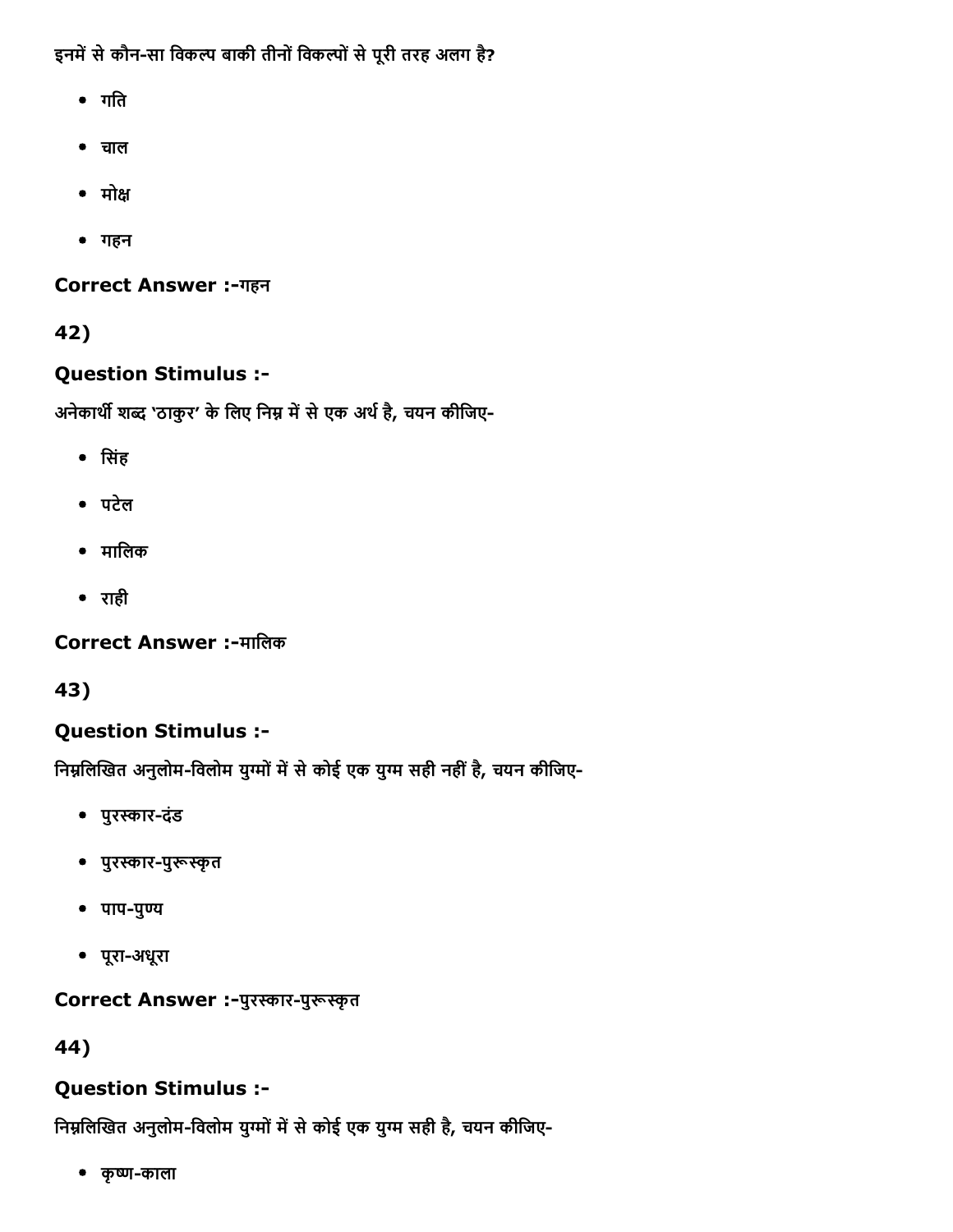- कृपणगरीब
- कोपकृपा
- इनमें से कोई नहीं

Correct Answer :-कोप-कृपा

45)

# Question Stimulus :

विनय, व्यंग, उपहास को व्यक्त करने के लिए किस विराम चिंह का प्रयोग किया जाता है-

- प्रश्नवाचक
- िवפּयािदबोधक
- पूण└िवराम
- अֽ िवराम

# Correct Answer :-विस्मयादिबोधक

46)

# Question Stimulus :

निम्न में से खंडकाव्य है-

- पंचवटी
- कामायनी
- पद्मावत
- साकेत

Correct Answer :-पंचवटी

47)

Question Stimulus :

माधुर्य गुण का किस रस में प्रयोग होता है?

- वीर रस
- ▓ृंगार रस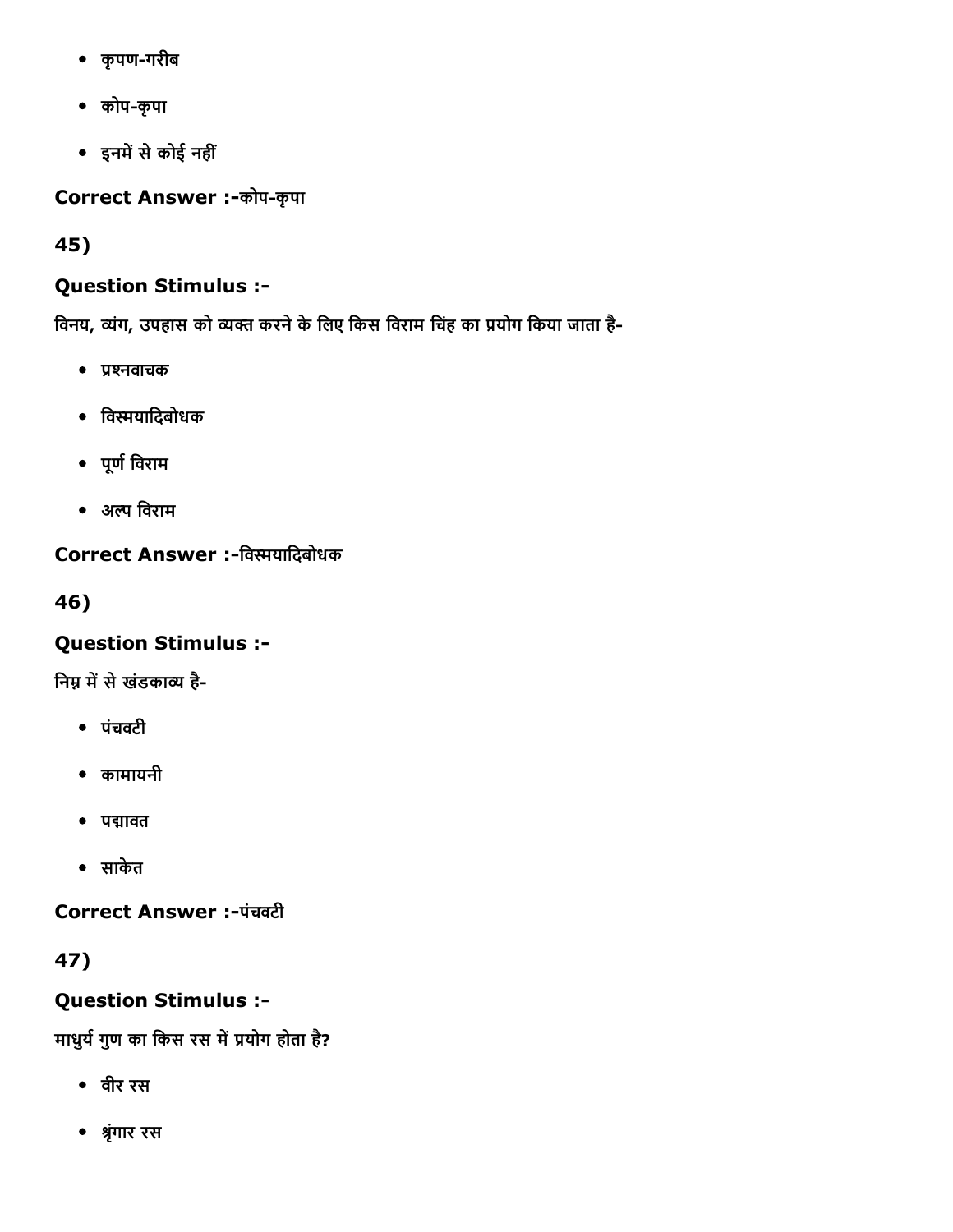- भयानक रस
- रौद्र रस

Correct Answer :-श्रृंगार रस

48)

## Question Stimulus :

जब रस के सभी संघटक तत्व अपने विशिष्ट गुणों को त्यागकर सामान्य हो जाते हैं, तो उस स्थिति को क्या कहते है?

- आनंदीकरण
- िवलीनीकरण
- रसापकण└
- साधारणीकरण

Correct Answer :-साधारणीकरण

49)

# Question Stimulus :

सूर्यकांत त्रिपाठी निराला की काव्य रचना निम्न में से है-

- झरना
- जूही की किल
- िनहार
- गुंजन

Correct Answer :-जूही की कलि

# 50)

## Question Stimulus :

भीमसाहिनी का उपन्यास निम्न में से है-

- चीफ की दावत
- नदी केदीप
- $•$  शरणार्थी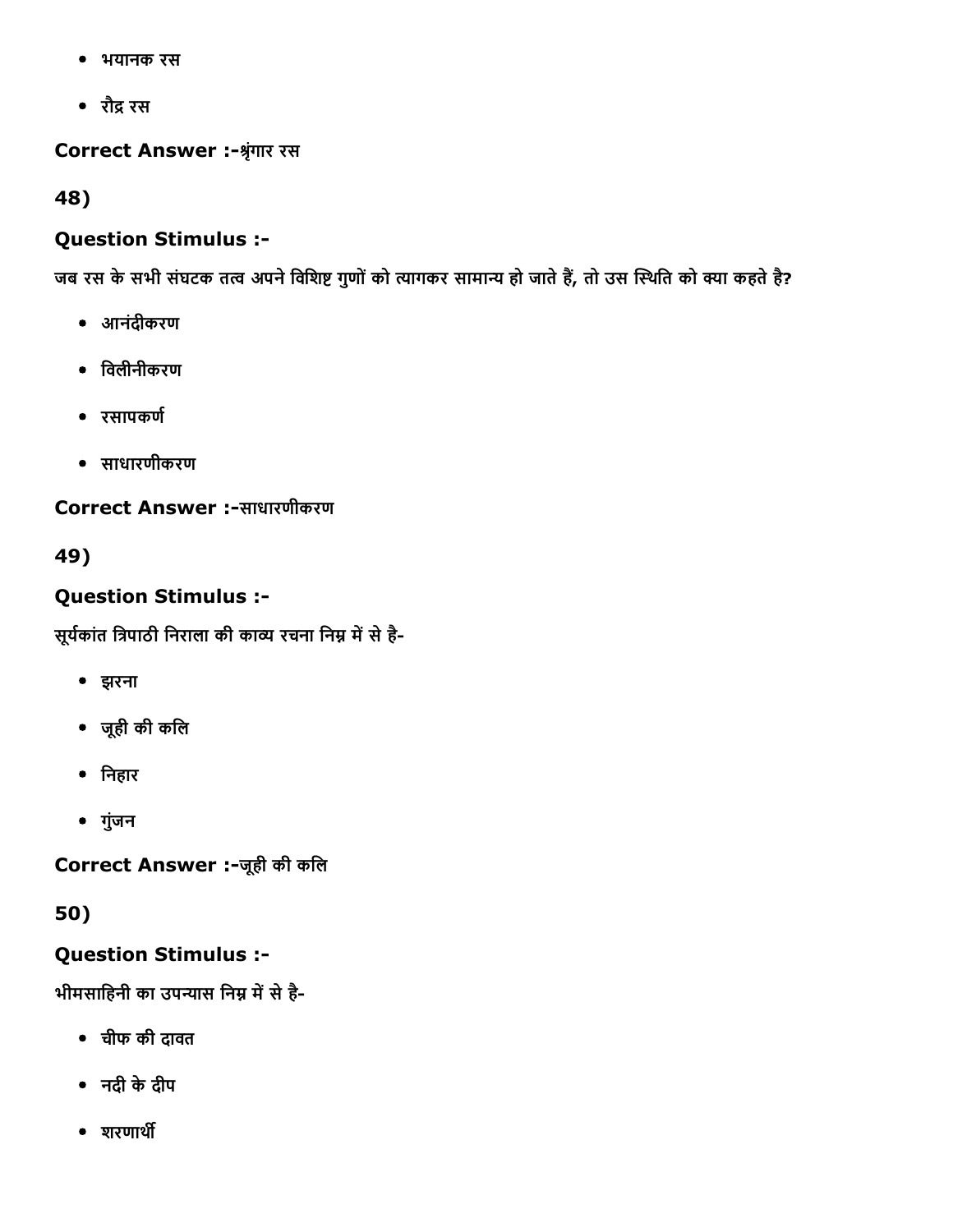परख

Correct Answer :-चीफ की दावत

51)

# Question Stimulus :

मध्यप्रदेश का पहला मासिक समाचार पत्र कौन-सा है?

- नवजीवन
- दुनियाज्ञान
- भूगोल िवचार
- इनमें से कोई नहीं

# Correct Answer :नवजीवन

# 52)

# Question Stimulus :

निम्न पहेली का सही उत्तर चुनिए-

''एक हाड़ी में दो रंग का पानी।''

- मटका
- सुराही
- अडंा
- इनमें से कोई नहीं

**Correct Answer :-अंडा** 

# 53)

# Question Stimulus :

निम्न पहेली का सही उत्तर चुनिए-

''सात चराई, सात रंग। डारेबइिठन तो एकेरंग।।''

- इंद्रासन
- इं╪धनुष
- वार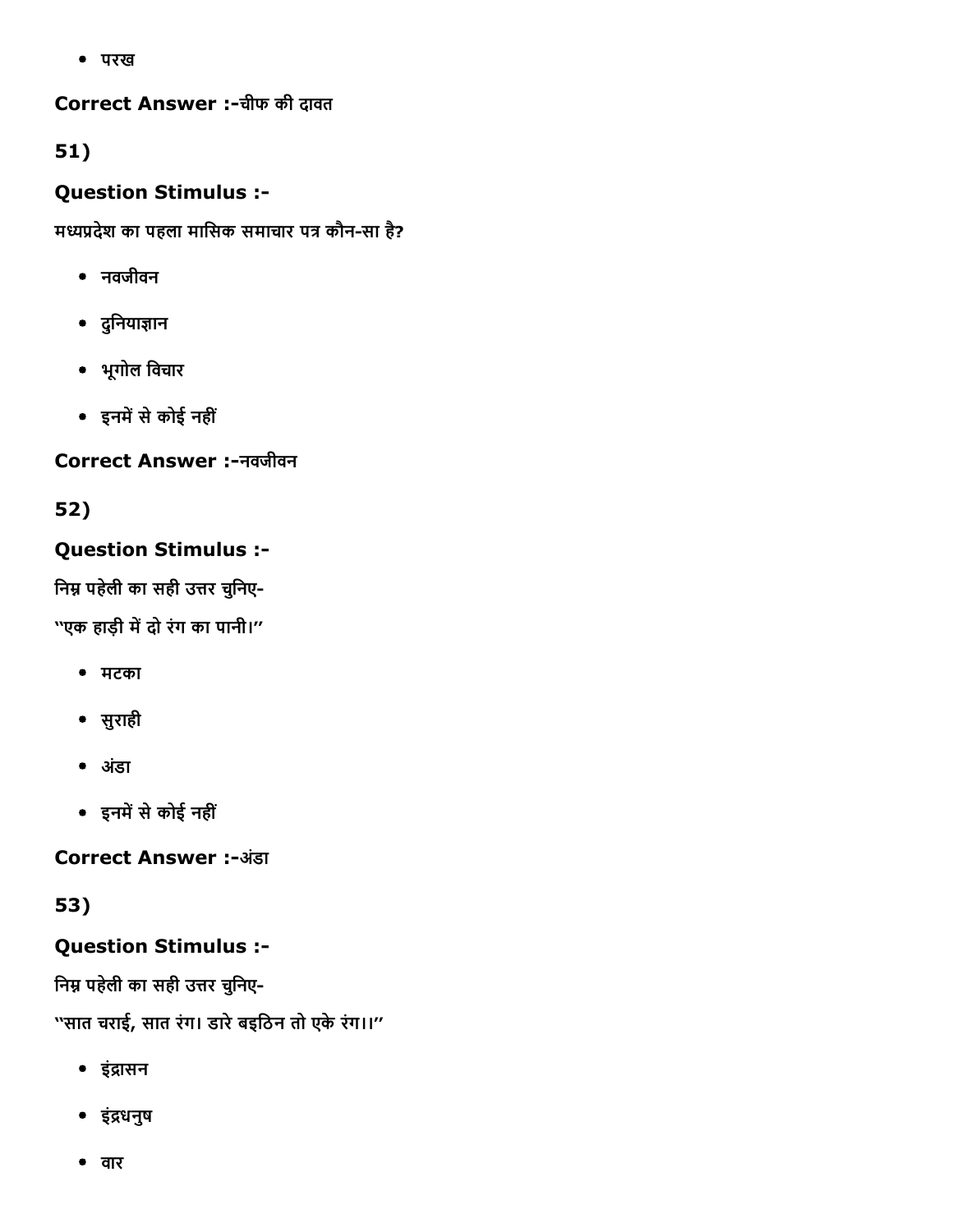• सप्तऋषि

## Correct Answer :-इंद्रधनुष

54)

# Question Stimulus :

'प्+आ+ञ्+च्+आ+ल्+ई' का शुद्ध वर्तनी संक्षेपण होगा-

- पंचाली
- पांचाली
- पंचािल
- इनमें से कोई नहीं

# Correct Answer :-पांचाली

55)

# Question Stimulus :

च, छ, ज, झ उदाहरण हैं-

- स्पर्शी व्यंजन के
- स्पर्शी-संघर्षी व्यंजन के
- संघर्षी व्यंजन के
- अतंथ יंजन के

Correct Answer :-स्पर्शी-संघर्षी व्यंजन के

56)

# Question Stimulus :

निम्न प्रश्नों के शब्द-युग्म के अर्थ-भेद में से कौन सा गलत है?

- $\bullet$  जलद-जल्द = बादल-शीघ्र
- $\bullet$  जाला-ज्वाला = झिल्ली-लपट
- जूठा-झूठा = खाने में से छोड़ा हुआ-जो सच्चा न हो
- $\bullet$  जुआ-जूआ = ताश-द्रुयत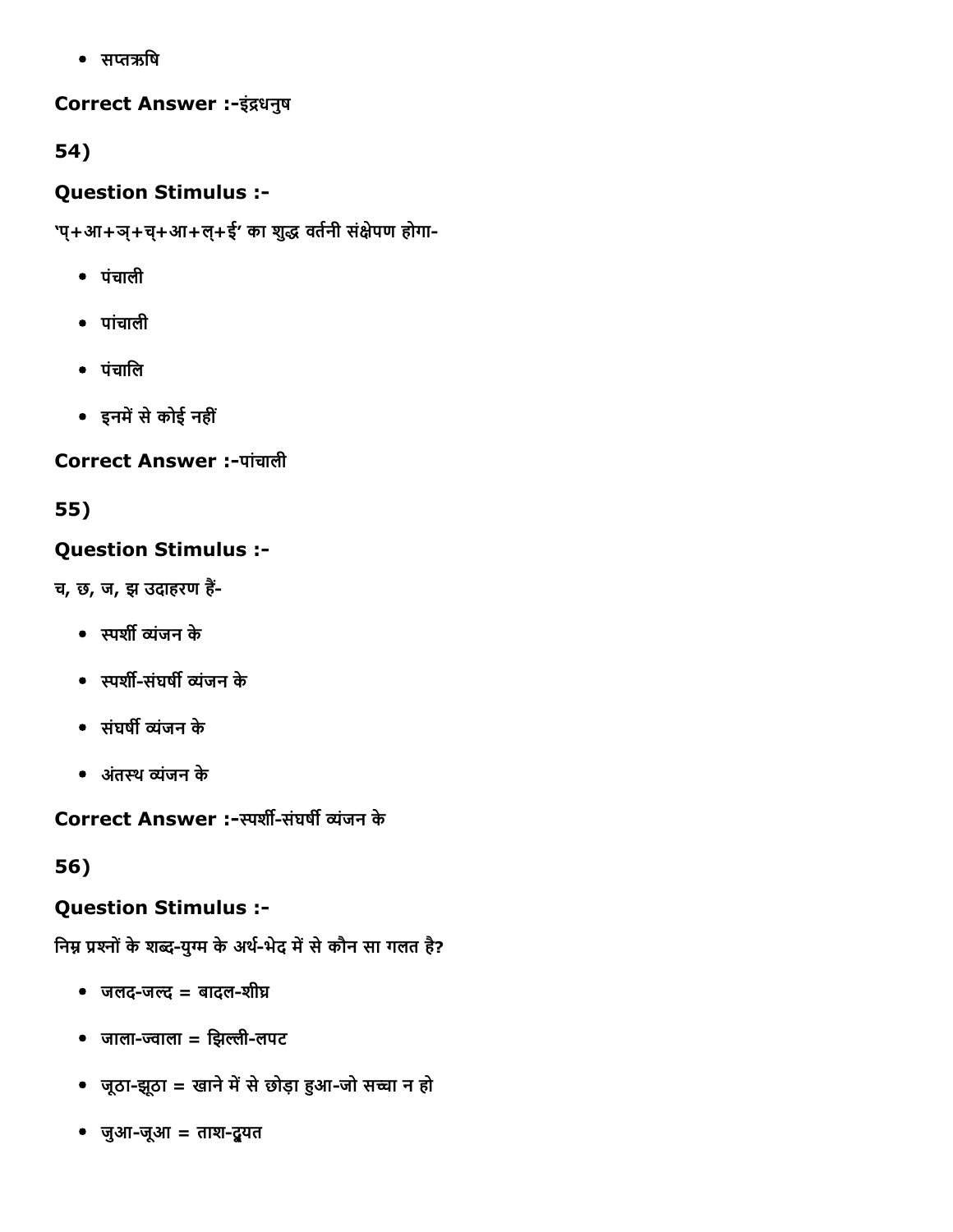## Correct Answer :-जुआ-जूआ = ताश-दूयत

# 57)

## Question Stimulus :

''अथक-अकथ'' शब्द-युग्म का सही अर्थ-भेद होगा-

- जो न थकता हो- जो कहा जा सके
- थकनेवालाकहनेवाला
- जो न थकता हो-जो कहा न जा सके
- जो थकता हो-जो कहा जा सके

Correct Answer :-जो न थकता हो-जो कहा न जा सके

58)

## Question Stimulus :

निम्न में से ''शुभेच्छु'' शब्द के समानार्थी शब्द का चयन कीजिए-

- शुभिचतंक
- िहतेषी
- शुभाकांāी
- परोपकारी

Correct Answer :-शुभाकांक्षी

59)

## Question Stimulus :

निम्नलिखित वाक्य में से रेखांकित शब्द के समानार्थी शब्द का चयन कीजिए-

''<u>फिजूलखर्च</u> करना बुरी आदत है।''

- मितव्यय
- अपव्यय
- परिव्यय
- अव्यय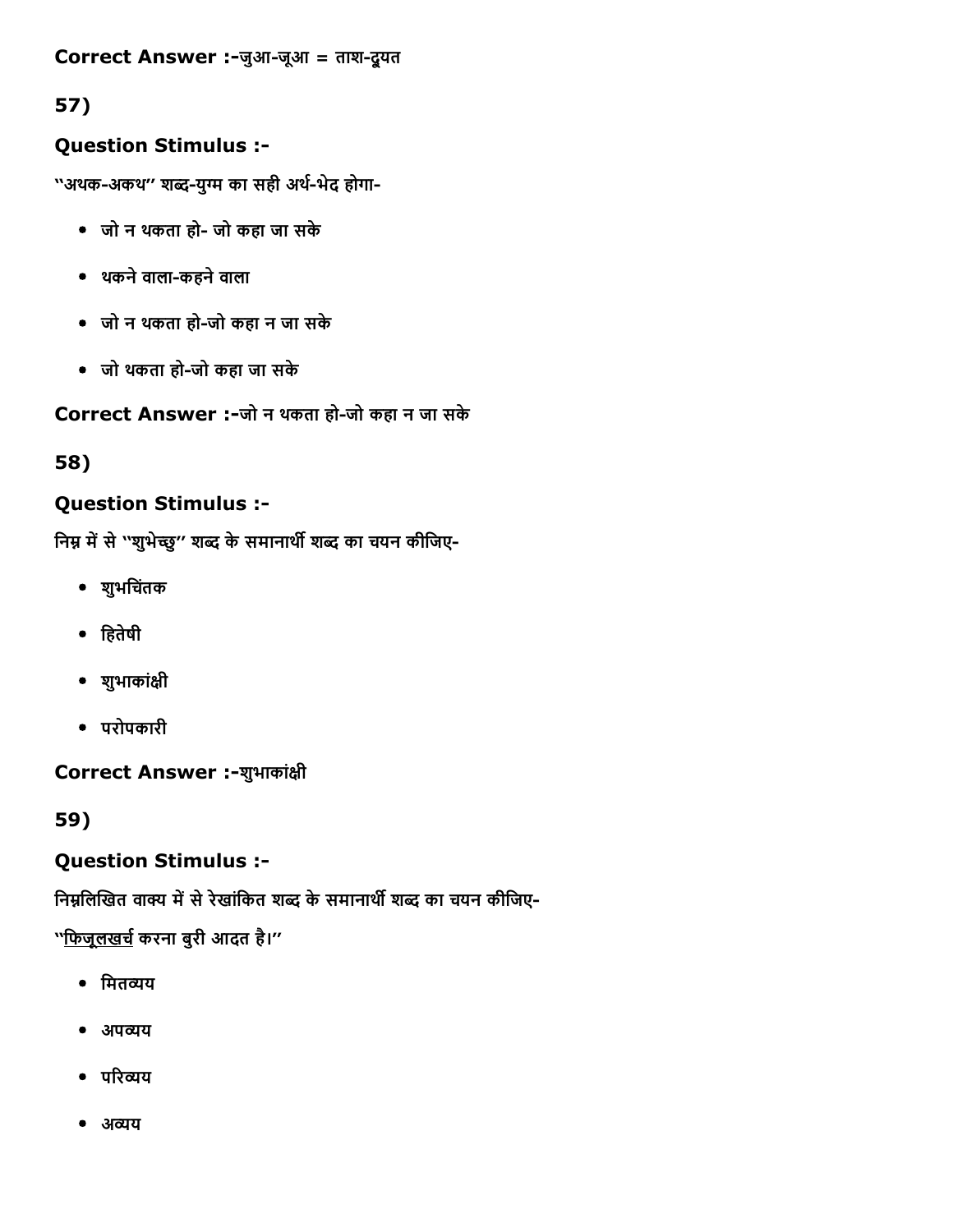#### **Correct Answer :-अपव्यय**

# 60)

## Question Stimulus :

'पापमुक्त' शब्द उदाहरण है-

- $\bullet$  अधिकरण तत्पुरूष का
- संप्रदान तत्पुरूष का
- $\bullet$  अपादान तत्पुरूष का
- कर्म तत्पुरूष का

Correct Answer :-अपादान तत्पुरूष का

61)

## Question Stimulus :

'मालगाड़ी' शब्द का समास विग्रह है-

- माल की गाड़ी
- माल सेगाड़ी
- माल केिलए गाड़ी
- माल द्वारा गाड़ी

Correct Answer :-माल के लिए गाड़ी

62)

## Question Stimulus :

जिस समास में सभी पदों के बीच 'और' शब्द का लोप रहता है, वह समास है-

- तत्पुरूष समास
- समाहार द्वन्द्व समास
- व्यतिरेक बहुब्रीहि समास
- इतरेतर द्वन्द्व समास

## Correct Answer :-इतरेतर द्वन्द्व समास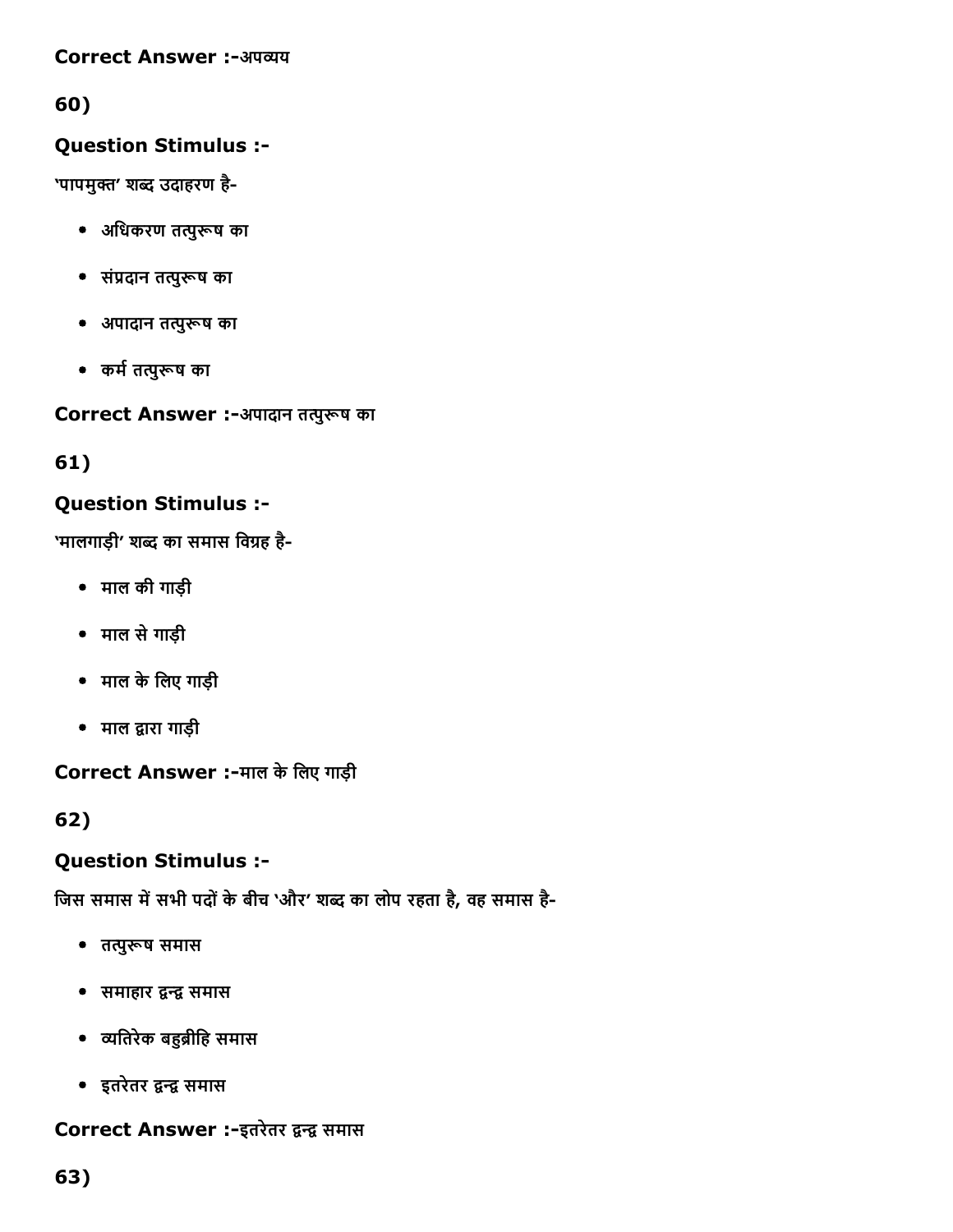## Question Stimulus :

निम्न वाक्यो में से सरल वाक्य का चयन कीजिए-

- वह खाना खाकर सो गया
- यह मेरी पुהּक है
- उपर्युक्त दोनों
- इनमें से कोई नहीं

# Correct Answer :-यह मेरी पुस्तक है

# 64)

## Question Stimulus :

'आज्ञा दीजिए' वाक्य में कौन-सा वाच्य है?

- कर्तृ वाच्य
- कर्म वाच्य
- भाव वाच्य
- इनमें से कोई नहीं

Correct Answer :-कर्तृ वाच्य

65)

# Question Stimulus :

'अध्यवसायी' का अंग्रेजी पर्याय है-

- **•** Apprise
- Appraise
- Assiduous
- None

**Correct Answer :- Assiduous** 

66)

Question Stimulus :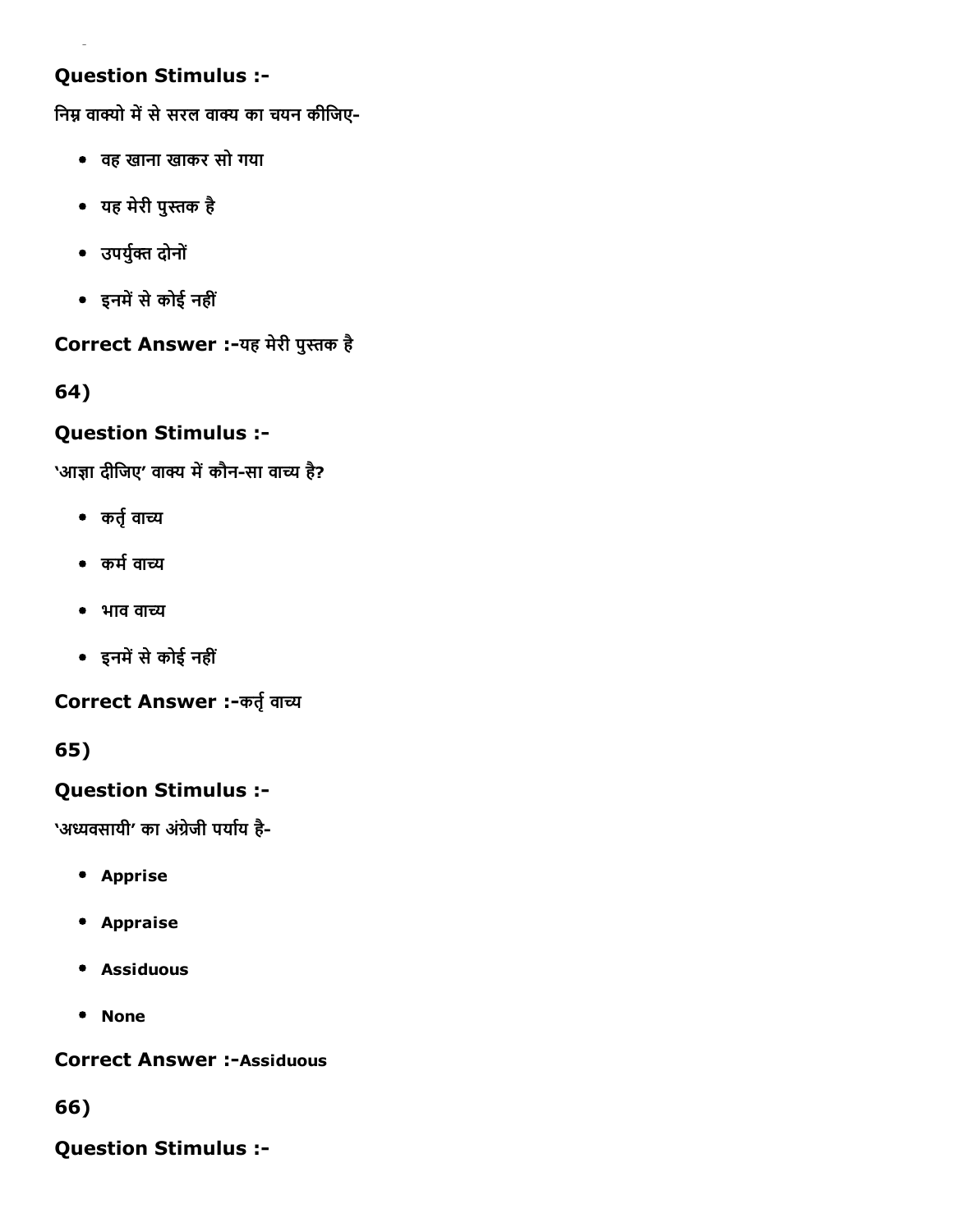'संशोधन' लिए उपयुक्त शब्द है-

- Mention
- Modification
- Manipulate
- Manifesto

**Correct Answer :-Modification** 

## 67)

### Question Stimulus :

'जहाँ न पहुँचे रवि वहाँ पहुँचे कवि' लोकोक्ति का क्या अर्थ है?

- कवि के लिए कुछ भी अगम्य नहीं
- किव िनरंकुश होता है
- किव कֽनाशील होता है
- कवि भाव प्रवण होता है

#### Correct Answer :-कवि कल्पनाशील होता है

68)

## Question Stimulus :

'संयोग से काम बना' अर्थ के लिए सही लोकोक्ति का क्या है?

- बंदर क्या जाने अदरक का स्वाद
- बंदर की दोהּी जी का िजयान
- िब׃ी केभाग सेछीकंा टूटा
- बंदर के हाथ में आईना

## Correct Answer :-बिल्ली के भाग से छींका टूटा

69)

## Question Stimulus :

'अपनी गरज बावली' लोकोक्ति का सामान्य अर्थ है?

िबजली की गज└ना ती▒ होती है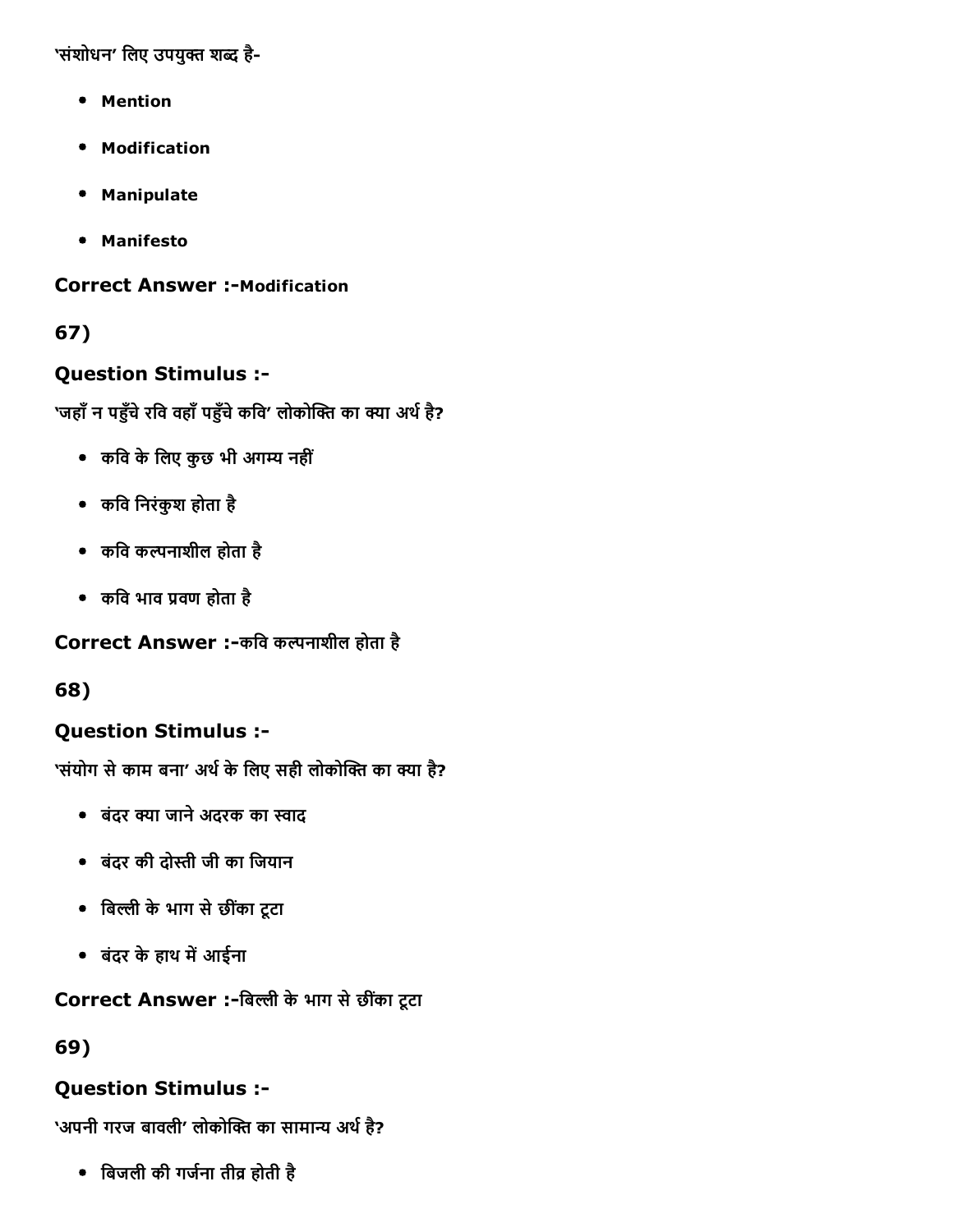- स्वार्थी आदमी दूसरे की चिंता नहीं करता
- अपनी कुशलता देखनी चािहए
- सावधानी बरतनी जरूरी है

Correct Answer :-स्वार्थी आदमी दूसरे की चिंता नहीं करता

70)

## Question Stimulus :

वाक्य के अशुद्ध भाग का चयन कीजिए-

- उसनेअपने
- विवाह के उपलक्ष्च्छ में
- दावत दी
- कोई ╨ुिट नहीं

Correct Answer :-विवाह के उपलक्ष्च्छ में

### **Topic:- General Knowledge** 1)

# Question Stimulus :

Which among the following States is known for Sandalwood? / निम्नलिखित में से कौन सा राज्य चंदन काष्ठ के लिए जाना जाता है?

- Odisha / ओिडशा
- Madhya Pradesh / मध्य प्रदेश
- Goa / गोआ
- Karnataka / कना└टक

Correct Answer :-Karnataka / कर्नाटक

2)

## Question Stimulus :

Match the following and select the correct answer from the codes given below: / िनђ को मिलाएं और नीचे दिए गए कोडों में से सही उत्तर का चयन करें:

List-I List-II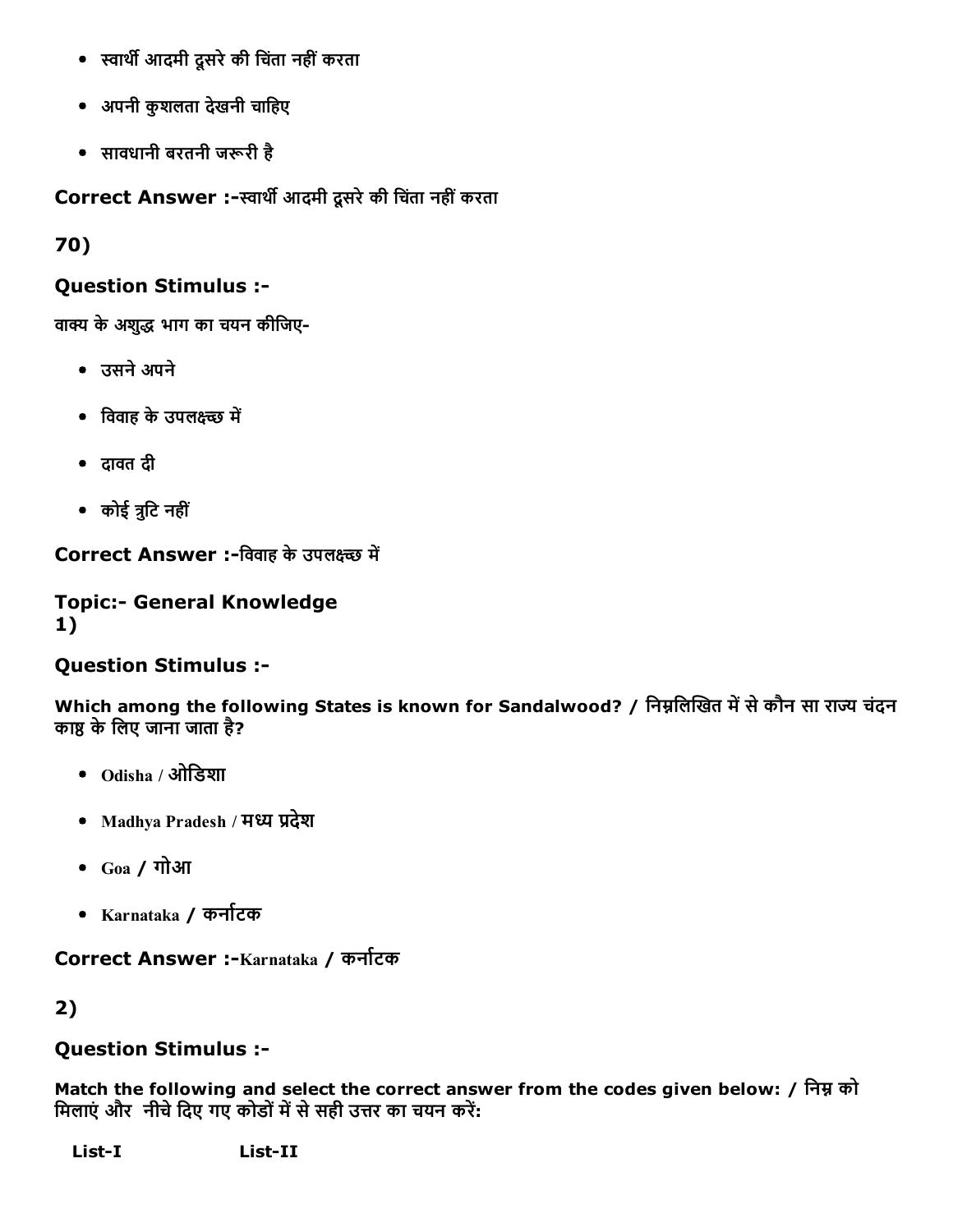| a. Kohima       |
|-----------------|
| b. Bhubaneshwar |
| c. Jaipur       |
| d. Gangtok      |
| सूचि-II         |
| a. कोहिमा       |
| b. भुवनेश्वर    |
| c. जयपुर        |
| d. गंगटोक       |
|                 |

- 1-d, 2-c, 3-b, 4-a
- 1-d, 2-c, 3-a, 4-b
- 1-c, 2-d, 3-b, 4-a
- 1-d, 2-b, 3-c, 4-a

Correct Answer :-1-d, 2-c, 3-b, 4-a

## 3)

#### Question Stimulus :

Where was 18<sup>th</sup> South Asian Association for Regional Cooperation (SAARC) summit held?/ 18वां दक्षिण एशियाई क्षेत्रीय सहयोग संगठन (सार्क) कहाँ हुआ था?

- Kathmandu/ काठमांडू
- New Delhi/ नई दिल्ली
- Islamabad/ इस्लामाबाद
- Dhaka/ ढाका

# Correct Answer :-Dhaka/ ढाका

## 4)

## Question Stimulus :

Seaweeds can be used as : / समुद्री खरपतवार का प्रयोग इस प्रकार कर सकते हैं: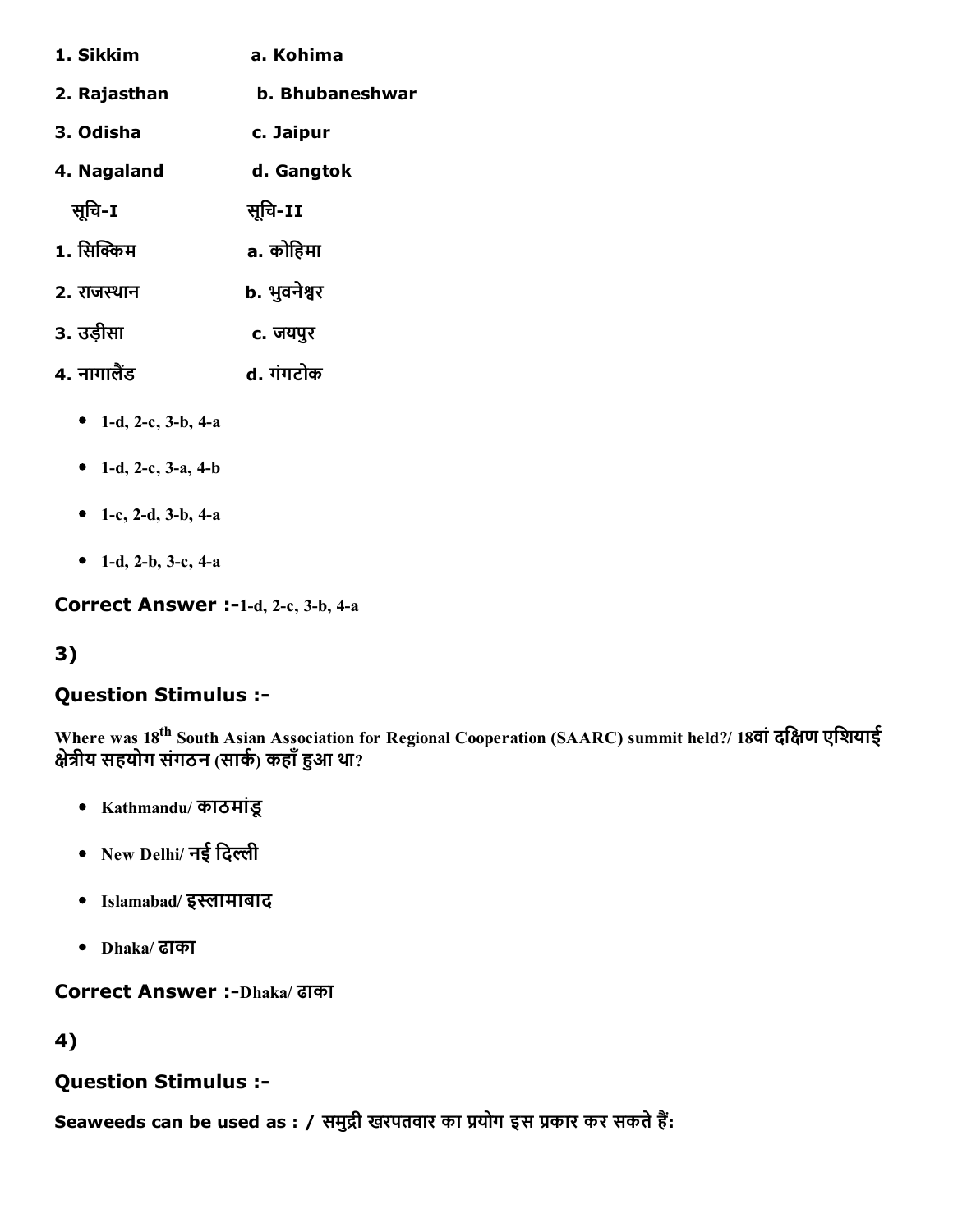Select the correct answer from the option given below: / निम्न विकल्पों में से सही उत्तर का चयन करें:

- 1 and  $3 / 1$  और 3
- 2 only / केवल 2
- 3 only / केवल 3
- 1, 2 and 3 / 1, 2 और 3

Correct Answer :-1, 2 and 3 / 1,2 और 3

5)

### Question Stimulus :

MS applications are examples of / MS अप्लिकेशन \_\_\_\_\_\_\_\_\_ के उदाहरण हैं।

- Platform software / प्लेटफ़ॉर्म सॉफ्टवेयर
- Hardware / हार्डवेयर
- Operating System software / ऑपरेटिंग सिस्टम सॉफ्टवेयर
- Application Software / अप्लिकेशन सॉफ्टवेयर

Correct Answer :-Application Software / अप्लिकेशन सॉफ्टवेयर

## 6)

## Question Stimulus :

 $\_$  is the smallest gland in human body. /  $\_$  मानव शरीर में सबसे छोटी ग्रंथि है।

- Parotid gland / कर्णपूर्व ग्रंथि
- Apocrine sweat gland / शिखरस्रावी पसीना ग्रंथि
- Apocrine gland / अपस्रावी ग्रंथि
- Ebner's gland / एब्रर की ग्रंथि

```
Correct Answer :-Apocrine gland / अपस्रावी ग्रंथि
```
# 7)

## Question Stimulus :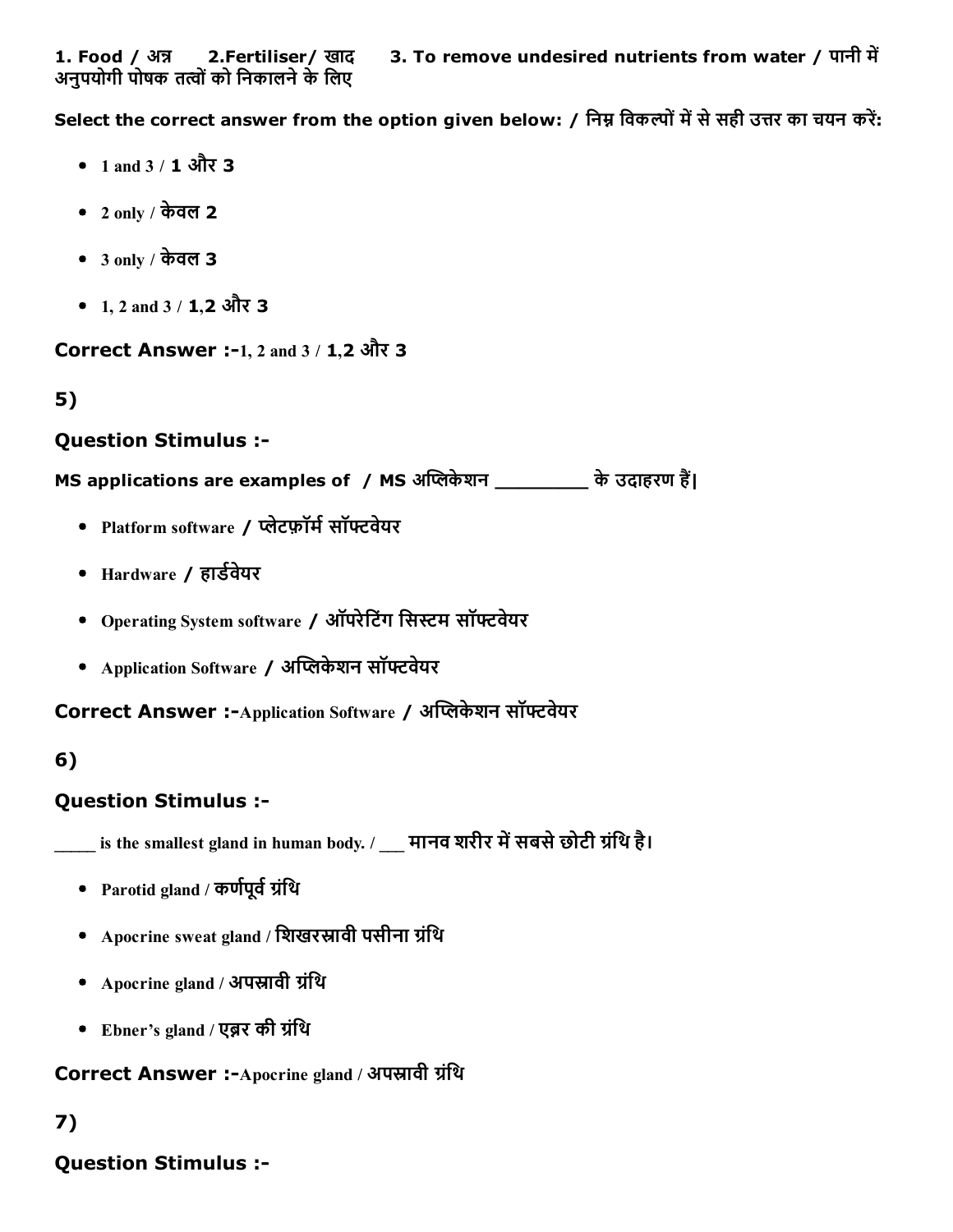Which is the longest river in India? / भारत में सबसे लंबी नदी कौन सी है?

- Brahmaputra / ब्रह्मपुत्र
- Ganga / गंगा
- Godavari / गोदावरी
- Narmada / नर्मदा

#### Correct Answer :-Brahmaputra / ब्रह्मपुत्र

## 8)

### Question Stimulus :

The Salal Project is on the River \_\_\_\_\_\_\_\_\_\_ / सलाल पδरयोजना \_\_\_\_\_\_\_ नदी पर है|

- Chenab / चनेाब
- Jhelaum / झलेम
- Ravi / रावी
- Sutlej / सतलज

Correct Answer :-Chenab / चेनाब

## 9)

## Question Stimulus :

Which is the largest State in India by area? / क्षेत्र के मुताबिक भारत में कौन सा राज्य सबसे बड़ा है?

- Madhya Pradesh / मध्य प्रदेश
- Maharashtra / महाराष्ट
- Karnataka / कर्नाटक
- Rajasthan / राजथान

#### Correct Answer :-Rajasthan / राजस्थान

## 10)

## Question Stimulus :

Where is the Central Food Technological Research Institute located? / केन्द्रीय खाद्य प्रौद्योगिकी अनुसंधान संस्थान कहाँ स्थित है?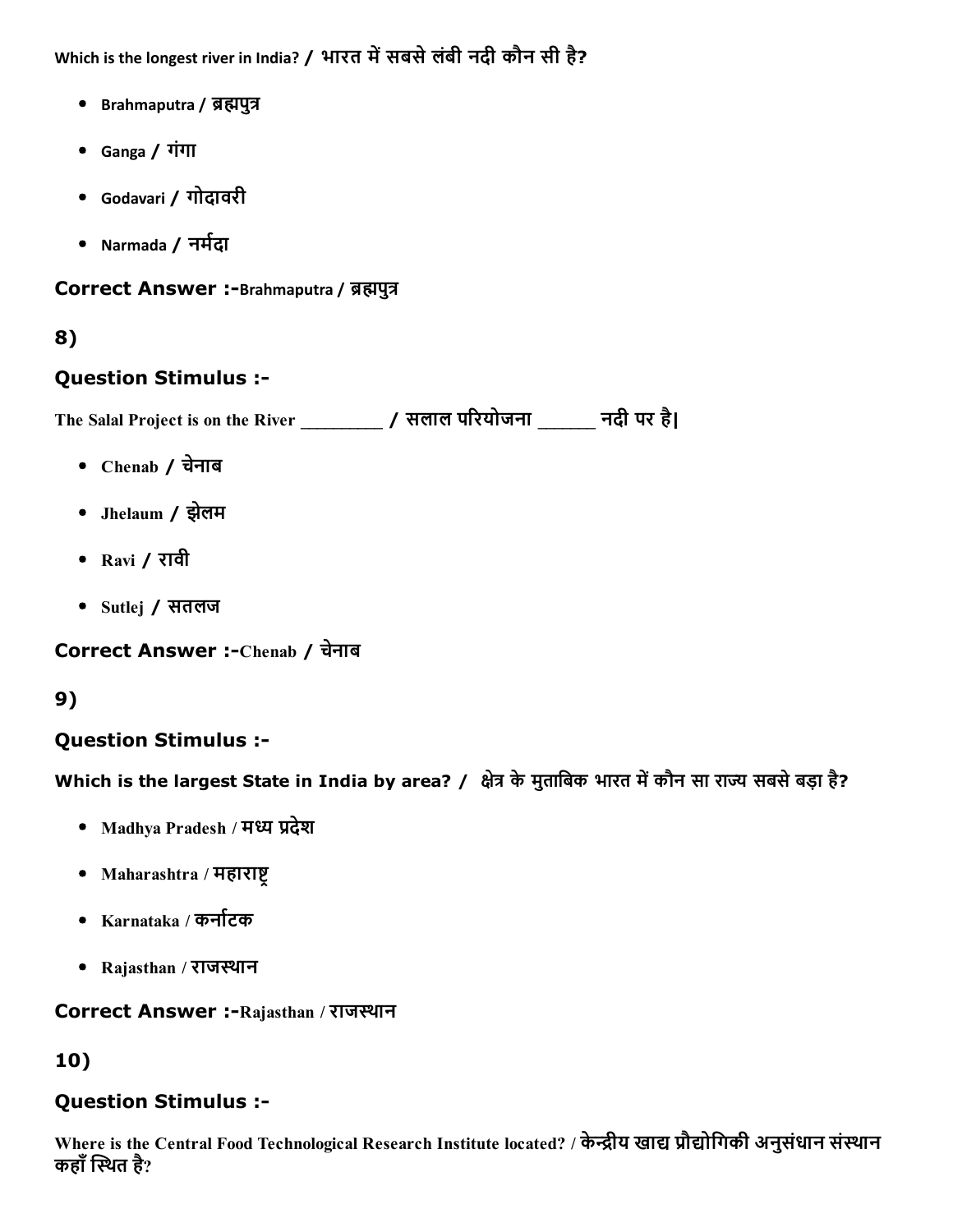- Bangalore / बैंगलोर
- Chennai / चेन्नई
- Mumbai / मुंबई
- Mysore / मैसूर

# Correct Answer :-Mysore / मैसूर

# 11)

## Question Stimulus :

Which of the following states is NOT an the border of Gujarat? / निम्न में से कौन सा राज्य गुजरात की सीमा नहीं है?

- Telangana / तेलंगाना
- Maharastra / महाराष्ट्र
- Rajastan / राजथान
- Madhya Pradesh / मध्य प्रदेश

Correct Answer :-Telangana / तेलंगाना

# 12)

# Question Stimulus :

Which historical place is a small village in the Navsari district of Gujarat? / कौन सा ऐितहािसक थान गुजरात के न्मानगण्डलेम् स्टब्स् अन्यतः स्टब्स्<br>नवसारी जिले में एक छोटा सा गाँव है?

- Chauri Chaura / चौरी चौरा
- Malgudi / मालगुड़ी
- Dandi / दांडी
- Noakhali / नोआखाली

# **Correct Answer :-Dandi / दांडी**

# 13)

# Question Stimulus :

Which is the second highest mountain in the world? / विश्व का दूसरा सबसे ऊंचा पर्वत कौन सा है?

• Mount Everest / एवेरेस्ट पर्वत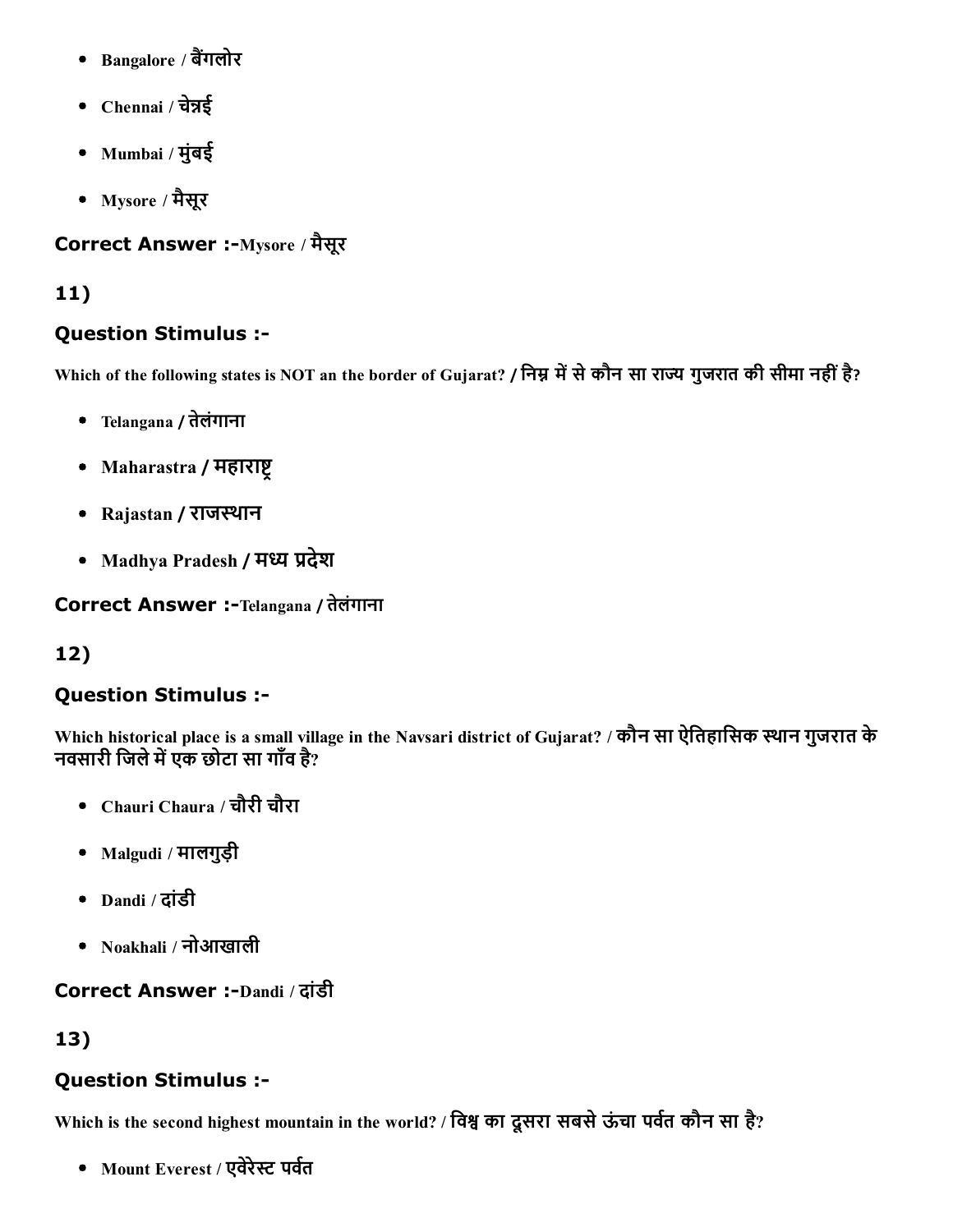- Kangchenjunga / कंचनजंगा
- K2 / के2
- Dhaulagiri / धौलािगरी

Correct Answer :- $K2/\overline{\sigma}2$ 

14)

## Question Stimulus :

Where is International Court of Justice located? / अंतरराष्ट्रीय न्यायालय कहाँ स्थित है?

- Hague Netherlands / हेग नीदरलैंड्स
- Cape town South Africa / केप टाउन साउथ आफ़्रिका
- Geneva Switzerland / जिनेवा स्विटजरलैंड
- New York USA / न्यू यार्क यू.एस.ए

Correct Answer :-Hague – Netherlands / हेग - नीदरलैंडस

15)

# Question Stimulus :

India was part of an ancient super continent called Gondwanaland. It included present day\_\_\_\_\_\_\_\_\_\_\_\_\_\_\_\_\_\_\_\_\_\_/ भारत गोंडवानालैंड नामक एक प्राचीन महाद्वीप का हिस्सा था। वर्तमान\_\_\_\_\_\_\_\_ इसमें शािमल था।

- South America / दिāण अमेδरका
- Africa / अफ्रीका
- Australia / ऑस्ट्रेलिया
- All of the above / उपरोक्त सभी

## Correct Answer :-All of the above / उपरोक्त सभी

16)

## Question Stimulus :

What is the traditional colour of the jersey of the Indian national football team? / भारतीय राष्टीय फुटबॉल टीम की जर्सी का पारम्परिक रंग क्या है?

Sky blue / आसमानी नीला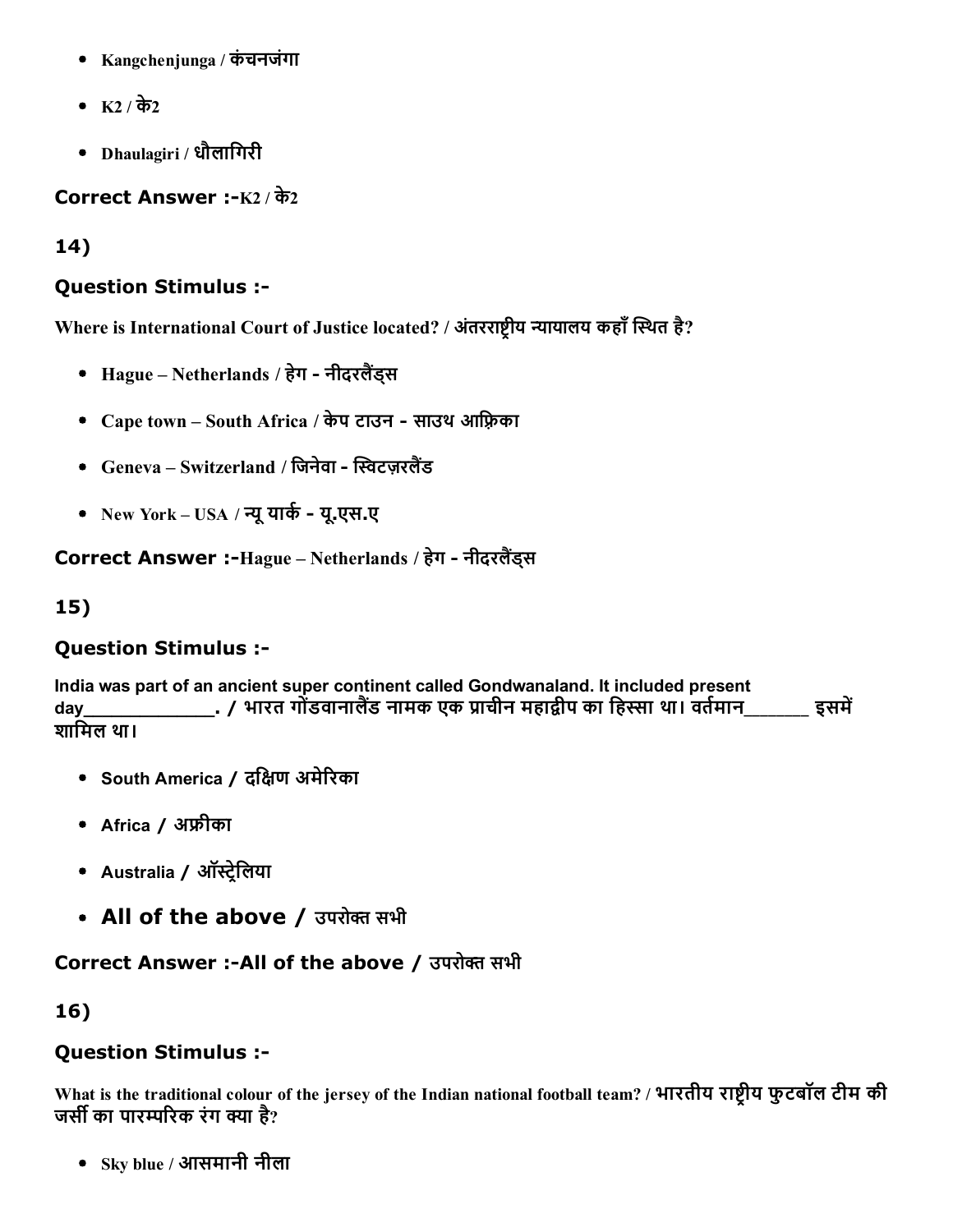- Green / हरा
- White / קेत
- Red / लाल

Correct Answer :-Sky blue / आसमानी नीला

# 17)

## Question Stimulus :

2014 Hockey World cup was won by? / 2014 में हॉकी वर्ल्ड कप किसने जीता?

- $\bullet$  Australia / ऑस्ट्रेलिया
- $\Delta$ rgentina / अर्जेंटीना
- Netherlands / नीदरलैंड्स
- India / भारत

Correct Answer :-Australia / ऑस्ट्रेलिया

18)

# Question Stimulus :

In the international cricket, who is the highest test match wicket taker in the world? / अन्तराष्टीय क्रिकेट में, पूरे विश्व में टेस्ट मैचों में सबसे अधिक विकेट लेने वाला कौन है?

- Anil Kumble / अनिल कुंबले
- Muttiah Muralitharan / मुथयैा मुरलीधरन
- Glenn McGrath / ग्लेन मैकग्रा
- Shane Warne / शेन वार्न

Correct Answer :-Muttiah Muralitharan / मुथैया मुरलीधरन

# 19)

# Question Stimulus :

The name of Sachin's autobiography is \_\_\_\_\_. / सचिन की आत्मकथा का नाम \_\_\_\_\_\_\_\_ है।

- Wings of Fire / विंग्स ऑफ़ फायर
- Playing It My Way / Юेइंग इट माय वे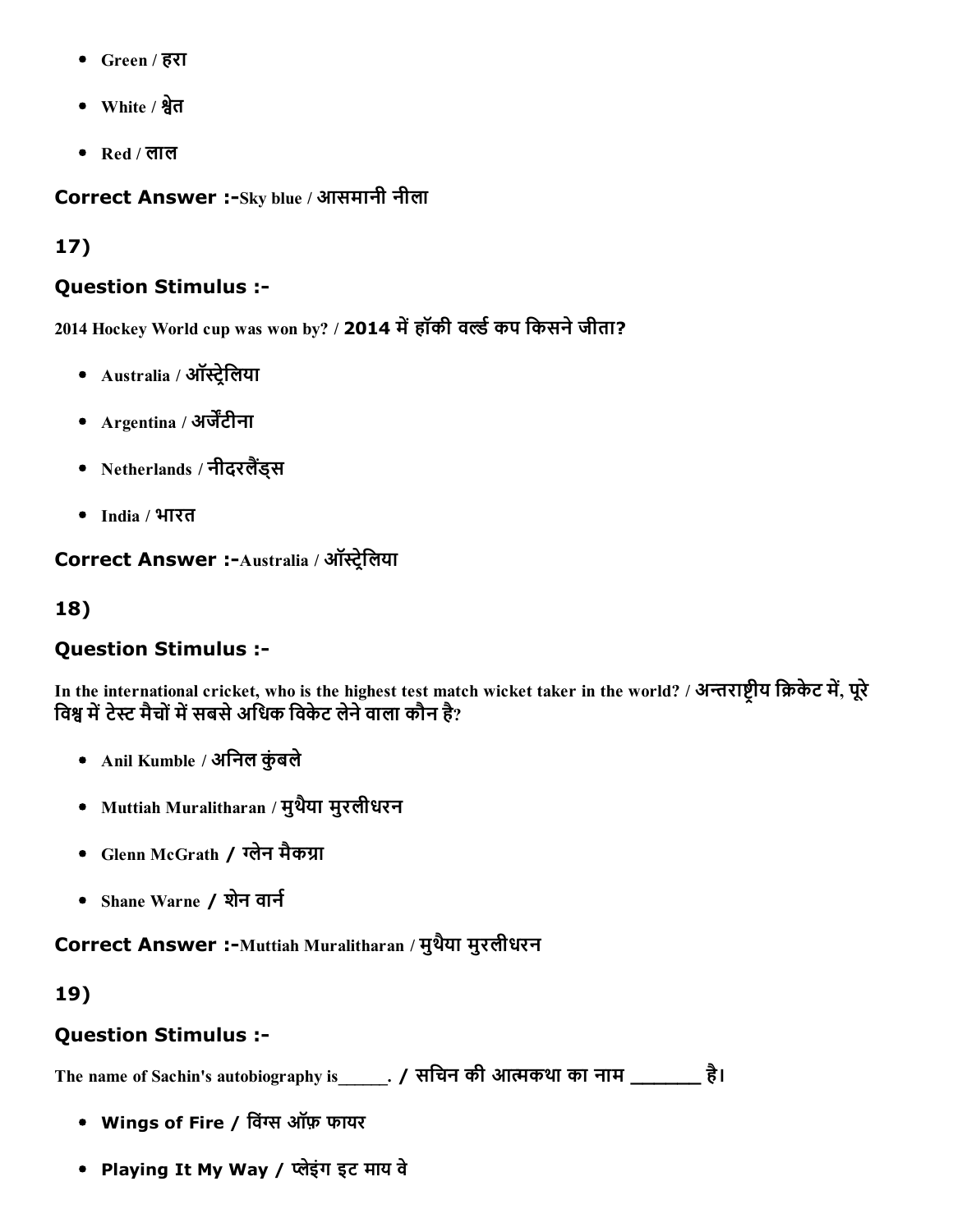- The Story of My Experiments With Truth / द स्टोरी ऑफ़ माय एक्सपेरिमेंट्स विथ ड्रुथ
- Jeet Appki / जीत आपकी

### Correct Answer :-Playing It My Way / प्लेइंग इट माय वे

20)

### Question Stimulus :

Who has won the 2016 National Snooker Championship? / राष्ट्रीय स्नूकर प्रतियोगिता 2016 किसने जीती है?

- Siddharth Parikh / सिद्धार्थ पारिख
- Pankaj Advani / पंकज आडवानी
- Aditya Mehta / आदित्य मेहता
- Mahesh Yadav / महेश यादव

Correct Answer :-Aditya Mehta / आदित्य मेहता

## 21)

## Question Stimulus :

According to RBI guidelines, the term "Bulk Deposit" is used for single Rupee Term Deposit of \_\_\_\_/ आर.बी.आई के निर्देशानुसार, "बल्क जमा" पद का उपयोग\_\_ एकल रुपया जमा के लिए होता है

- Rs. 25 lac and Above / Rs.25 लाख और उसकेऊपर
- Rs. 75 lac and Above / Rs.75 लाख और उसकेऊपर
- Rs. 1 crore and Above / Rs.1 करोड़ और उसकेऊपर
- Rs. 50 lac and Above / Rs.50 लाख और उसकेऊपर

Correct Answer :-Rs. 1 crore and Above / Rs.1 करोड़ और उसके ऊपर

## 22)

## Question Stimulus :

Where was the first hydroelectric installation in India was installed / भारत में सबसे पहले पनबिजली स्थापना करी गयी थी ?

- Mumbai / मुंबई
- Panaji / पणजी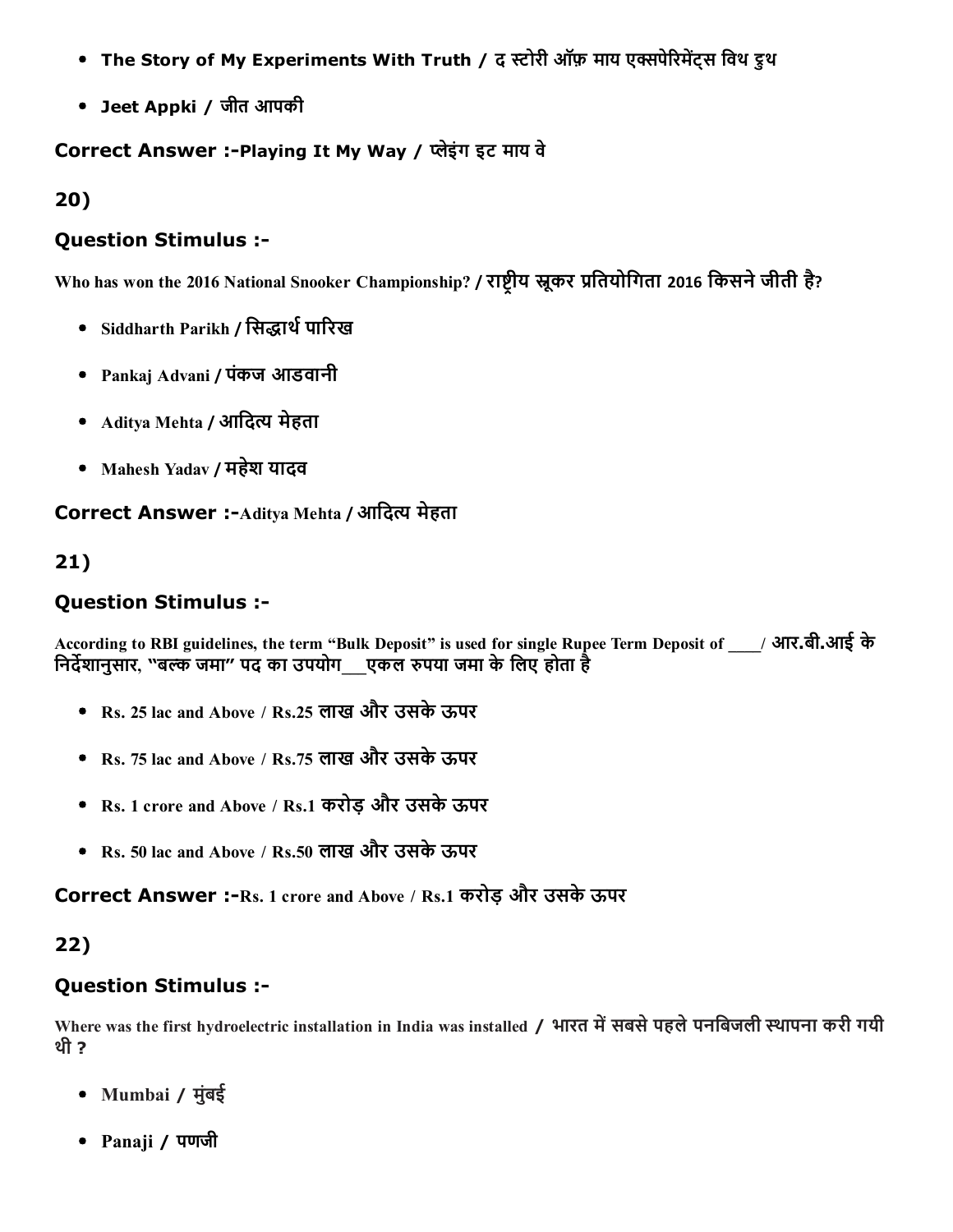- Darjeeling / दार्जिलिंग
- Kolkata / कोलकाता

Correct Answer :-Darjeeling / दार्जिलिंग

23)

### Question Stimulus :

Which of the following is NOT a kharif crop? / निम्नलिखित में से कौन एक खरीफ फसल नहीं है?

- Jute / जूट
- $•$  Maize / मक्का
- Mustard / सरसों
- Rice / चावल

## Correct Answer :-Mustard / सरसों

## 24)

## Question Stimulus :

Who said 'Supply creates its own demand'? / किसने कहा कि "आपूर्ति, स्वयं अपनी मांग बनाती है"?

- $\bullet$  Marshall / मार्शल
- J. B. Say / जे.बी. से
- Adam Smith / एडम स्मिथ
- Ricardo / रिकार्डो

Correct Answer :-J. B. Say / जे.बी. से

# 25)

# Question Stimulus :

The women regiment of INA was founded under / आज़ाद हिन्द फ़ौज की महिला रेजिमेंट की स्थापना इनके अंतर्गत हुई थी

- Capt. Laxmi / कप्तान लक्ष्मी
- Aruna Asaf Ali / अरुणा आसफ़ अली
- Anita Bose / अनीता बोस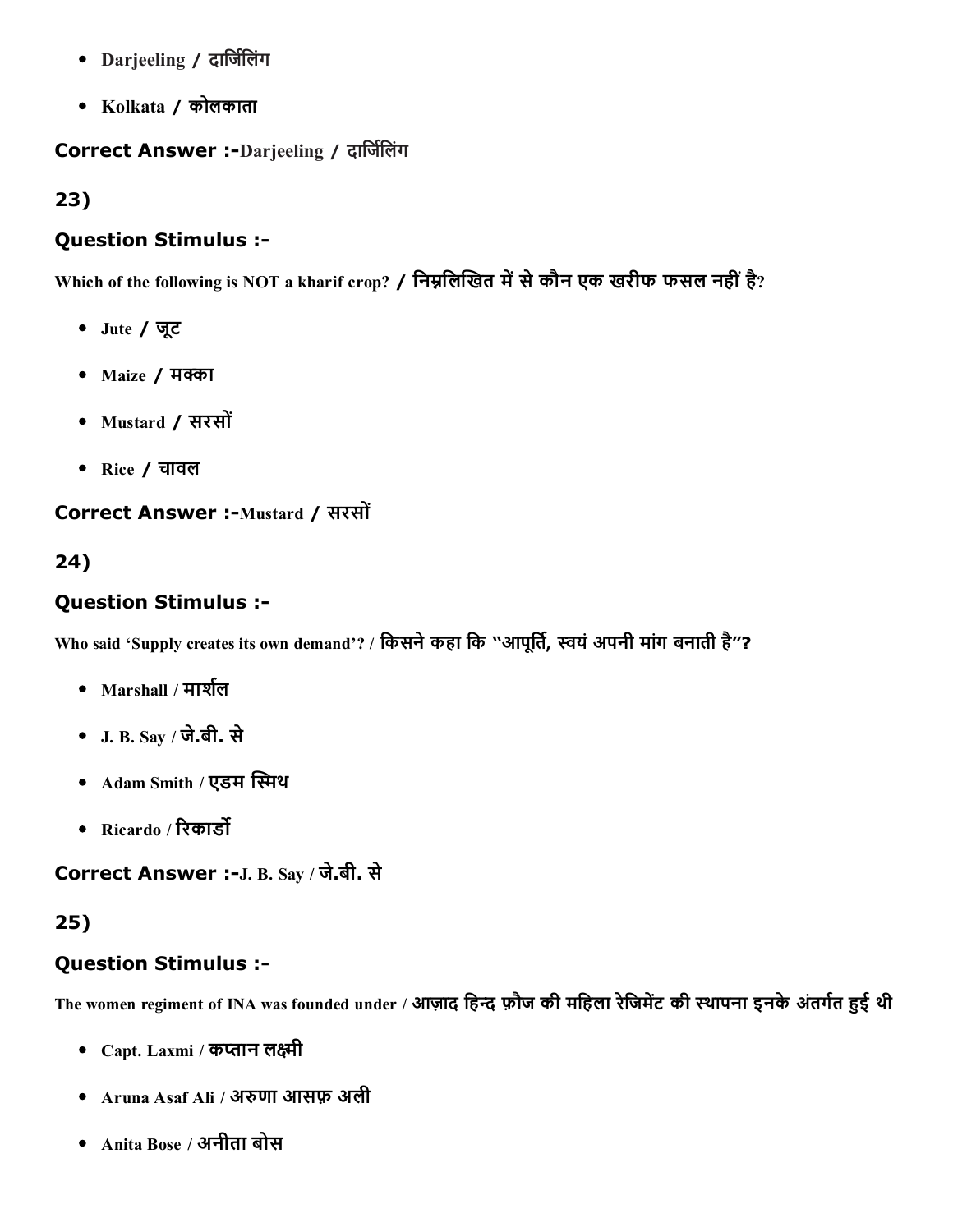Rajkumari Amrit Kaur / राजकुमारी अमृत कौर

Correct Answer :-Capt. Laxmi / कप्तान लक्ष्मी

## 26)

### Question Stimulus :

Who among the following was awarded the Bharat Ratna in the 21<sup>st</sup> Century? / निम्न में से 21<sup>वीं</sup> सदी में किसे भारत रत्न से सम्मानित किया गया था?

- Amartya Sen / अमर्त्य सेन
- Bhimsen Joshi / भीमसेन जोशी
- JRD Tata / जे.आर.डी टाटा
- M.S. Subbulakshmi / एम. एस. सुब्बुलक्ष्मी

Correct Answer :-Bhimsen Joshi / भीमसेन जोशी

# 27)

## Question Stimulus :

Find the odd one out / विषम वाला चुनिये

- Bhimsen Joshi / भीमसेन जोशी
- Subhas Chandra Bose / सुभाष चंद्र बोस
- B.R. Ambedkar / बी.आर आंबेडकर
- Mokshagundam Visvesvaraya / मोक्षागुंडम विश्र्वेश्र्वैया

Correct Answer :-Subhas Chandra Bose / सुभाष चंद्र बोस

#### 28)

## Question Stimulus :

Who was the first woman in space? / अंतरिक्ष में पहली महिला कौन थी?

- Kalpana Chawla / कल्पना चावला
- Sunita Williams / सुनीता विलियम्स
- Sally Ride / सैली राइड
- Valentina Tereshkova / वेलेन्टीना तेरेश्कोवा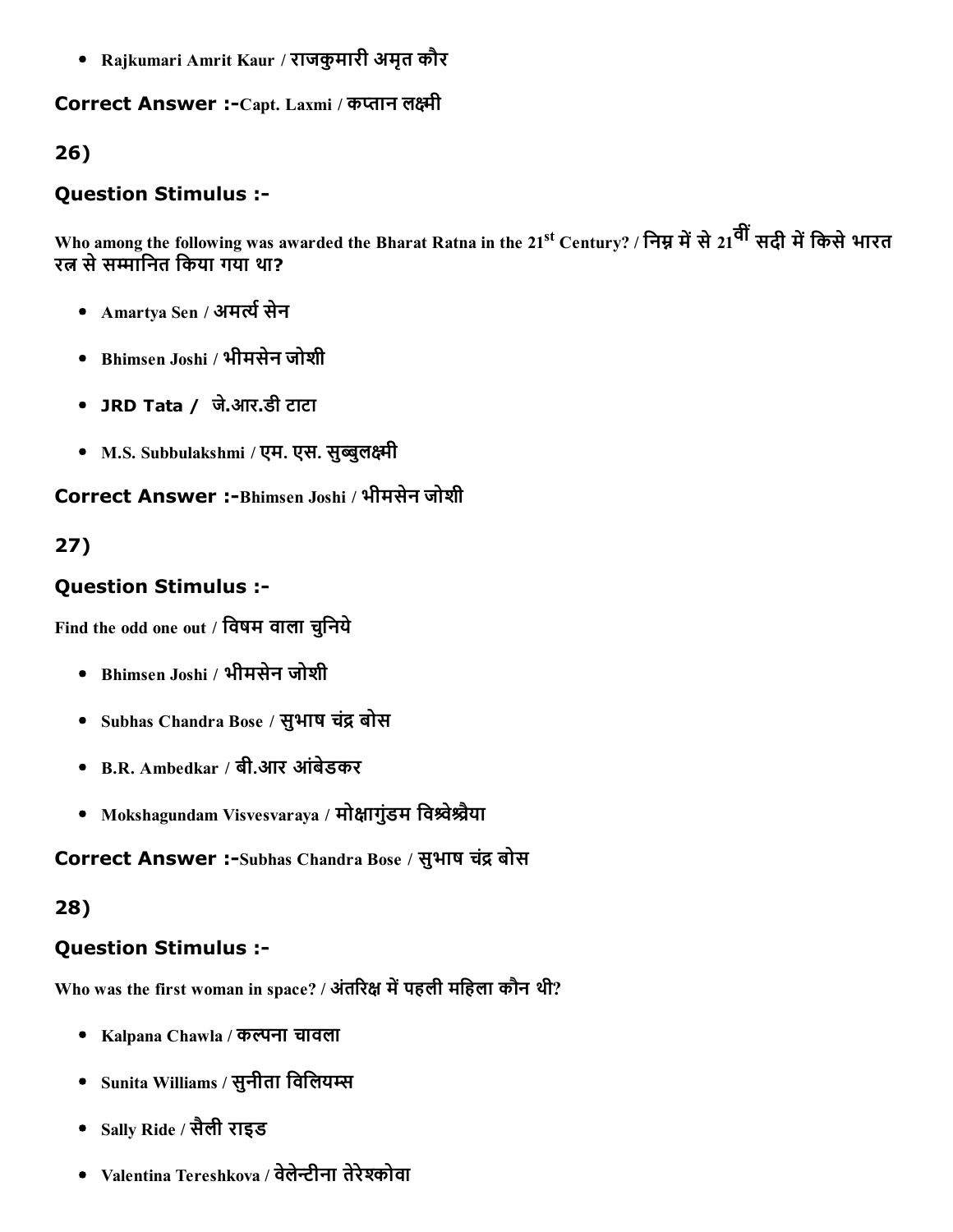## Question Stimulus :

Who is the current Supreme Leader of North Korea? / उत्तर कोरिया का वर्तमान सर्वोच्च नेता कौन है?

- Kim Jong-un / किम जोंग उन
- Kim Jong II / किम जोंग II
- Kim II Sung / िकम ।। सुंग
- Kim Tu Bong / किम टू बोंग

Correct Answer :-Kim Jong-un / किम जोंग उन

# 30)

## Question Stimulus :

Who among the following is Chief of RSS? / निम्नलिखित में से कौन RSS के मुख्य हैं?

- Pramod Muthalik / प्रमोद मुथालिक
- L K Advani / एल केअडवानी
- Baba Ramdev / बाबा रामदेव
- Mohan Bhagwat / मोहन भागवत

Correct Answer :-Mohan Bhagwat / मोहन भागवत

# 31)

# Question Stimulus :

Which is the biggest country in the world by area / क्षेत्रफल में विश्व का सबसे बड़ा देश कौन सा है?

- United States of America / संयुक्त राज्य अमेरिका
- China / चीन
- Russia / रूस
- Brazil / █ाज़ील

# Correct Answer :-Russia / रूस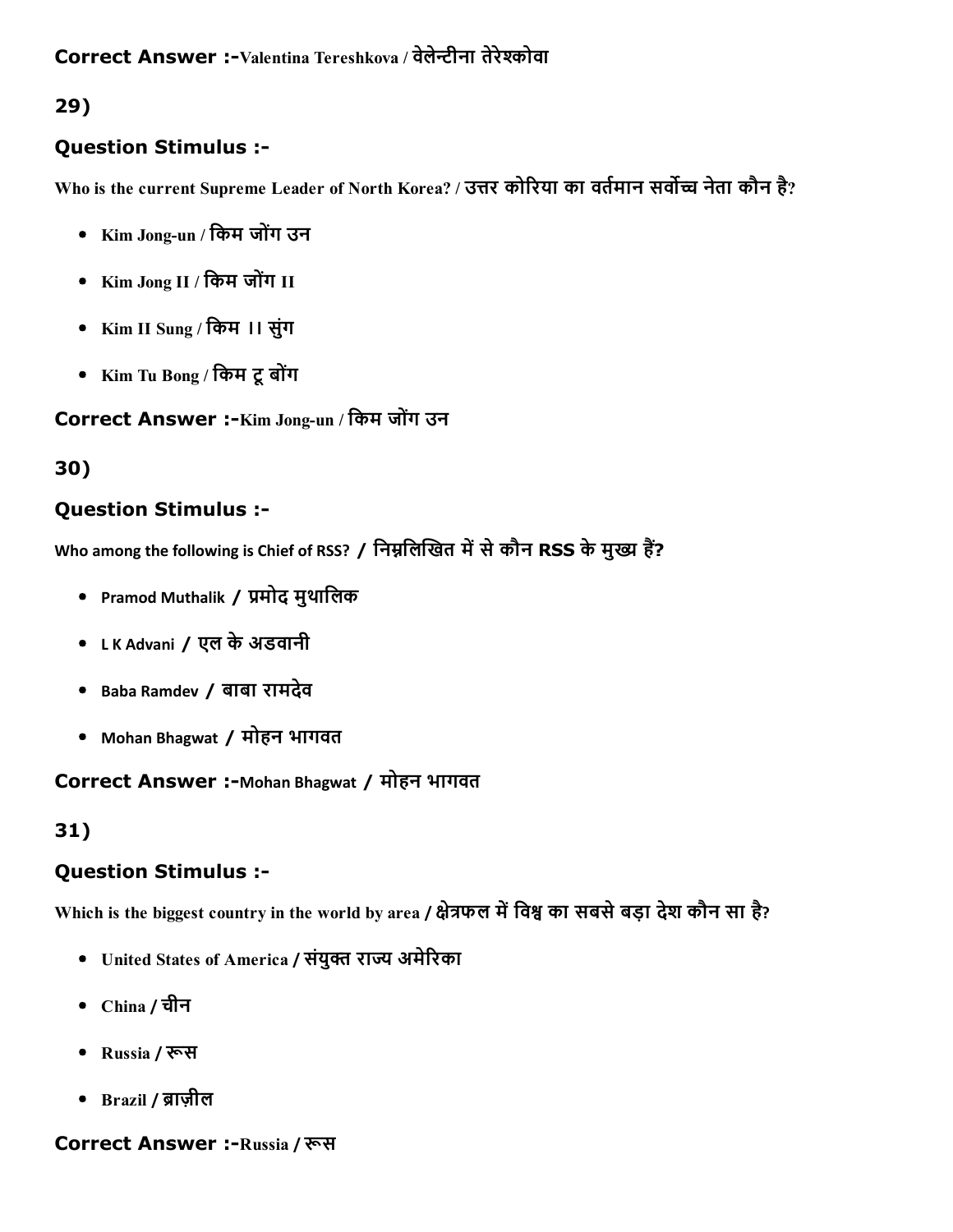### Question Stimulus :

What is the maximum permissible time gap between two sessions of Lok Sabha? / लोकसभा के दो सत्रों के बीच अिधकतम समय अंतराल िकतना होता है?

- $-1$  year / 1 वर्ष
- $6$  weeks /  $6$  सप्ताह
- 6 months / 6 महीने
- 60 days / 60 िदन

Correct Answer :6 months / 6 महीने

33)

#### Question Stimulus :

The Preamble to Indian Constitution is based on the "Objective Resolution" introduced by

- / भारतीय संविधान की उद्देशिका "उद्देश्य संकल्प" पर आधारित है जो इनके द्वारा प्रस्तावित किया गया था-
	- Mr. Rajendra Prasad / श्री राजेन्द्र प्रसाद
	- Mr. Jawahar Lal Nehru / श्री जवाहर लाल नेहरू
	- Mr. B. R. Ambedkar / श्री बी.आर. अम्बेडकर
	- Mr. Vallabh Bhai Patel / श्री वल्लभ भाई पटेल

Correct Answer :-Mr. Jawahar Lal Nehru / श्री जवाहर लाल नेहरू

34)

## Question Stimulus :

In the Panchayat Raj System, the 'Panchayat Samiti' is constituted at the level of the\_\_\_\_\_\_\_\_. / पंचायती राज प्रणाली में, 'पंचायती समिति' का गठन इस स्तर पर किया गया है \_\_\_\_\_\_।

- City / शहर
- National / राष्टीय
- $\bullet$  Block / ब्लॉक
- Village / गाँव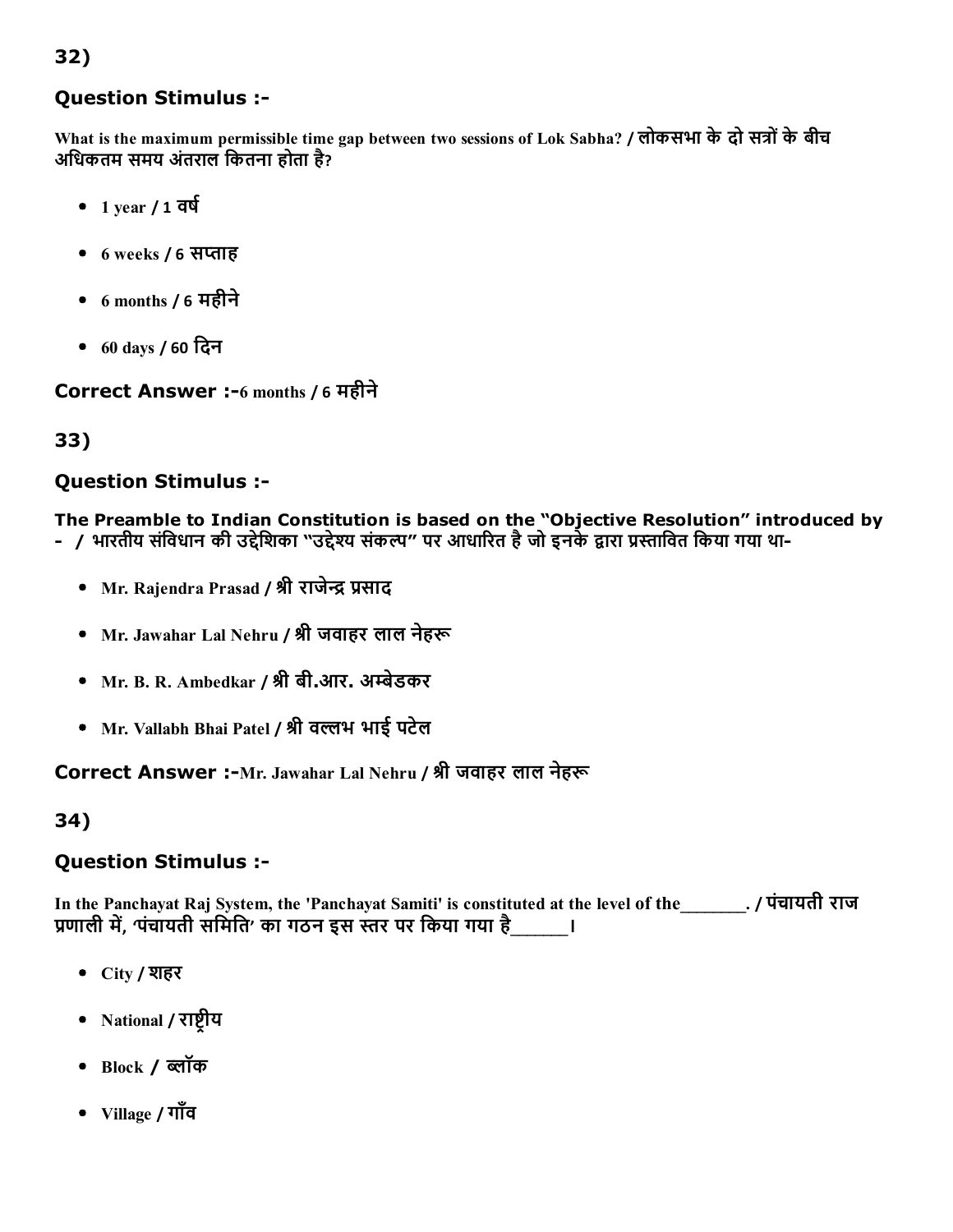### Correct Answer :-Block / ब्लॉक

## 35)

### Question Stimulus :

If a new state of the Indian Union is to be created, which one of the following schedules of the Constitution must be amended? / यदि भारतीय संघ का एक नया राज्य बनाया जा रहा है तो निम्न में से संविधान की किस अनुसूची में संशोधन किया जाना चाहिए?

- Third / तृतीय
- Second / द्वितीय
- First / प्रथम
- Fifth / पाँचवी

Correct Answer :-First / प्रथम

## 36)

### Question Stimulus :

All Ministers at the center are appointed by / केंद्र में सभी मंत्रियों की नियुक्ति इनके द्वारा होती है

- The Prime Minister / प्रधानमंत्री
- The President / राष्ट्रपति
- The Vice-President / उपराष्ट्रपति
- Home Minister / गृहमंत्री

Correct Answer :-The President / राष्ट्रपति

#### 37)

#### Question Stimulus :

Which famous musician is believed to have invented the Tabla? / कौन से प्रसिद्ध संगीतकार को तबले का जनक माना जाता है?

- Tansen / तानसेन
- $\bullet$  Mirza Ghalib / मिर्जा ग़ालिब
- Amir Khusrau / आमिर खुसरू
- Faiz Ahmed Faiz / फैज़ अहमद फैज़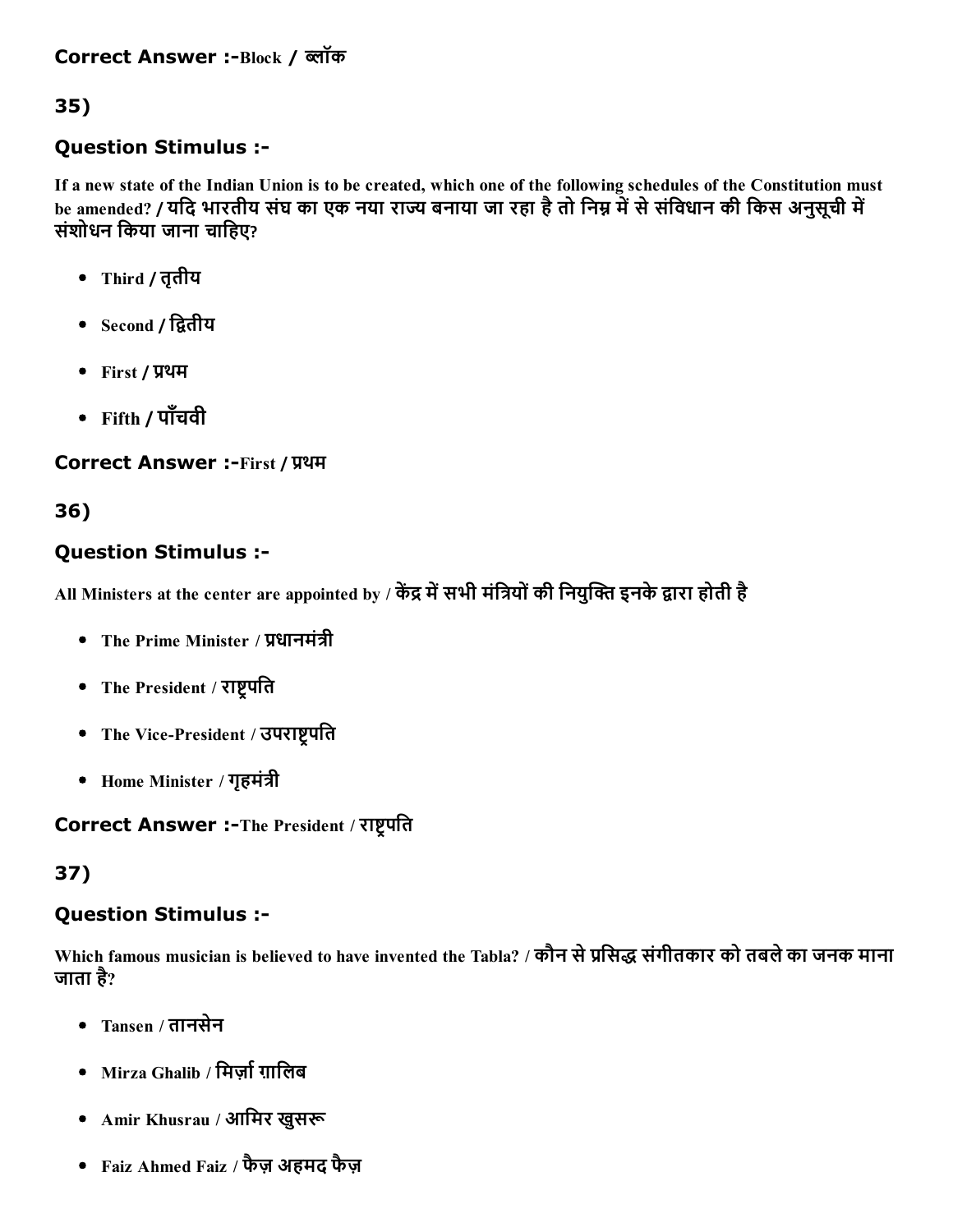### Correct Answer :-Amir Khusrau / आमिर खुसरू

## 38)

### Question Stimulus :

In which among the following states is the Indus Civilization city Lothal? / निम्न में से किस राज्य में सिंधु सभ्यता का शहर लोथल है?

- Karnataka / कर्नाटक
- Rajastan / राजथान
- West Bengal / पश्चिम बंगाल
- Gujarat / गुजरात

### Correct Answer :-Gujarat / गुजरात

## 39)

## Question Stimulus :

Pakistan became Independent Nation on [1] . / पाकिस्तान \_\_\_\_\_\_\_\_\_\_ को एक स्वतंत्र राष्ट्र बना।

- 14 Aug 1947 / 14 अगस्त 1947
- 15 Jan 1948 / 15 जनवरी 1948
- 15 Aug 1947 / 15 अगस्त 1947
- 14 Aug 1948 / 14 अगस्त 1948

Correct Answer :-14 Aug 1947 / 14 अगस्त 1947

#### 40)

#### Question Stimulus :

In which place did Ardh Kumbha Mela begin in January 2016 /

### जनवरी 2016 में कहाँ पर अर्ध कुंभ मेला आरंभ हुआ?

- Shirdi / िशरडी
- $U$ jjain / उज्जैन
- Allahabad / इलाहबाद
- Haridwar / हरिद्वार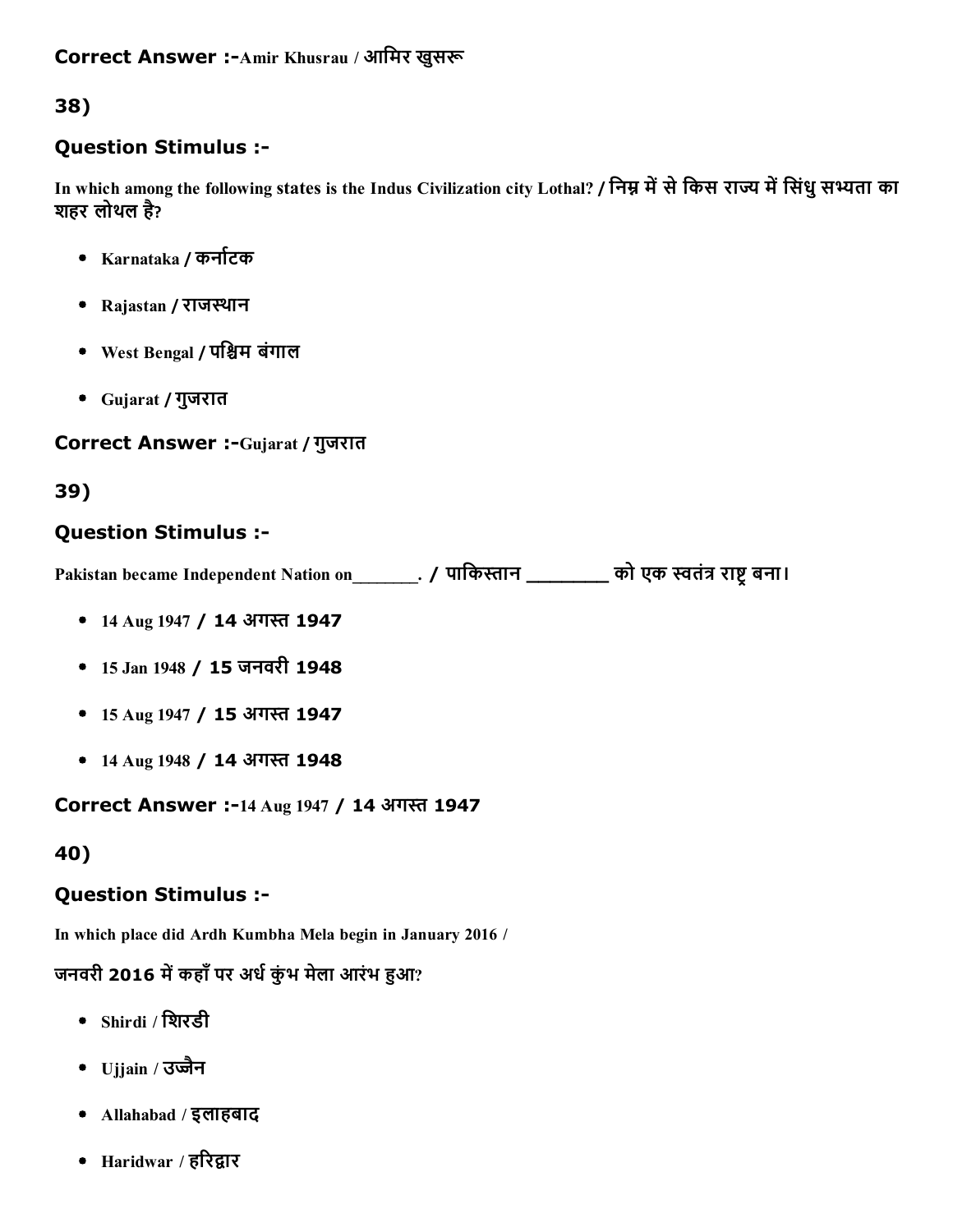### Correct Answer :-Haridwar / हरिद्वार

## 41)

### Question Stimulus :

Which film actor won Padma Vibhushan award in 2016? / किस फिल्म अभिनेता ने 2016 में पद्म भूषण पुरस्कार जीता?

- Chiranjeevi / िचरंजीवी
- Shahrukh Khan / शाहरुख़ खान
- Salman Khan / सलमान खान
- Rajinikanth / रजनीकांत

#### Correct Answer :-Rajinikanth / रजनीकांत

#### 42)

#### Question Stimulus :

Doordarshan is managed by\_\_\_\_\_\_? / दूरदर्शन का प्रबंधन\_\_\_\_\_\_\_\_के द्वारा किया जाता है?

- DD National / DD नेशनल
- DD Bharati / DD भारती
- Prasar Bharati / प्रसार भारती
- Salma Sultan / सलमा सुल्तान

#### Correct Answer :-Prasar Bharati / प्रसार भारती

#### 43)

#### Question Stimulus :

Which deity was not worshipped by the Vedic Aryans? / कौन-से देवता वैदिक आर्यों द्वारा पूजे नहीं जाते थे?

- Indra  $/$  इंद्र
- Marut / मारुत
- Varun / वरुण
- Pashupati / पशुपति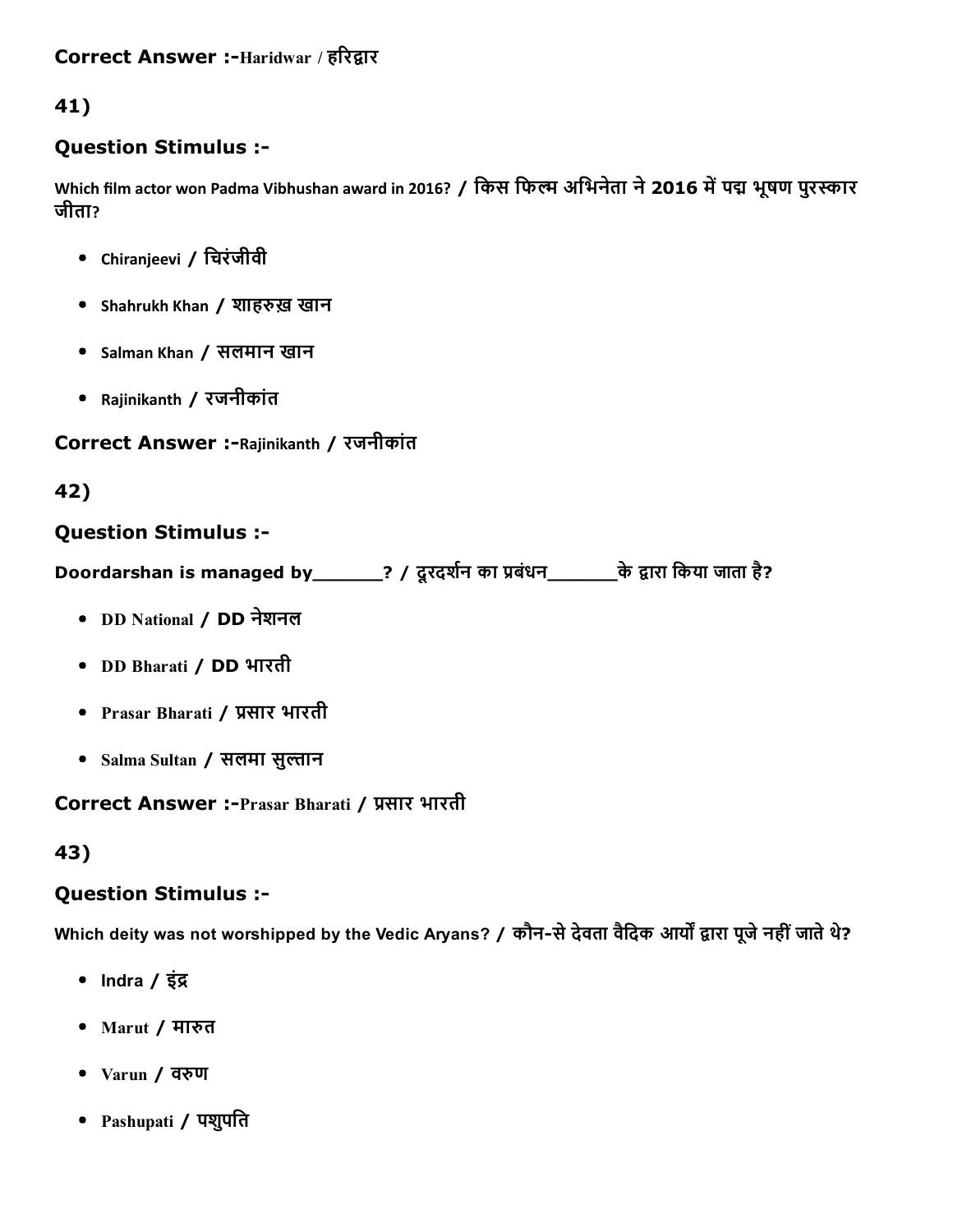### Question Stimulus :

Who among the following is winner of IIFA Award 2016 for Best Actor (Female) / निम्न में से उत्कृष्ट अभिनेत्री के लिए IIFA पुरस्कार 2016 की विजेता कौन हैं

- Priyanka Chopra / प्रियंका चोप्रा
- Deepika Padukone / दीिपका पादुकोन
- Anushka Sharma / अनुष्का शर्मा
- None of these / इनमें से कोई नहीं

### Correct Answer :-Deepika Padukone / दीपिका पादुकोन

45)

### Question Stimulus :

Who is the newly appointed Minister for Human Resource Development? / नवनियुक्त मानव विकास संसाधन विकास मंत्री कौन है?

- Smriti Irani / मृित ईरानी
- Prakash Javadekar / प्रकाश जावड़ेकर
- RamdasAthavle / रामदास अठावले
- Anil Dave / अनिल दवे

Correct Answer :-Prakash Javadekar / प्रकाश जावड़ेकर

#### 46)

## Question Stimulus :

Which country was declared Measles Free by the World Health Organization in 2016? / 2016 में विश्व स्वास्थ्य संगठन द्वारा किस देश को खसरा मुक्त देश घोषित किया गया है?

- $\bullet$  Brazil / ब्राजील
- Argentina / अर्जेंटीना
- $\bullet$  Chile / चिली
- Uruguay / उरुग्वे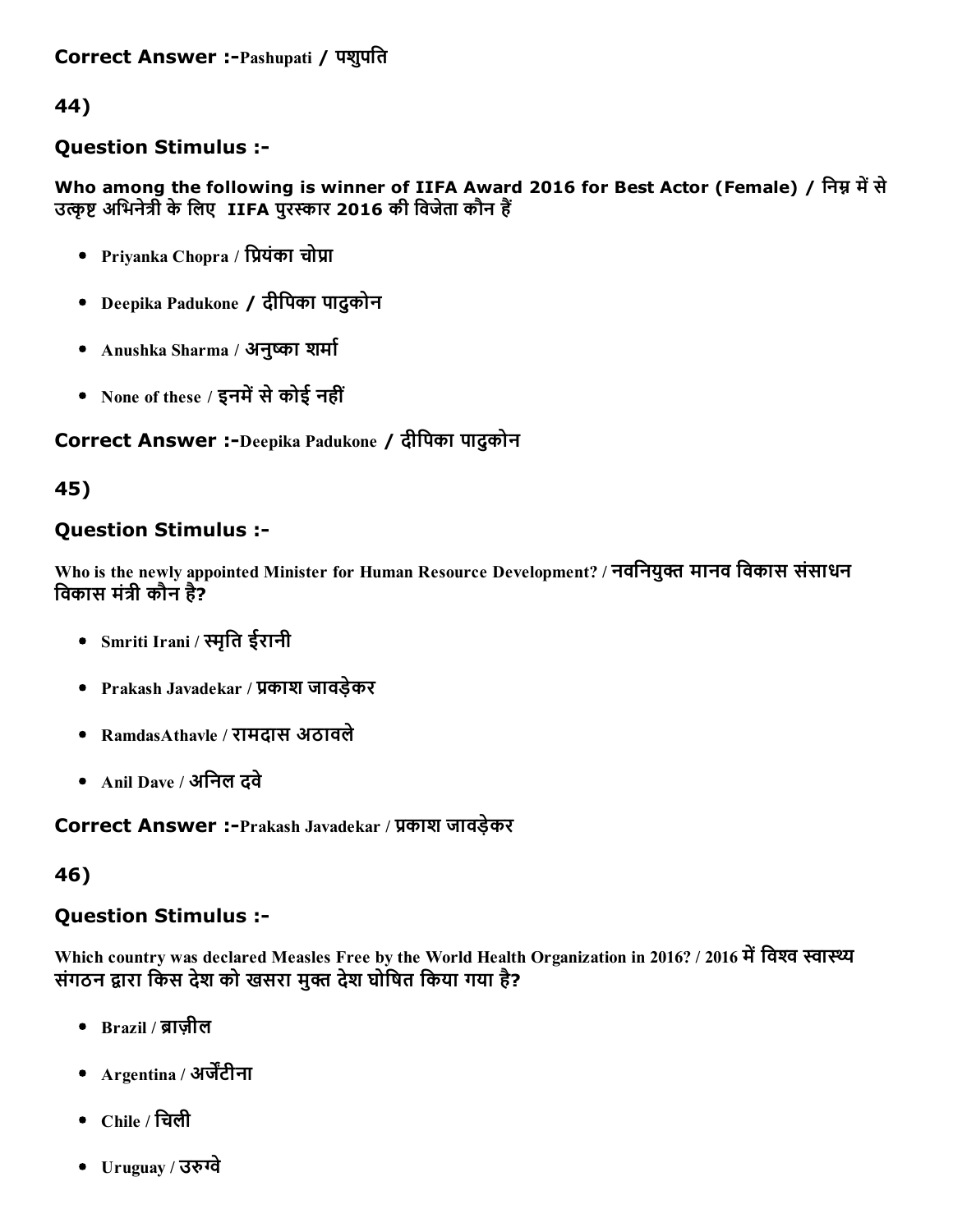# Question Stimulus :

ISRO stands for / आई.एस.आर.ओ (इसरो) से तात्पार्य है

- Indian Space Research Organisation / इंडियन स्पेस रिसर्च ऑर्गेनाइज़ेशन
- International Space Research Organisation / इंटरनेशल स्पेस रिसर्च ऑर्गेनाइज़ेशन
- Indian Sponsor Research Organisation / इंडियन स्पॉनसर रिसर्च ऑर्गेनाइज़ेशन
- Indian Space Recruitment Organisation / इंडियन स्पेस रिक्रयूटमेंट ऑर्गेनाइज़ेशन

Correct Answer :-Indian Space Research Organisation / इंडियन स्पेस रिसर्च ऑर्गेनाइज़ेशन

48)

# Question Stimulus :

When is the 'World Hepatitis Day' observed? / 'िवק हेपेटाइिटस िदवस' कब मनाया जाता है?

- July 17<sup>th</sup> / जुलाई 17
- June 27<sup>th</sup> / जून 27
- Jan 29<sup>th</sup> / जनवरी 29
- July 28<sup>th</sup> / जुलाई 28

Correct Answer :-July 28<sup>th</sup> / जुलाई 28

49)

# Question Stimulus :

Which body is constituted in the place of Planning Commission? / योजना आयोग के स्थान पर किस िनकाय का गठन िकया गया है?

- Parliament / संसद
- N.D.C. / एन.डी.सी.
- NITI Aayog / नीती आयोग
- All of these / ये सभी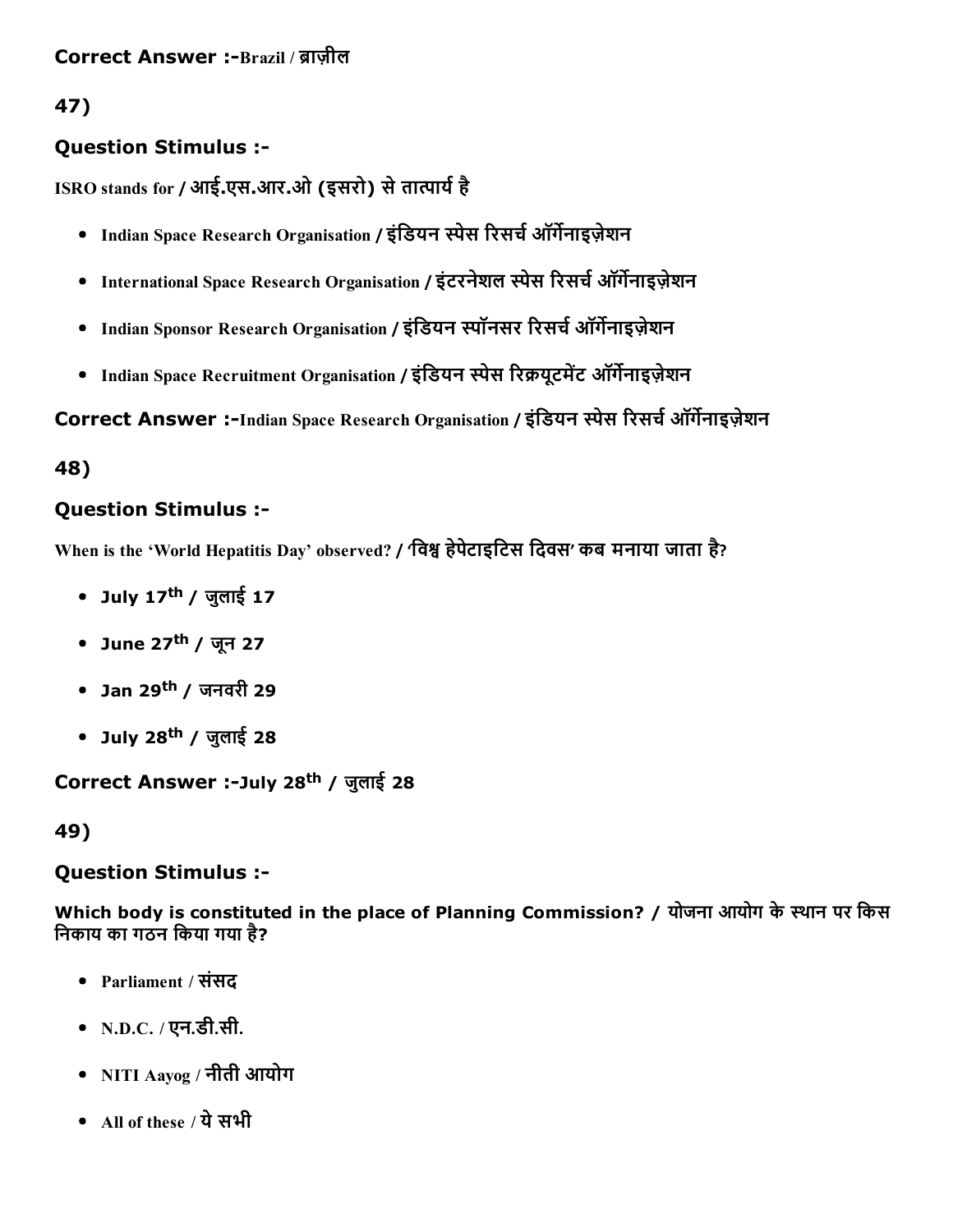### Question Stimulus :

Which of the following rivers has its source near Ajmer in the Aravalli Range? / निम्नलिखित नदियों में से किस का अरावली रेंज में अजमेर के पास स्रोत है?

- Luni / लूनी
- Mahi / माही
- Narmada / नर्मदा
- None of these / इनमे से कोई नहीं

## Correct Answer :-Luni / लूनी

## 51)

### Question Stimulus :

Name the point that lies in the first quadrant of a graph? / बिंदु का नाम बताइये जो ग्राफ के प्रथम चतुर्थांश में स्थित है

- $(-4, -4)$
- $(4, -4)$
- $(4, 4)$
- $\bullet$  (-4, 4)

**Correct Answer :-(4, 4)** 

## 52)

#### Question Stimulus :

An article when discounted by 31% costs Rs.621. What was its actual price? / एक वस्तु पर जब 31% की छूट दी जाये, तो उसकी कीमत 621 रूपये होती है। इसका वास्तविक मूल्य क्या है?

- Rs.  $1310 / \overline{\pi}$  1310
- Rs.  $900 / \overline{\mathbf{x}}$  900
- Rs. 913.51 /  $\overline{\mathbf{v}}$  913.51
- Rs. 192.51 / रू 192.51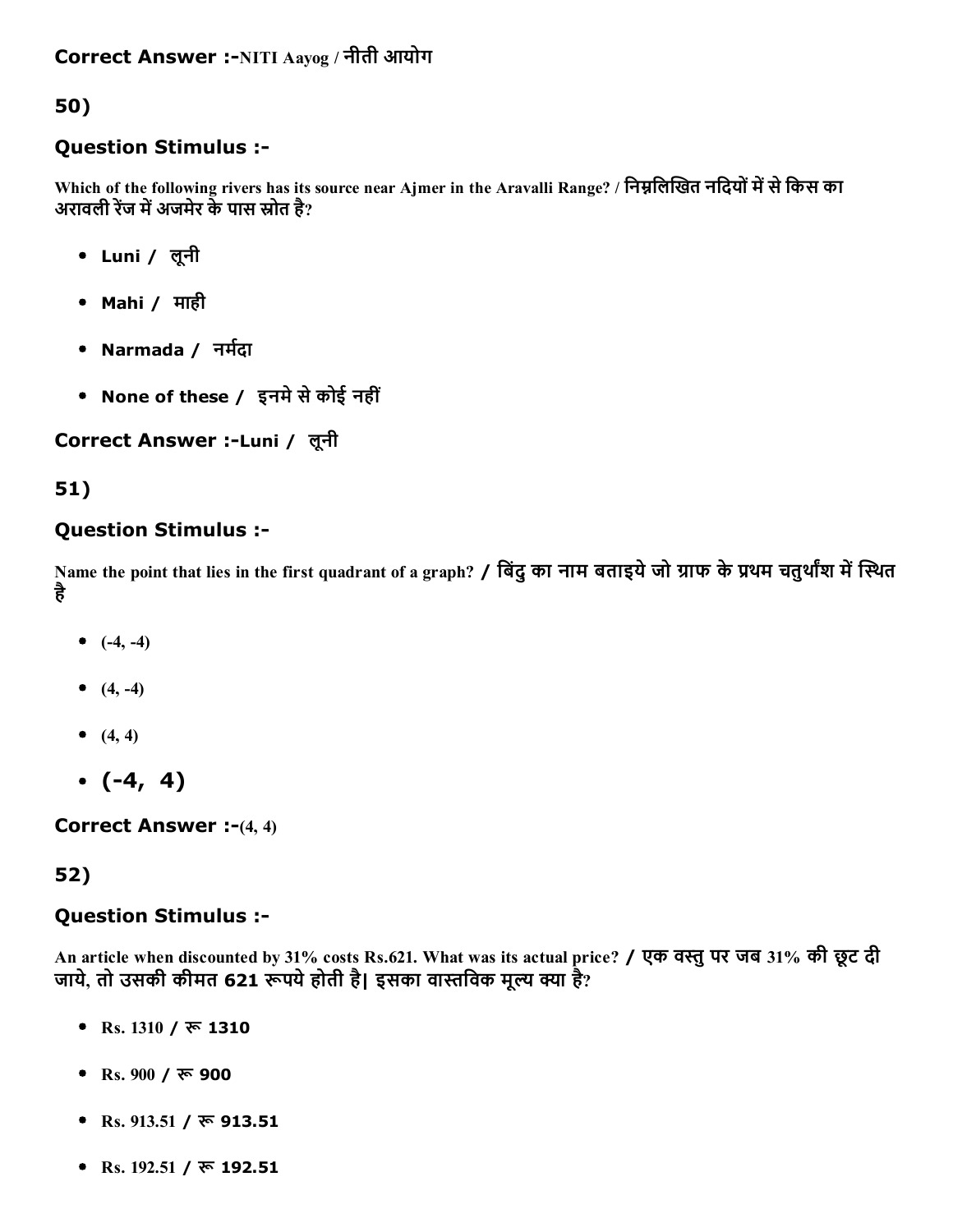## Question Stimulus :

The value of ( -1) $^{105}$ <sub>+</sub> ( -1) $^{104}$  / ( -1) $^{105}$ <sub>+</sub> ( -1) $^{104}$  का मान

- $\bullet$  -1
- $\bullet$  0
- $\bullet$  (-1)
- $1$

## **Correct Answer :- 0**

# 54)

# Question Stimulus :

If  $6x^{6x+12}$ =1, find the value of x / यदि  $6x^{6x+12}$ =1 है, तो  $\mathrm{x}$  का मान निकालिये

- $\bullet$  -2
- $\bullet$  0
- $1$
- $\bullet$  2

# Correct Answer :--2

# 55)

# Question Stimulus :

The example for an algebraic equation is \_\_\_\_\_\_\_\_\_\_\_\_\_\_. / बीजगणीतीय समीकरण का एक उदाहरण है\_\_\_\_\_\_\_\_\_\_\_\_\_\_

- $(-1/4)^{-3} \times (-1/4)^{-2}$
- $(1/2)^{-2} + (1/3)^{-2} + (1/4)^{-2}$
- $(xy + 3x + 2) + (3x<sup>2</sup> + y)$
- $(1/2)^{-2} + (1/3)^{-2} + (1/4)^{-2} = 39$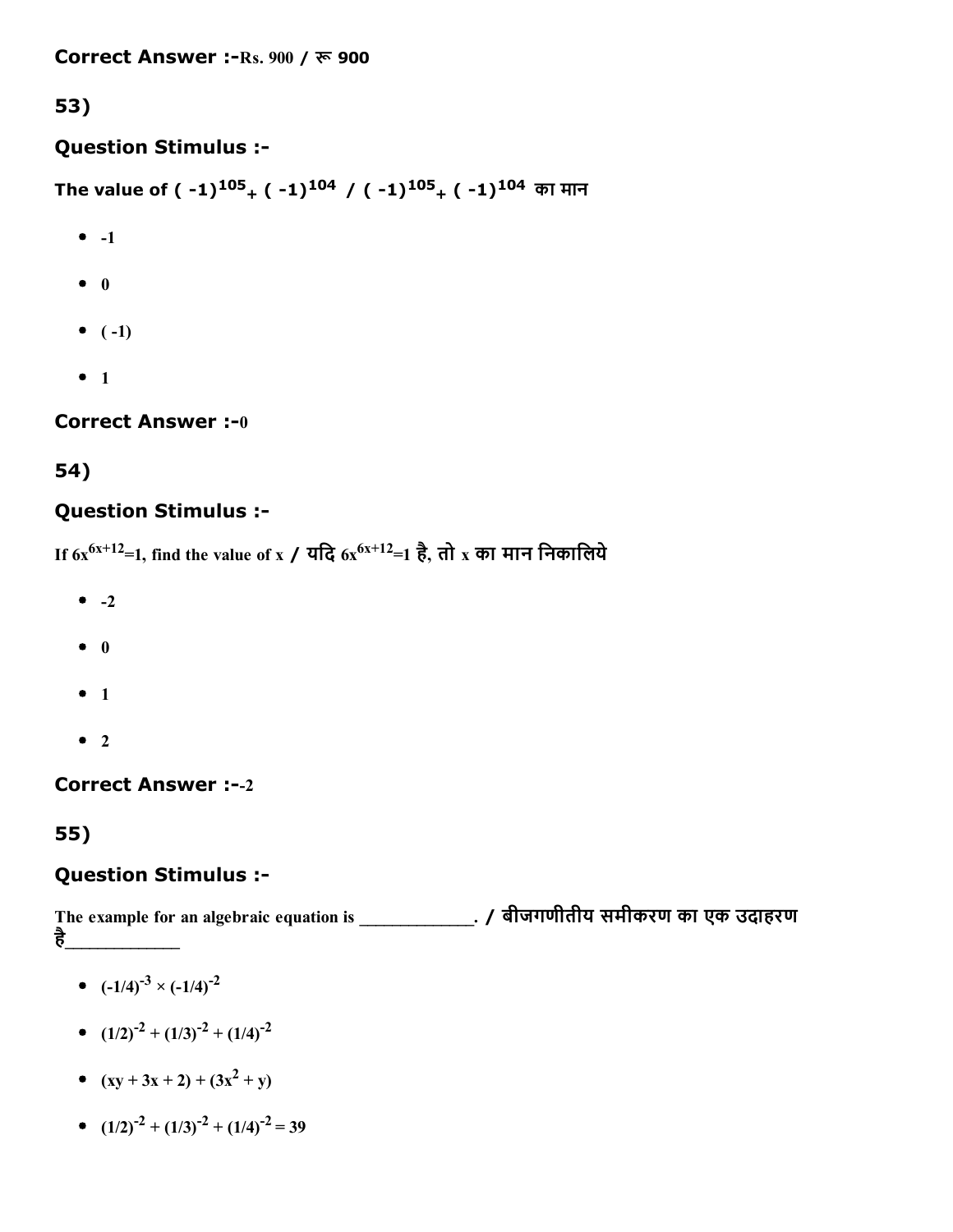**Correct Answer** :- $(1/2)^{-2} + (1/3)^{-2} + (1/4)^{-2} = 39$ 

56)

### Question Stimulus :

Which of the following is need not be always true for a parallelogram? / निम्न में से समानांतर चतुर्भुज के लिये किसका हमेशा सत्य होने अनिवार्य नहीं हैं?

- Opposite sides are parallel and equal / विपरीत भुजायें समांतर और बराबर होती हैं
- Opposite angles are Equal / विपरीत कोण बराबर होते हैं
- Diagonals bisect each other / विकर्ण एक दसरे को विभाजित करते हैं
- Diagonals are equal. / विकर्ण बराबर होते हैं

Correct Answer :-Diagonals are equal. / विकर्ण बराबर होते हैं

## 57)

## Question Stimulus :

What is the sum of the exterior angles obtained on producing in order, the sides of a Polygon with 10 sides? / 10 भुजाओं के बहभुज की भुजाओं के बहिष्कोणों का योग क्या है?

- $900^0$
- 720 0
- $144^0$
- $360^0$

Correct Answer :-360 $^0$ 

#### 58)

#### Question Stimulus :

The graph shows forecast of the temperature and the actual temperature of a city on ten days. The maximum deviation of actual temperature from the forecast is / ग्राफ तापमान का पूर्वनुमान दिखाता है और शहर का दस दिनों का वास्तविक तापमान दिखाता है। पूर्वनुमान से वास्तविक तापमान का अधिकतम विचलन है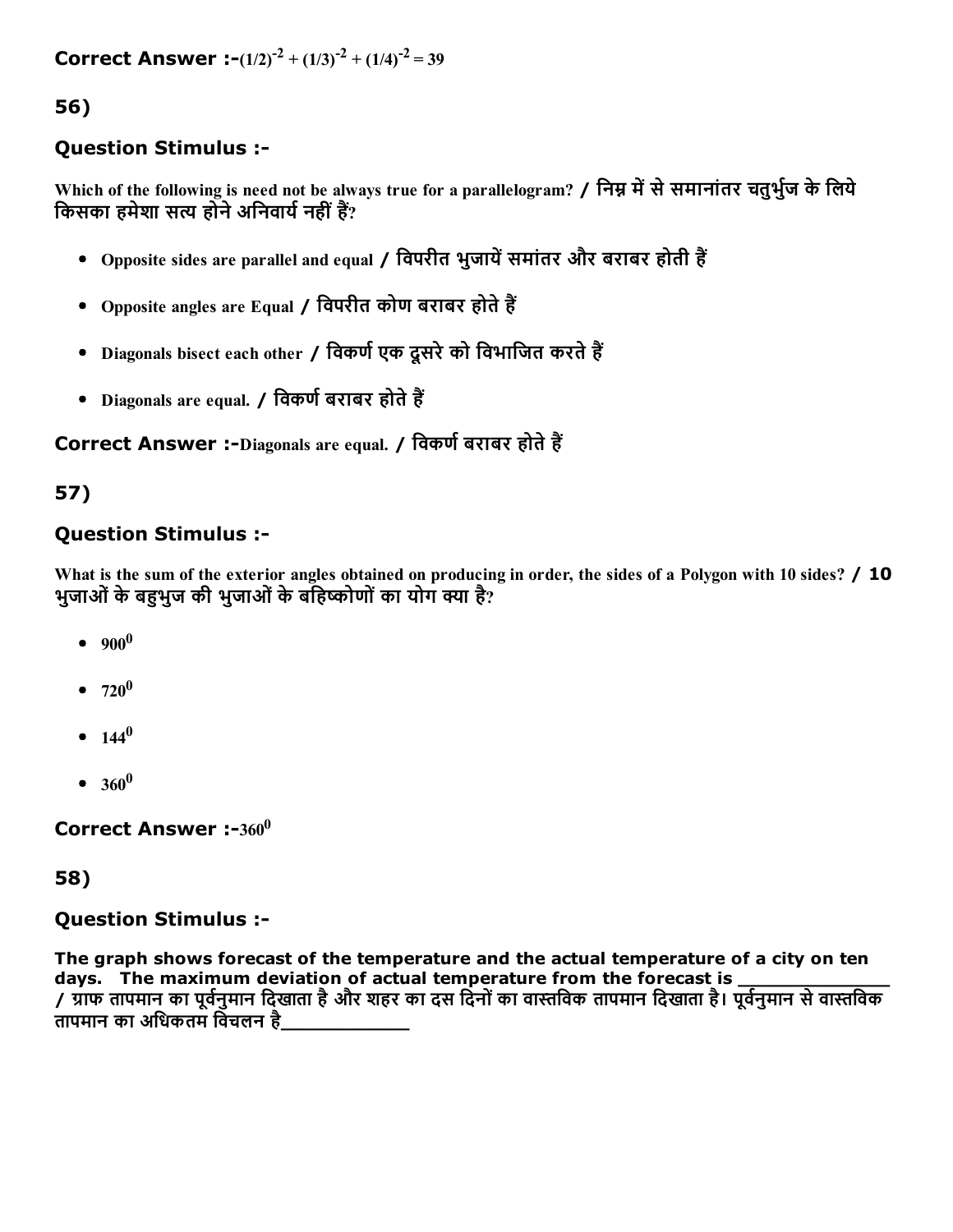

- $\bullet$  3°c
- $\bullet$  2°c
- $\bullet$  1°c
- $\bullet$  4<sup>o</sup>c

#### Correct Answer :-1°c

#### 59)

#### Question Stimulus :

The number of times a particular observation occurs is called\_\_\_\_\_\_\_\_\_\_\_\_\_\_\_. Choose the correct answer. / जितनी बार एक निश्चित प्रेक्षण घटित होता है, उसे कहते हैं\_\_\_\_\_\_\_\_\_\_\_\_\_\_\_\_\_\_\_\_\_। सही उत्तर चुनिये। correct answer. / िजतनी बार एक िनिמत ▀ेāण घिटत होता है, उसेकहतेह╒\_\_\_\_\_\_\_\_\_\_\_\_। सही उΟर चुिनये।

- Data / डाटा
- Frequency / बारंबारता
- Array / सरणी
- Range / पδरसर

Correct Answer :-Frequency / बारंबारता

#### 60)

## Question Stimulus :

Two houses with one side common wall is to be fenced. The cost of fencing is Rs.22.40 per metre. \_\_\_\_\_\_\_\_\_\_\_\_\_\_\_\_\_\_\_\_\_\_\_\_\_ is the cost of fencing both houses. / एक तरफ सामान्य दीवार .<br>वाले दो घरों में घेरा लगाना है। घेरा लगाने की कीमत रू22.40 प्रति मीटर है। दो घरों को घेरे से घेरने की कीमत\_\_\_\_\_\_\_\_\_\_\_\_है।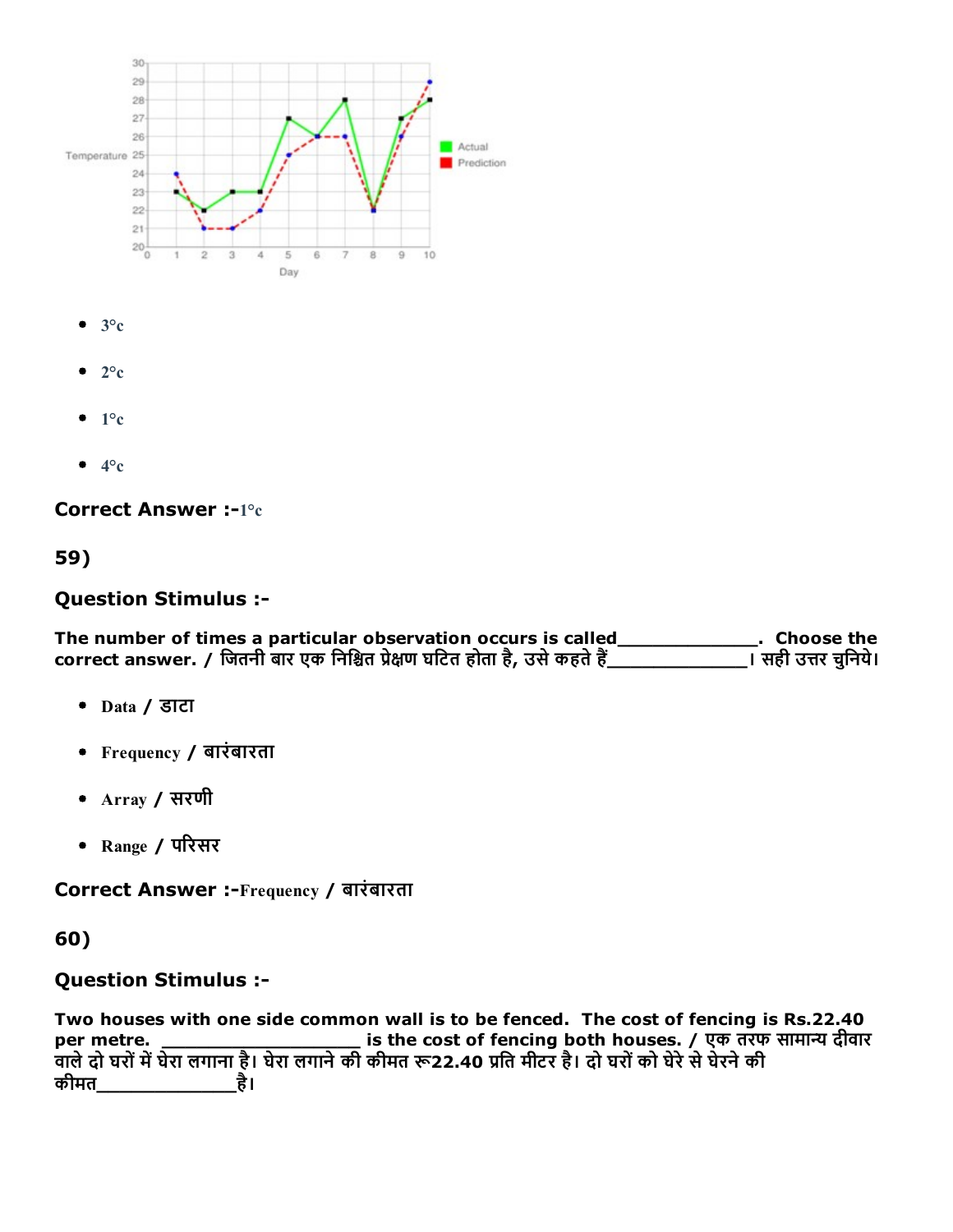|                 | House 1         | House <sub>2</sub> |
|-----------------|-----------------|--------------------|
| 15 <sub>m</sub> |                 |                    |
|                 | 23 <sub>m</sub> | 27 <sub>m</sub>    |

- Rs.3390.60 /  $\overline{\mathcal{R}}$  3390.60
- Rs.3087.30 / रू 3087.30
- Rs.3248.00 / रू 3248.00
- Rs.3302.40 /  $\overline{\mathcal{R}}$  3302.40

Correct Answer :-Rs.3248.00 / रू 3248.00

#### 61)

#### Question Stimulus :

In a certain region, a uniform magnetic field exists in the direction from south to north. An electron enters the field from east to west. The force experienced by the electron due to the field is / किसी निश्चित क्षेत्र में, एकसमान चुंबकीय क्षेत्र दक्षिण से उत्तर दिशा में उपस्थित रहता है। एक इलैक्ट्रॉन क्षेत्र में पूरब से पश्चिम की ओर आता है। क्षेत्र के कारण इलैक्ट्रॉन द्वारा महसूस किया जाने वाला बल होगा

- $\bullet$  ) towards north / उत्तर की ओर
- towards east / पूरब की ओर
- upwards / ऊपर की ओर
- downwards / नीचेकी ओर

Correct Answer :-upwards / ऊपर की ओर

#### 62)

# Question Stimulus :

Acid rain is caused by  $SO_2$  and  $NO_2$  gases present in polluted air. The pH of acid rain will be about / अम्ल वर्षा का कारण प्रदूषित हवा में उपस्थित SO<sub>2</sub> और NO<sub>2</sub> गैसे हैं। अम्ल वर्षा की pH लगभग इतनी होगी

- $1.6$
- $5.2$
- $7$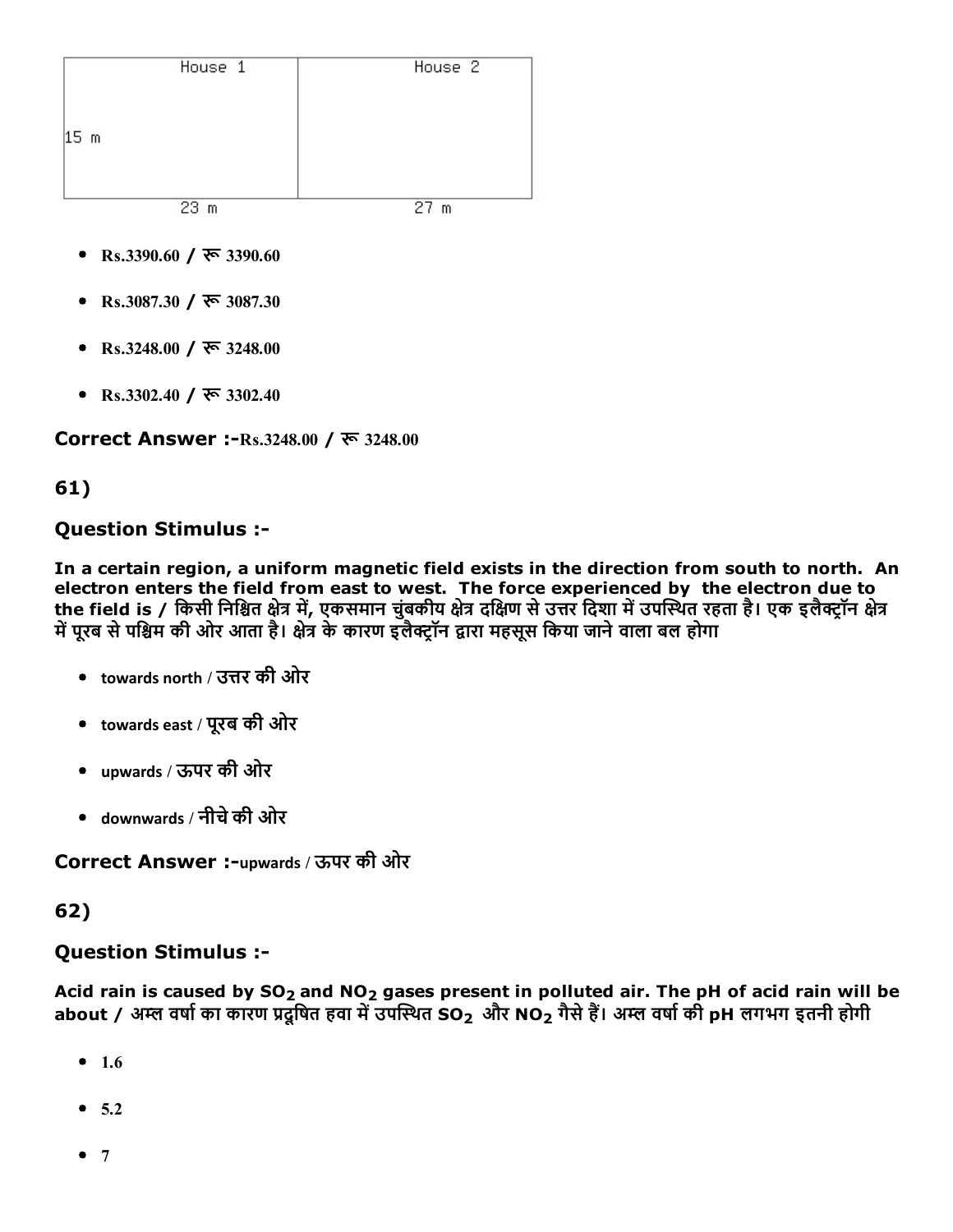$• 10$ 

**Correct Answer :-5.2** 

63)

#### Question Stimulus :

The work done by a man in lifting an object of mass 5 kg to a height 50 cm from the ground level is ( g = 10 ms<sup>-2</sup>) / 5 किलोग्राम द्रव्यमान की वस्तु को ज़मीन के स्तर से 50 सेमी की ऊँचाई तक उठाने में एक व्यक्ति द्वारा किया गया कार्य होता है( g = 10 ms<sup>-2</sup>)

- $25 N$
- 2500 J
- $-25J$
- $\bullet$  2.5 J

Correct Answer :-25 J

64)

### Question Stimulus :

The Laboratory in India which maintains the standards of SI units and calibrates the national standards of weights and measures / भारत में प्रयोगशाला जो एस.आई इकाइयों के मानकों को बनाये रखती है और वजनों एवं मापो**ं के राष्ट्रीय** मानकोंका अंशशोधन करती है

- National Physical Laboratory, New Delhi / राष्ट्रीय भौतिक प्रयोगशाला, नई दिल्ली
- National Chemical Laboratory, Pune / राष्ट्रीय रासायनिकी प्रयोगशाला, पुणे
- National Testing Laboratory Pvt. Ltd, Delhi / राष्ट्रीय टेस्टिंग प्रयोगशाला प्राइवेट लिमिटेड, दिल्ली
- Naval Physical and Oceanographic Laboratory, Kochi / नौसेना भौतिक और समुद्रविज्ञानीय प्रयोगशाला, कोची

Correct Answer :-National Physical Laboratory, New Delhi / राष्ट्रीय भौतिक प्रयोगशाला, नई दिल्ली

65)

## Question Stimulus :

#### The composition of Aqua Regia is / अम्लराज की संरचना है

- Conc.H<sub>2</sub>SO<sub>4</sub> and Conc. HCl in ratio of 1:3 / सांद्र H<sub>2</sub>SO<sub>4</sub> और सांद्र HCl 1:3 के अनुपात में
- Conc.HNO<sub>3</sub> and Conc. HCl in ratio of 1:3 / सांद्र HNO<sub>3</sub> और सांद्र HCl 1:3 के अनुपात में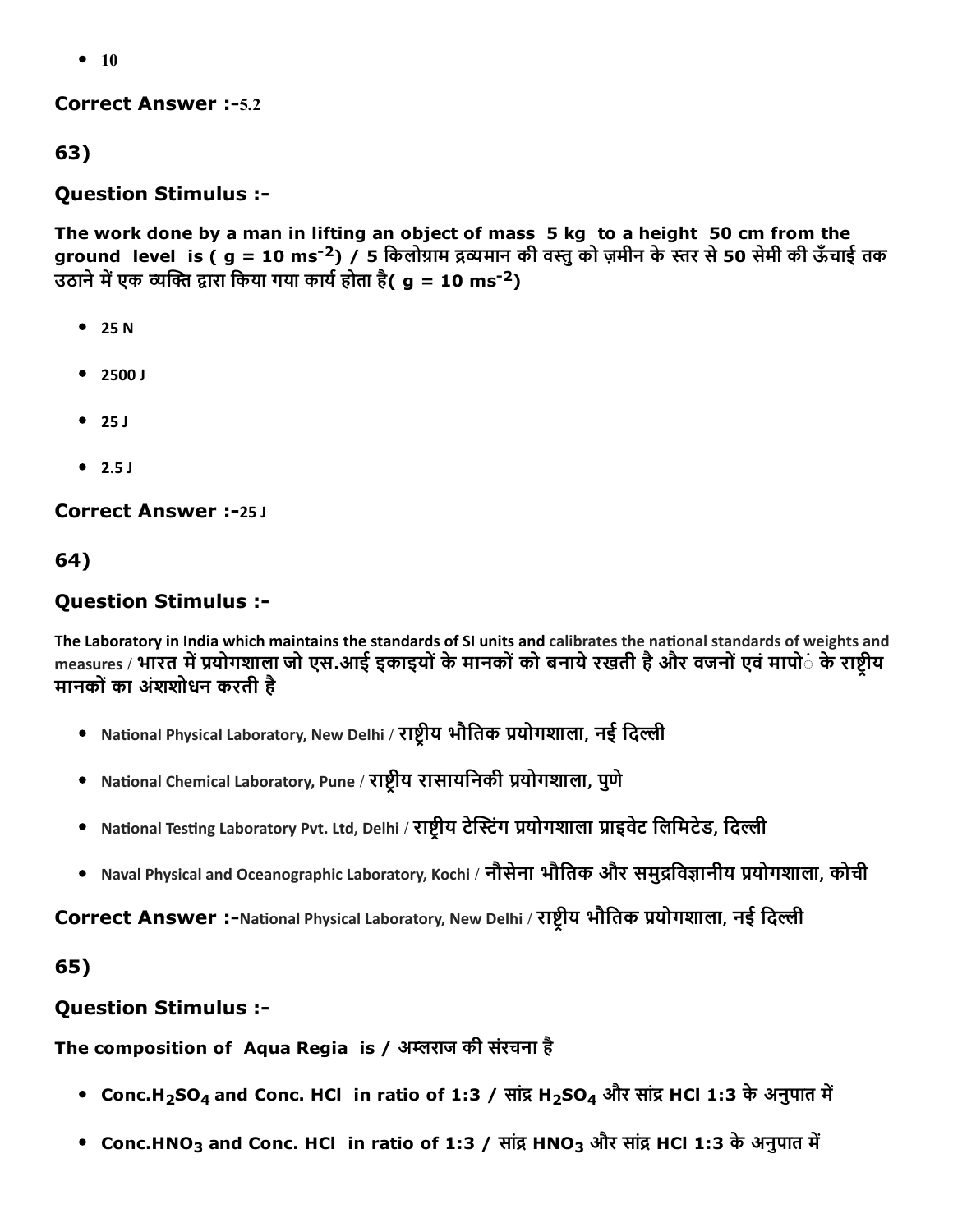- Conc.HNO<sub>3</sub> and Conc. HCl in ratio of 3:1 / सांद्र HNO<sub>3</sub> और सांद्र HCl 3:1 के अनुपात में
- Conc.H<sub>2</sub>SO<sub>4</sub> and Conc. HNO<sub>3</sub> is ratio of 3:1 / सांद्र H<sub>2</sub>SO<sub>4</sub> और सांद्र HNO<sub>3</sub> 3:1 के अनुपात में

Correct Answer :-Conc.HNO<sub>3</sub> and Conc. HCl in ratio of 1:3 / सांद्र HNO<sub>3</sub> और सांद्र HCl 1:3 के अनुपात में

66)

#### Question Stimulus :

Identify a heterogeneous mixture out of the following / निम्न में से विषमांगी मिश्रण को पहचानिए

- Blood plasma / रूधिर प्लाज़मा
- Milk / दूध
- Brass / पीतल
- Soil / मृदा

Correct Answer :-Soil / मृदा

67)

### Question Stimulus :

Which of the following is a prerequisite for "Natural Selection" to occur? निम्न में से/ "प्राकृतिक चयन" के होने के लिए पहले से आवश्यक शर्त कौन सी है?

- Genetic variation आनुवांशिक/ विभिन्नता
- Isolation / अलगाव
- Migration / थानांतरण
- Phenotypic variation / लक्षणप्ररूपी विभिन्नता

Correct Answer :-Genetic variation आनुवांशिक/ विभिन्नता

68)

## Question Stimulus :

Which structure of the body is affected in case of osteoporosis and osteomalacia. ऑस्थिसुषिरता और/ अस्थिमुदुता के केस में शरीर की कौन सी संरचना प्रभावित होती है

- Bone हड़ी/
- Blood vessels / रक्त वाहिकाएं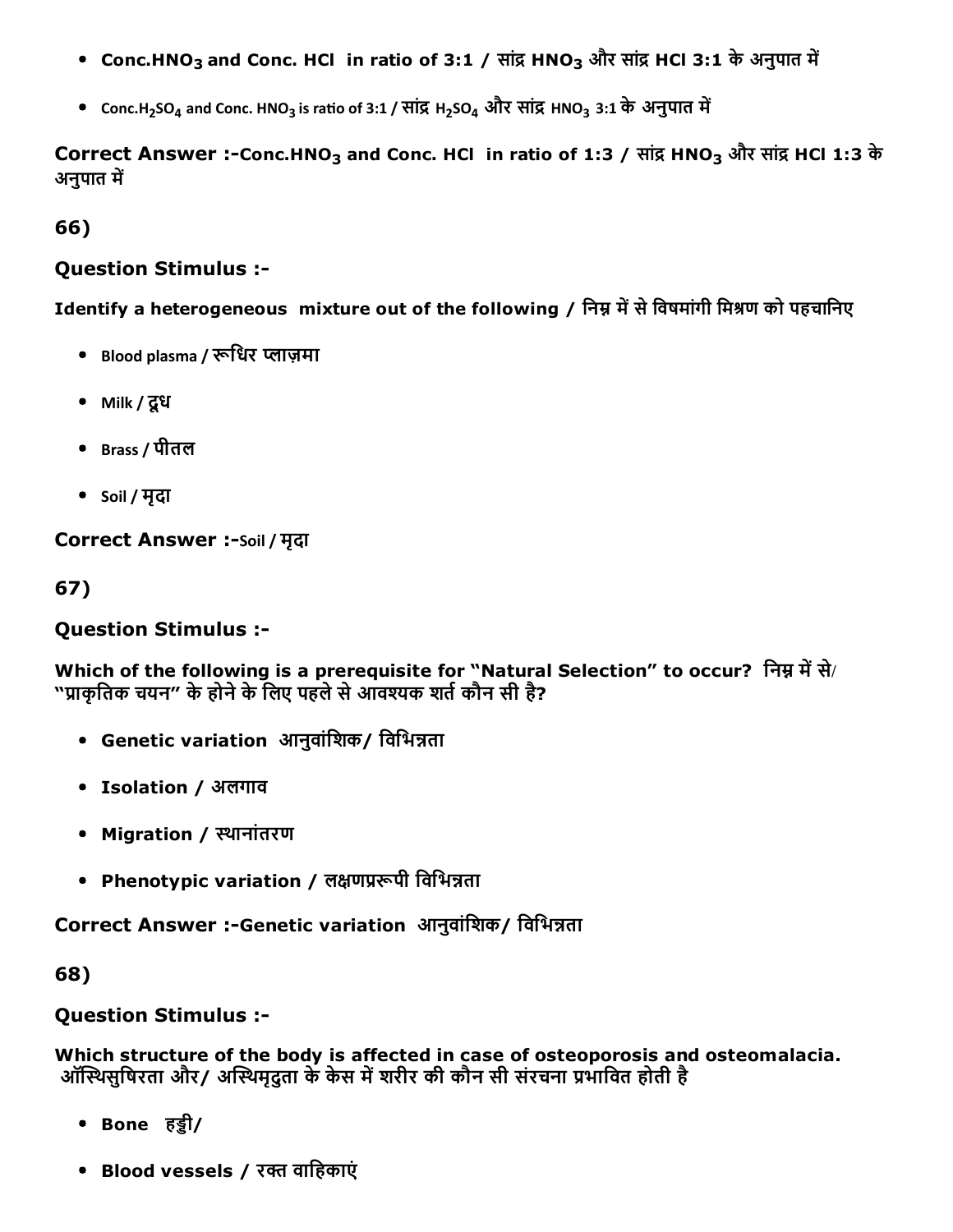- Skin त्वचा/
- Eyes / नेत्र

Correct Answer :-Bone हड़ी/

69)

### Question Stimulus :

10% of the bases in a DNA molecule are guanine. What could be the % of Thymine / डीएनए अणु में 10 % क्षारक ग्वानीन हैं। कितने % थायमीन हो सकता है?

- $-40%$
- $80%$
- $20%$
- $10%$

Correct Answer :-40%

70)

## Question Stimulus :

The concept of Natural selection was first given by \_\_\_\_\_\_/ प्राकृतिक चयन की अवधारणा सर्वप्रथम\_\_\_\_\_ के द्वारा दी गई थी।

- Charles Darwin / चार्लस डारविन
- Jean Baptiste Lamarck / जीन बैप्टिस्ट लैमार्क
- Hugo De Vries / हूयगो डी व्राइस
- John Gregor Mendel / जॉन ग्रेगर मेंडल

Correct Answer :-Charles Darwin / चार्लस डारविन

# 71)

## Question Stimulus :

 $\frac{3m-n}{2m+n} = \frac{2}{3}$ <br>If  $\frac{3m-n}{2m+n} = \frac{2}{3}$ , तब निम्नलिखित में से कौन सा  $\frac{3m-n}{2} = \frac{2}{3}$ सत्य है?

 $m = n$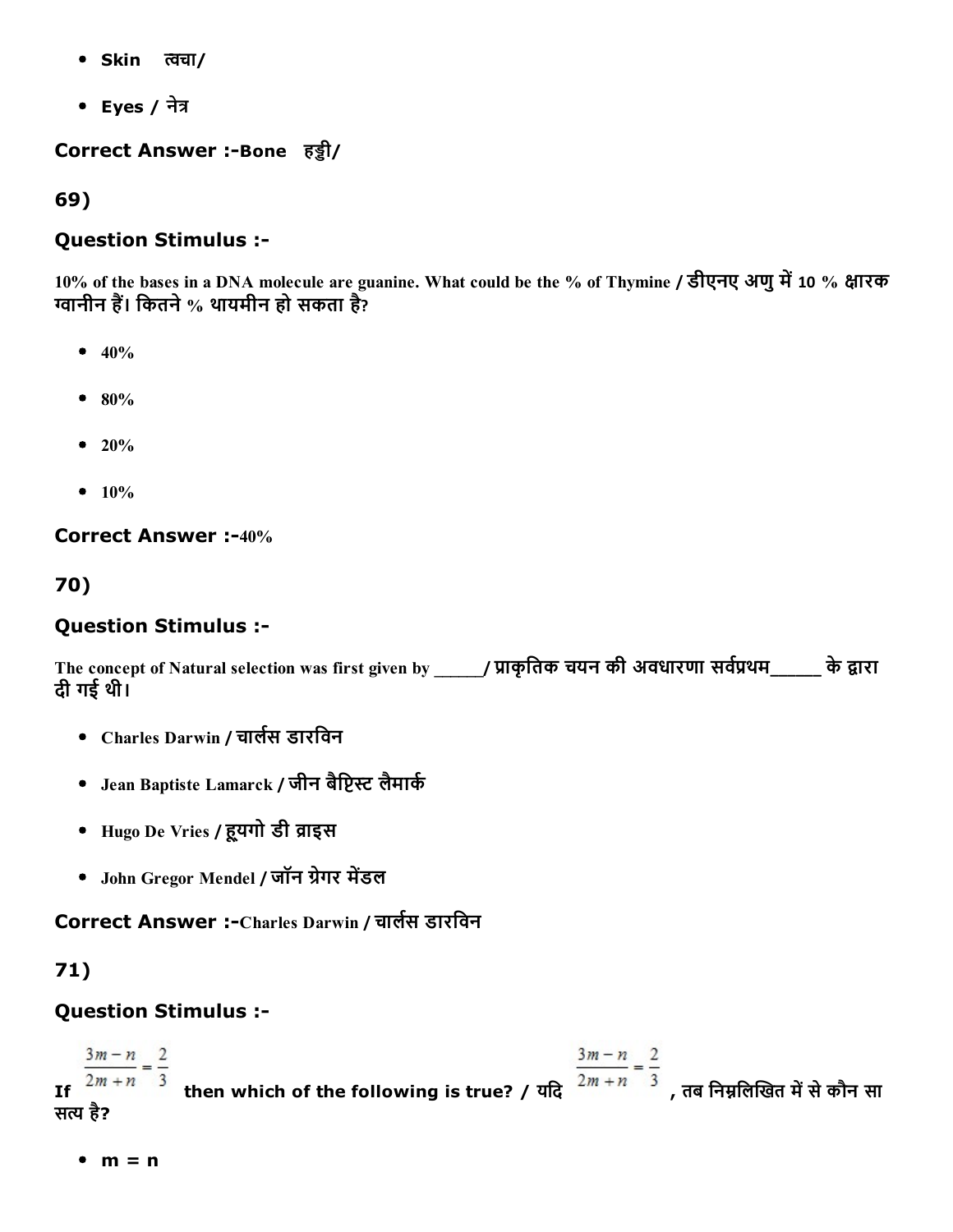- m>n
- m<n
- None

Correct Answer :- $m = n$ 

72)

#### Question Stimulus :

The average salary of worker in a factory is Rs. 8000.The average salary of 7 managers is Rs. 6000 and the average salary of the rest is Rs. 6000.The total number of employees is? / एक कारखाने में कर्मचारी की औसत आय 8000 रूपए है। 7 मैनेजरों की औसत आय 6000 रूपए है और बाकी लोगों की औसत आय 6000 रूपए है। कर्मचारियों की कल संख्या कितनी है?

- $30$
- $32$
- 35
- 38

Correct Answer :-30

#### 73)

#### Question Stimulus :

Mallesh said to his son, " I was as old as you are at present at the time of your birth". If the Mallesh's age is 40 years now, the son's age five years back was: / मल्लेश ने अपने बेटे से कहा, "तुम्हारे जन्म के समय मेरी आयु वर्तमान में तुम्हारी आयु के बराबर थी"। यदि अभी मल्लेश की आयु 40 वर्ष है, तो पांच साल पहले लड़के की आयु थी:

- $\cdot$  10 years / 10 वर्ष
- $\cdot$  12 years / 12 वर्ष
- 15 years / 15 वर्ष
- 17 years / 17 वर्ष

Correct Answer :-15 years / 15 वर्ष

#### 74)

#### Question Stimulus :

A person was asked to state his age in years. His reply was, "Take my age five years hence, multiply it by five and then subtract five times my age five years ago and you will know how old I am". What was the age of the person? /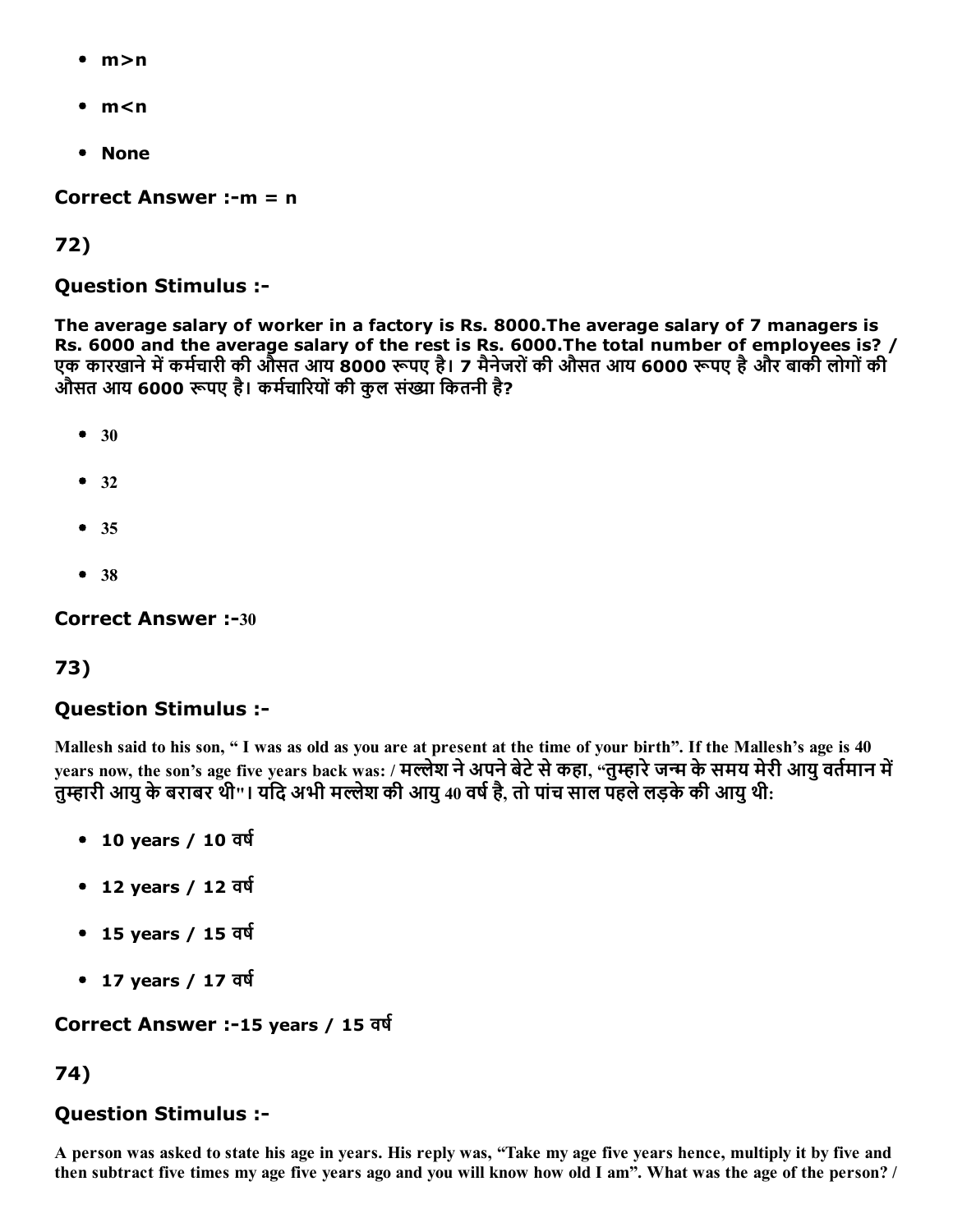एक व्यक्ति से वर्ष में उसकी आयु पूंछी गयी थी। उसका जवाब था, "पांच वर्ष बाद वाली मेरी आयु लीजिये, उसको पांच से गुणा कδरयेऔर िफर पांच गुना मेरी आयुसेपांच साल पहलेवाली मेरी आयुको घटा दीिजयेऔर आपको पता चल जाएगा कि मेरी आयु कितनी है"। व्यक्ति की आयु कितनी थी?

- $\bullet$  40 years / 40 वर्ष
- 50 years / 50 वर्ष
- $\cdot$  60 years / 60 वर्ष
- 70 years / 70 वर्ष

Correct Answer :-50 years / 50 वर्ष

75)

# Question Stimulus :

11/4 th of 64 is / 64 का 11/4वाँहै:

- 196
- $210$
- $176$
- $180$

**Correct Answer :-176** 

76)

# Question Stimulus :

1/8 <sup>th</sup> of 400 is how much less than 2/5<sup>th</sup> of 200? / 400 का 1/8, 200 के 2/5<sup>वों</sup> से कितना कम है?

- 30
- $40$
- $60$
- $70$

**Correct Answer :-30** 

77)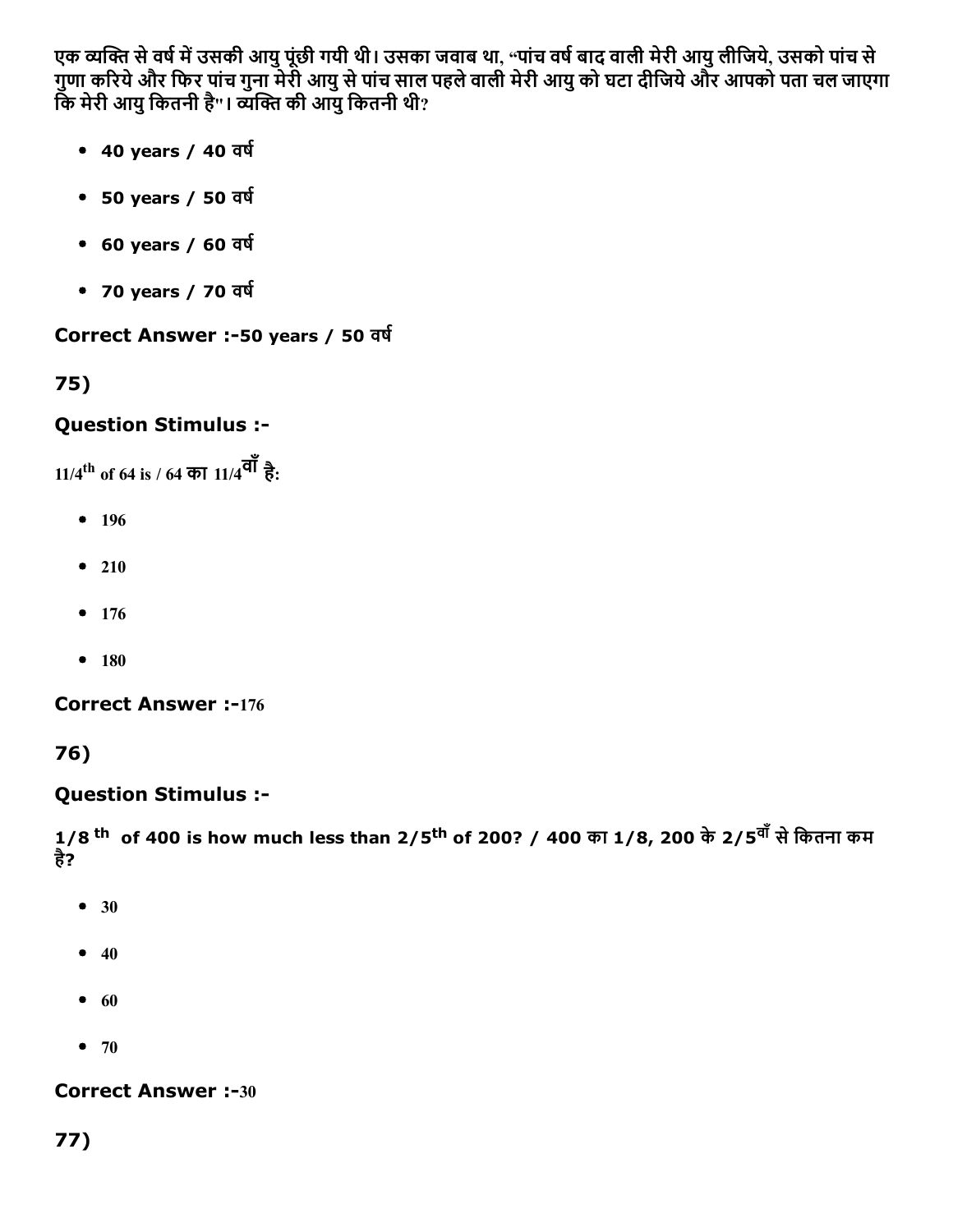## Question Stimulus :

Mohan bought 5 dozen eggs at Rs. 20 per dozen, 7 eggs were broken. Find his percentage loss. / मोहन ने 20 रूपए प्रति दर्जन से 5 दर्जन अंडे ख़रीदे, 7 अंडे टूटे हुए थे। उसकी प्रतिशत हानि ज्ञात करें।

- 11.62%
- 12.65%
- 13.16%
- None of the above / उपरोक्त कोई भी नहीं

#### Correct Answer :-11.62%

78)

#### Question Stimulus :

Fill in the missing alphabets / लुप्त अक्षर भरिए

#### a\_\_ab\_\_aaba\_\_b\_\_

- $\bullet$  a, b, a, b
- $\bullet$  a, a, a, b
- $\bullet$  b, b, b, a
- $\bullet$  b, a, b, a

Correct Answer :-b, b, b, a

79)

#### Question Stimulus :

14% of 800 is / 800 का 14% है:

- 136
- $146$
- $-112$
- 158

**Correct Answer :-112** 

80)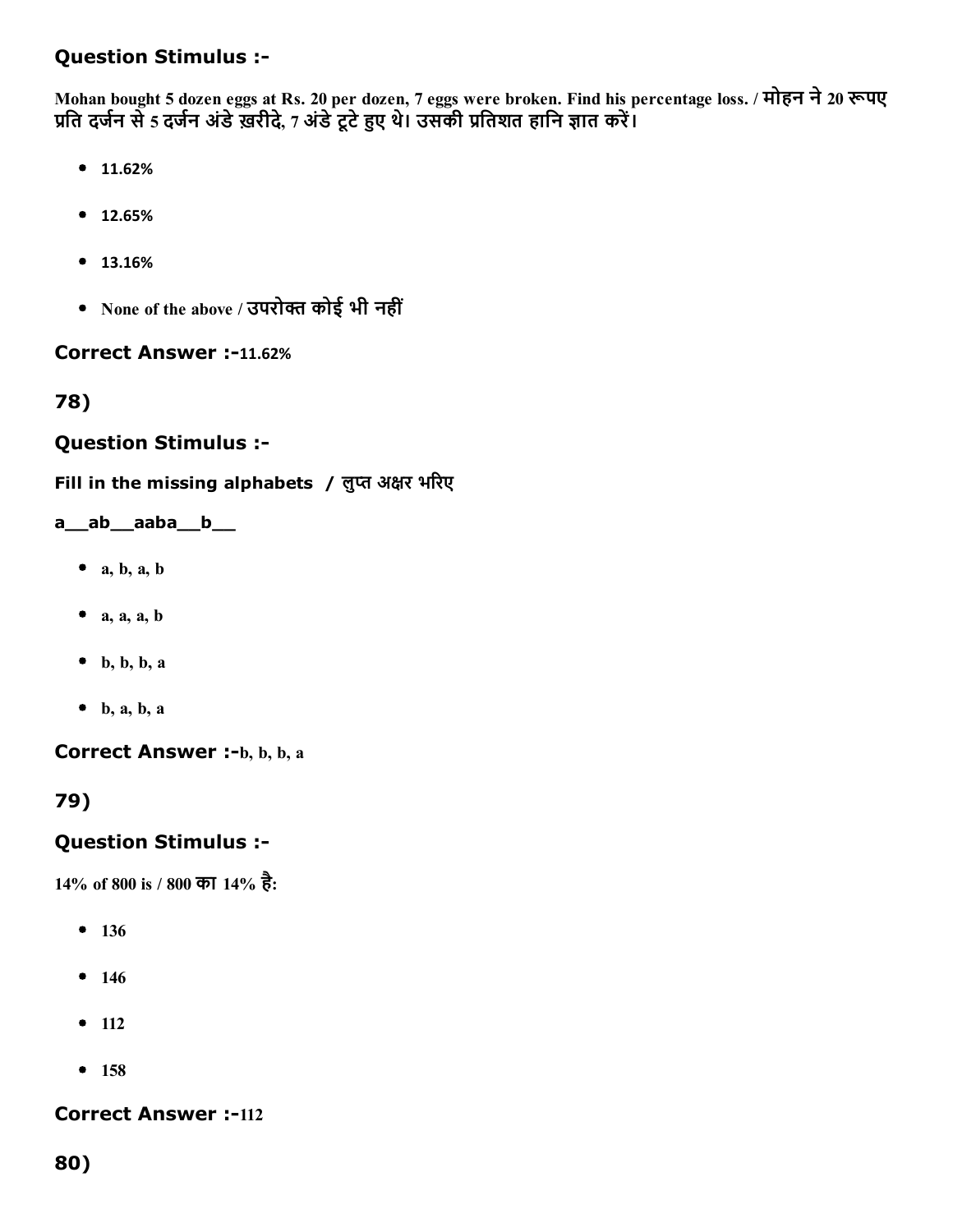Question Stimulus :

Which one of the following four addresses is NOT EXACTLY the same as the one given below? / निम्न चार पतों में से कौन सा नीचे दिये गये पते के एकदम समान नहीं है?

United States Canoe and Kayak Team

E-Mail: usckt@aol.com

Indianapolis, Indiana

(317) 237-5690

(800) 7334976

(i) United States Canoe and Kayak Team

E-Mail: usckt@aol.com

Indianapolis, Indiana

 $(317)$  237-5690

- (800) 7334976
- (ii) United States Canoe and Kayak Team

E-Mail: usckt@aol.com

Indianapolis, Indiana

(317) 237-5690

- (800) 7334976
- (iii) United States Canoe and Kayak Team

E-Mail: usckt@aol.com

Indianapolis, Indiana

 $(317)$  237-5690

(800) 7334976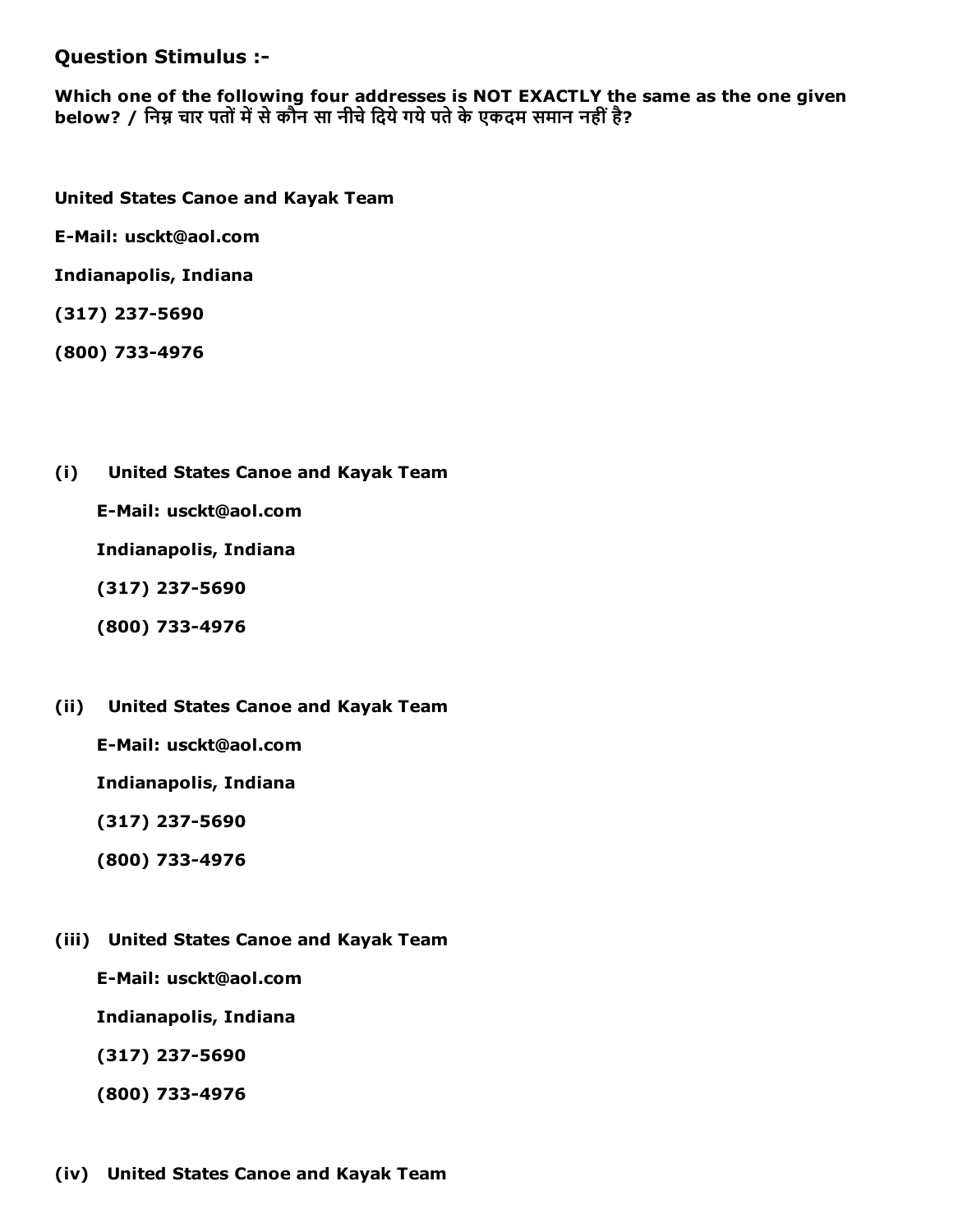E-Mail: usakt@aol.com

Indianapolis, Indiana

(317) 237-5690

(800) 7334976

- $\bullet$  i
- $\bullet$  ii
- $\bullet$  iii
- $\bullet$  iv

**Correct Answer :- iv** 

#### 81)

Question Stimulus :

The series given below contains a sequence of alphabets and numbers. Identify the incorrect combination: / नीचे दी गई श्रंखला में अक्षरों और संख्याओं का क्रम सम्मिलित है। गलत संयोजन पहचािनए:

| i. df8o7e6uwz    | ii. df8o7e6uwz |
|------------------|----------------|
| iii. df8o7e6uvvz | iv. df8o7e6uwz |
| $\bullet$ i      |                |
| $\bullet$ ii     |                |

- $\bullet$  iii
- $\bullet$  iv

**Correct Answer :-iii** 

#### 82)

#### Question Stimulus :

The speed of a car increases by 5 km after every one hour. If the distance traveled in the first one hour was 45 km, then what is the total distance traveled in 7 hrs? / हर एक घंटे के पश्चात कार की गति में 5 किमी की वृद्धि होती है। यदि पहले एक घंटे में तय की गई दूरी 45 किमी थी, तो 7 घंटों में तय की गई कुल दूरी की यात्रा क्या है?

- 400 km /400 िकमी
- 350 km /350 िकमी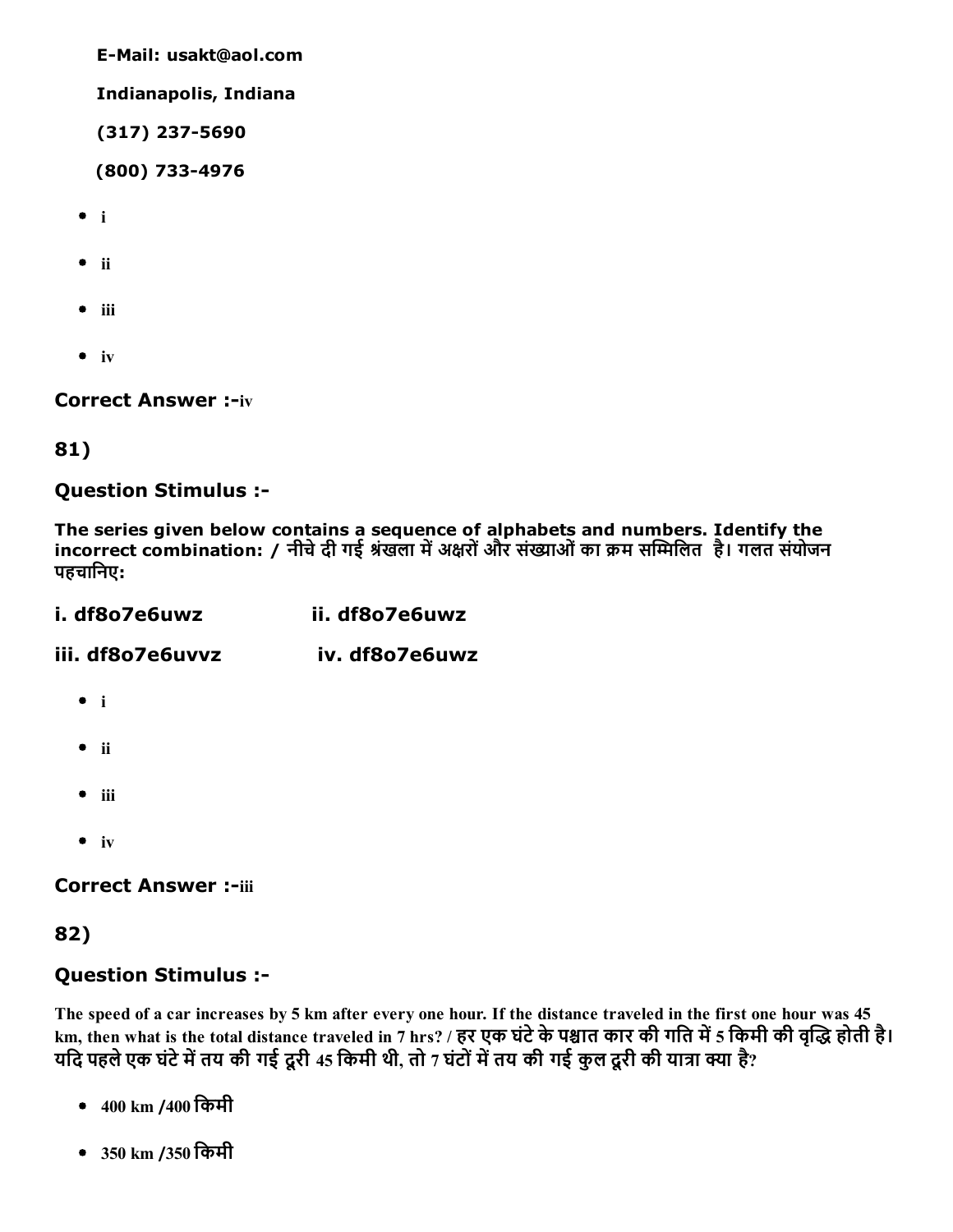- 380 km /380 िकमी
- 420 km / 420 िकमी

## Correct Answer :420 km / 420 िकमी

## 83)

## Question Stimulus :

Gopal takes 70 milky bars at Rs.2 each 50 Cadbury at Rs.10 each; and 90 perks at Rs.5. How much discount will get at 5%? / गोपाल रूपये 2 प्रत्येक के मूल्य में 70 मिल्की बार, रूपये 10 प्रत्येक के मूल्य में 50 कैडबेरी; तथा रूपये 5 प्रत्येक के मूल्य में 90 पर्क लेता है। 5% की दर पर उसे कितनी छूट प्राप्त होगी?

- $54.50$
- $50.50$
- $60.50$
- $70.50$

## Correct Answer :-54.50

84)

# Question Stimulus :

Find the next term in the series 1,4,10,22,46, \_\_\_\_\_ / श्रंखला में अगला पद ज्ञात कीजिए 1,4,10,22,46,

- $68$
- $48$
- $-12$
- $94$

**Correct Answer :-94** 

85)

## Question Stimulus :

Find the next term in the series. / श्रंखला में अगला पद ज्ञात कीजिए।

6, 12, 30, 84, 246

 $• 732$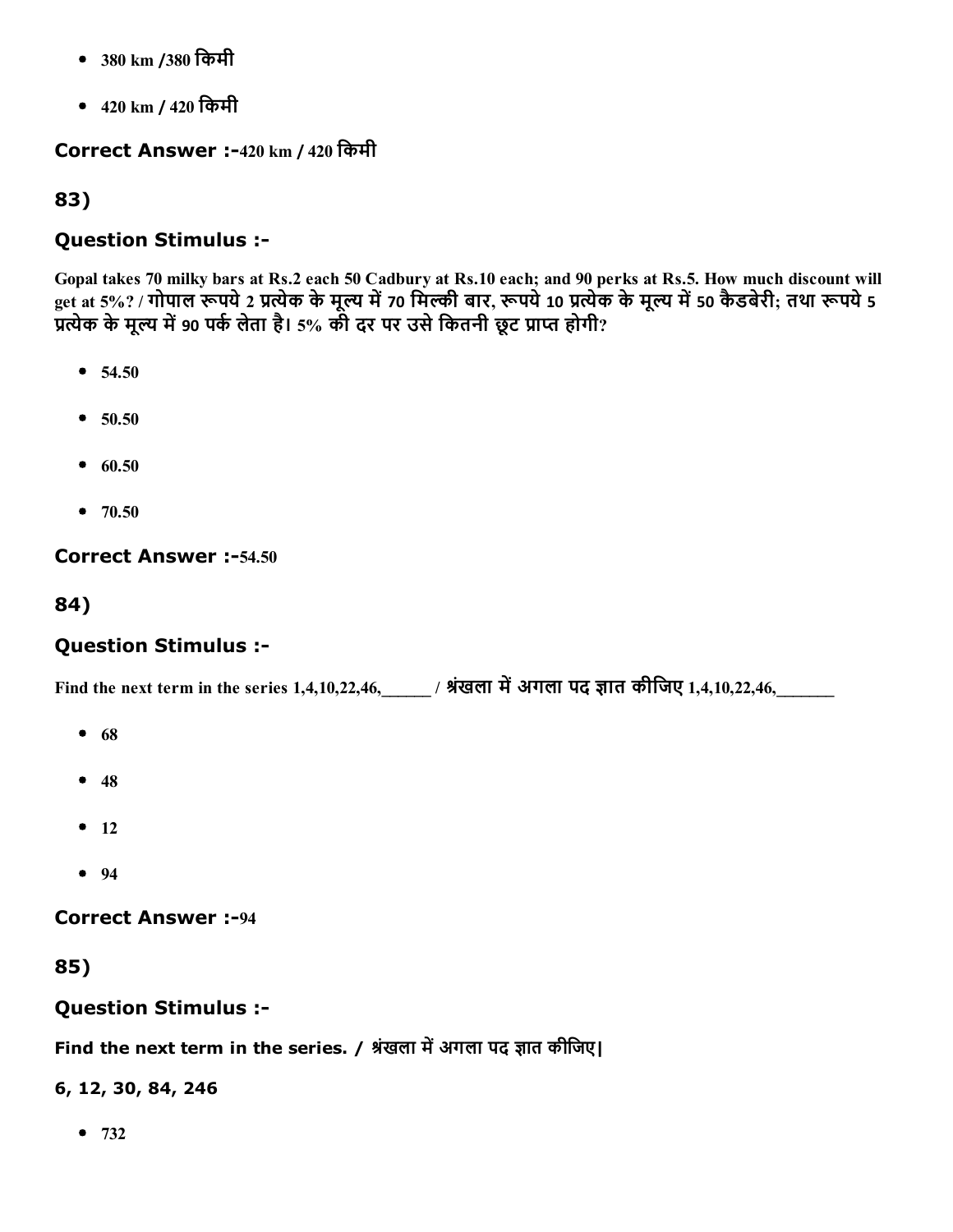- 832
- $944$
- $748$

**Correct Answer :-732** 

86)

Question Stimulus :

In a certain language 'veny heny steny' means 'get out man' and ' steny shomy shelt' means 'out of danger'. Then in that language the word 'steny' is used for: / किसी खास भाषा में 'veny heny steny' का मतलब है'get out man' और ' steny shomy shelt' का मतलब है'out of danger'। तो उस भाषा में शब्द 'steny' इसके लिए प्रयोग होता है:

- danger
- $•$  man
- $\bullet$  out
- $\bullet$  of

**Correct Answer :- out** 

#### 87)

#### Question Stimulus :

In the sequence shown below, which figure comes next? / नीचे दिखाये गये क्रम में अगली आकृति कौन सी होगी?



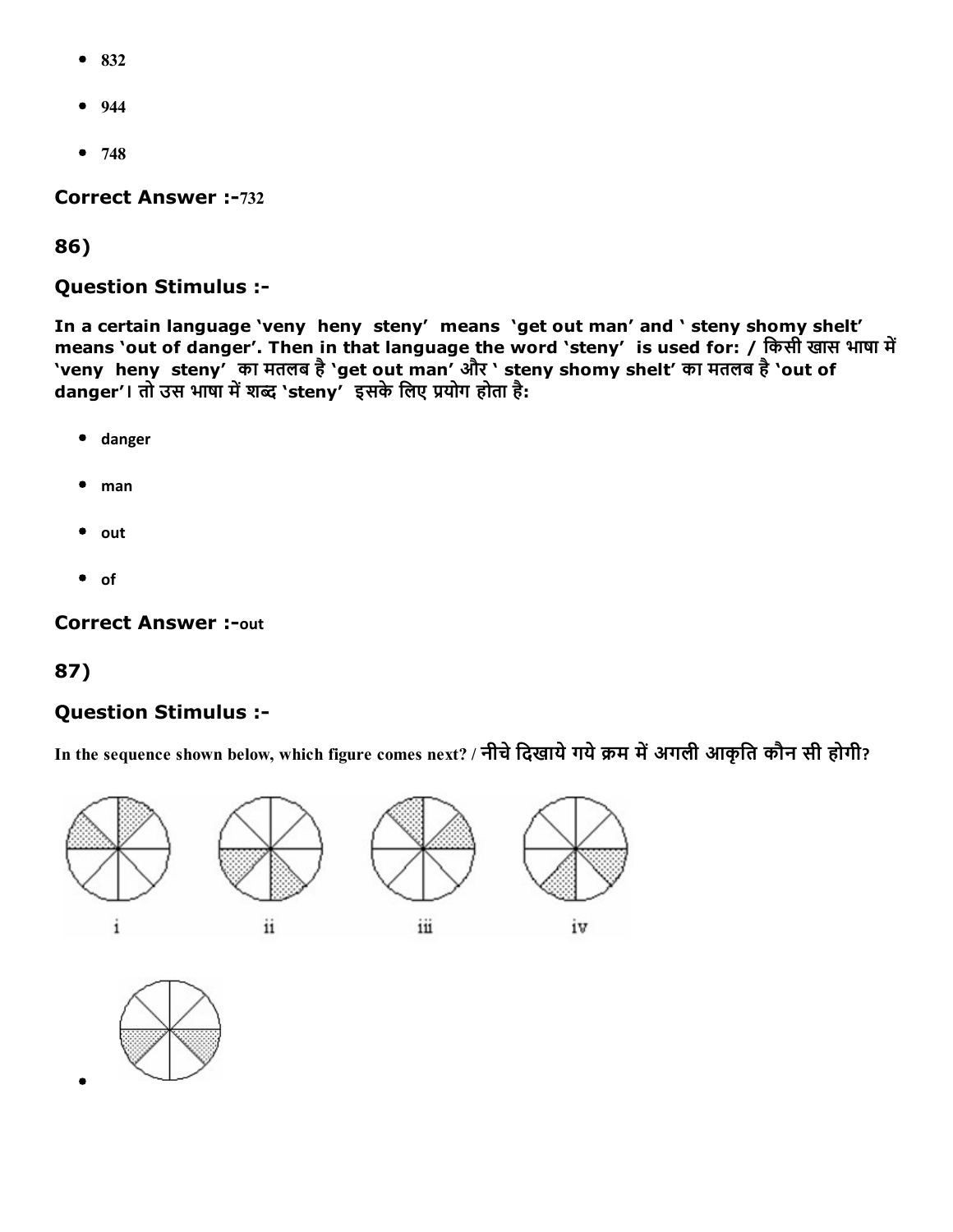







## Question Stimulus :

Two people, P and Q are married to each other. E and F are brothers. If E is P's brother, then, how is F related to Q? / दो लोग, P और Q एक दूसरे से शादी-शुदा हैं। E और F भाई हैं। यदि E, P का भाई है, तो, F, Q से कैसे संबंधित है?

- Brother‐in‐law / देवर
- Sister‐in‐law / देवरानी
- Sister / बहन
- Cannot be determined / नहीं ज्ञात किया जा सकता

Correct Answer :-Brother-in-law / देवर

### 89)

#### Question Stimulus :

M # N means that M is the wife of N / M # N का मतलब है कि M, N की पत्नी है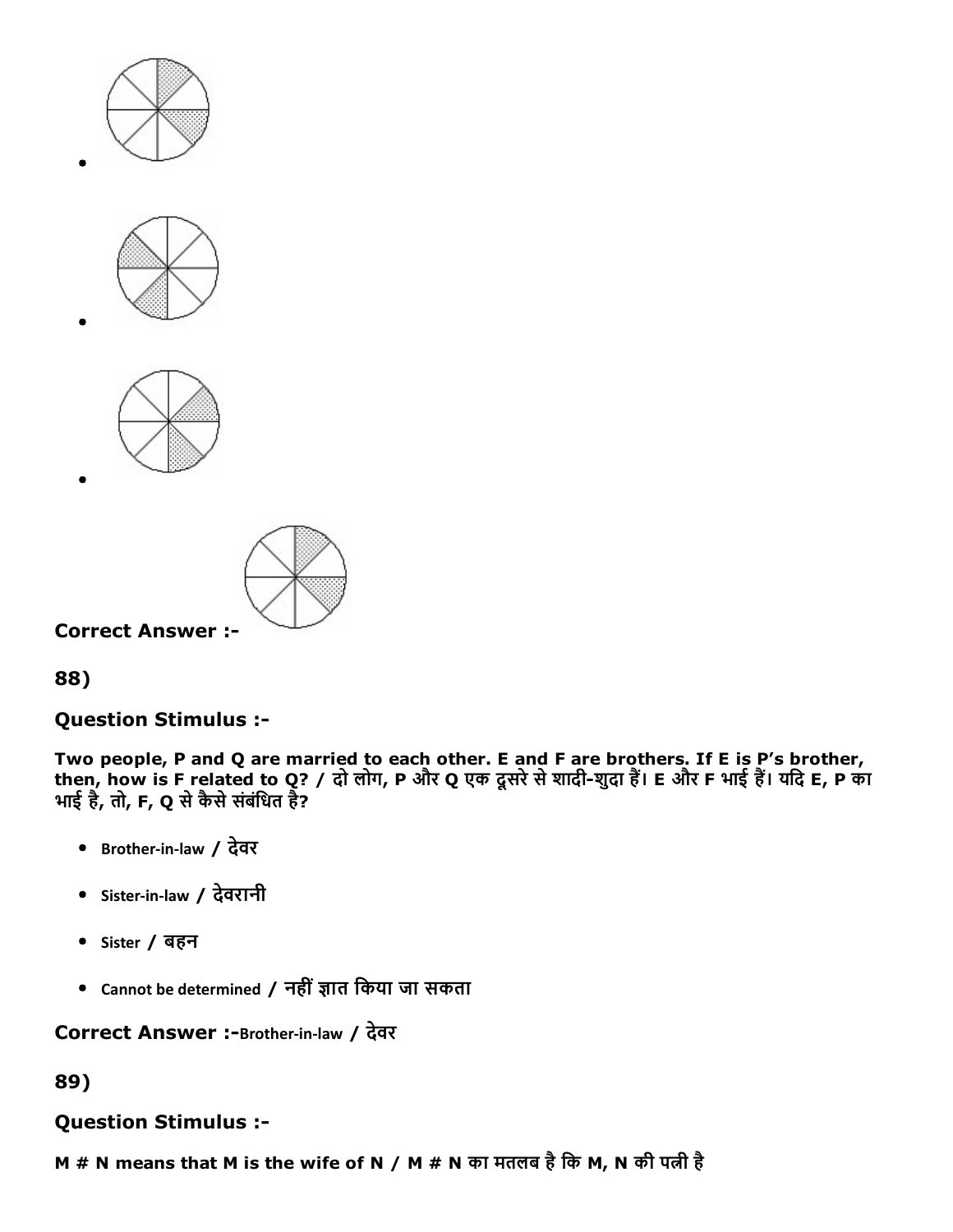M @ N means that M is the brother of N / M @ N का मतलब हैिक M, N का भाई है

M % N means that M is the father of N / M % N का मतलब है कि M, N के पिता हैं

M - N means that M is the sister of N / M - N का मतलब है कि M, N की बहन है

M = N means that M is married to N / M = N का मतलब है कि M, N से शादी शुदा है

If the relationship between P and T is represented as P # Q @ R % S - T, then, which of the following is always TRUE? / यदि P और T के बीच का संबंध P # Q @ R % S - T से दर्शाया गया है, तो, निम्न में से कौन सा हमेशा सत्य होगा?

- P is the father-in-law of S. / P, S के ससुर हैं।
- S is the daughter-in-law of Q. / S, Q की बह है।
- Q is the uncle of T. / Q, T के अंकल हैं।
- T is the nephew of Q. / T, Q का भतीजा है।

Correct Answer :- Q is the uncle of T. / Q, T के अंकल हैं।

#### 90)

#### Question Stimulus :

A is married to C. F is B's brother. D is A's daughter. E is C's brother. B is C's son, but C is not B's mother. Who is B's mother? / A, C से शादी-शुदा है। F, B का भाई है। D, A की बेटी है। E, C का भाई है। B, C का बेटा है, लेकिन C, B की माता नहींहै। B की माता कौन है?

- $\bullet$  E
- $\bullet$  D
- $\bullet$  A
- $\bullet$  C

**Correct Answer :- A** 

91)

#### Question Stimulus :

Which of the following is the mirror image of FOLDER? / निम्न में से कौन सा FOLDER का दर्पण प्रतिबिम्ब है?

- **FODDER**
- **FOLDER**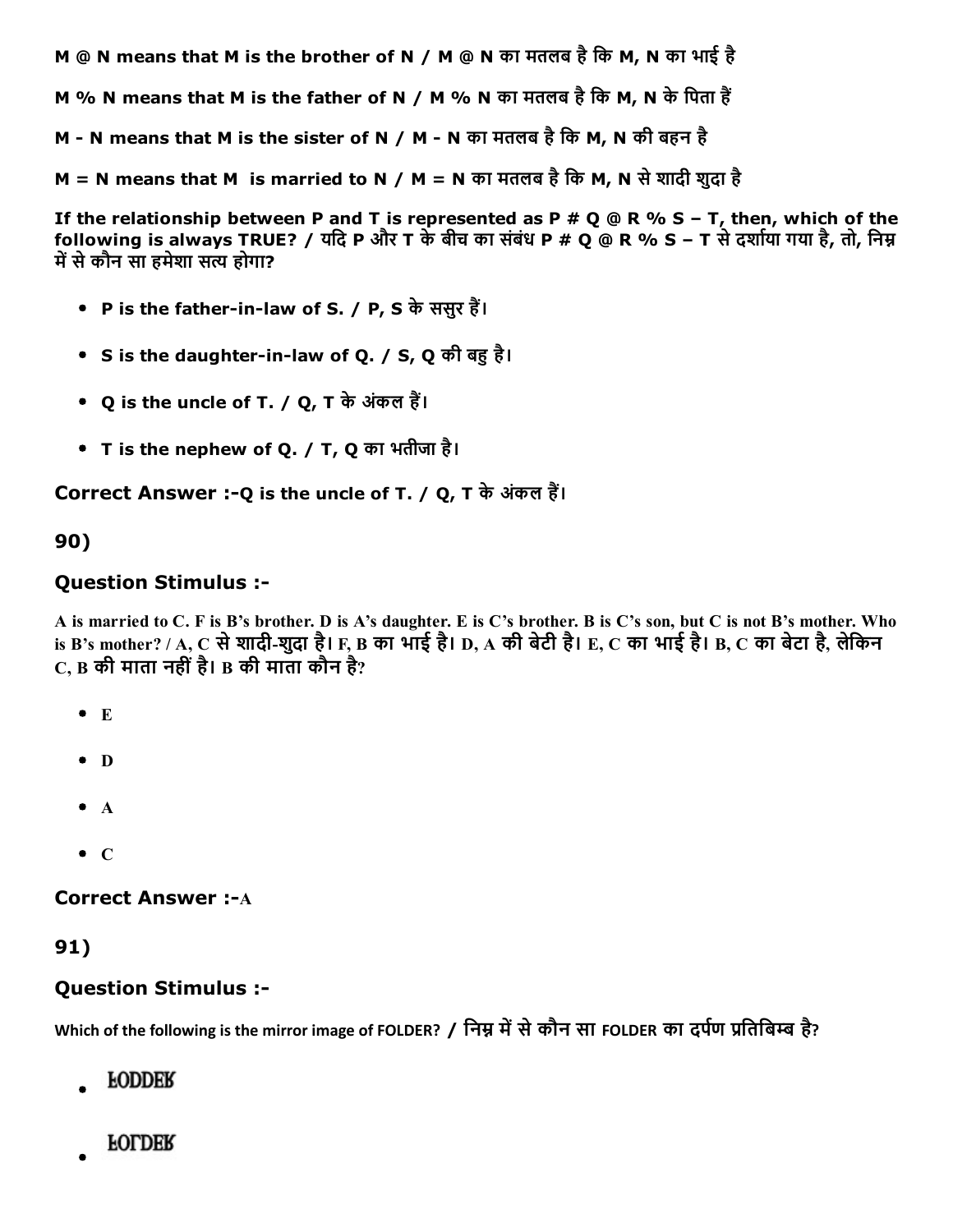- **FOODER**
- **REFOLD**

Correct Answer :

92)

## Question Stimulus :

In the following question the first word has certain relationship with the second word. If the third word has to have the similar relationship with the fourth word, the fourth word will be: / निम्न प्रश्न में, पहले शब्द का दूसरे शब्द के साथ किसी प्रकार से कोई संबंध है। यदि तीसरे शब्द का चौथे शब्द के साथ उसी प्रकार का संबंध होना चाहिए, तो चौथा शब्द होगा:

Lucid : Obscure :: Evasive : ? / प्रकृतिस्थ : अस्पष्ट :: कपटपूर्ण : ?

- Free / मुक्त
- Honest / ईमानदार
- Liberal / उदारवादी
- Frank / फ्रैंक

Correct Answer :-Honest / ईमानदार

# 93)

## Question Stimulus :

In how many different arrangements can 5 men and 5 women sit around a table so that no two men sit together? / ऐसी कितनी भिन्न व्यवस्थाओं में, एक मेज़ के गिर्द 5 पुरूष एवं 5 महिलाएं बैठ सकते हैं कि कोई भी दो पुरूष साथ न बैठे?

- 5040  $\bullet$
- 2520  $\bullet$
- 2880
- $1440$

**Correct Answer :-2880** 

94)

Question Stimulus :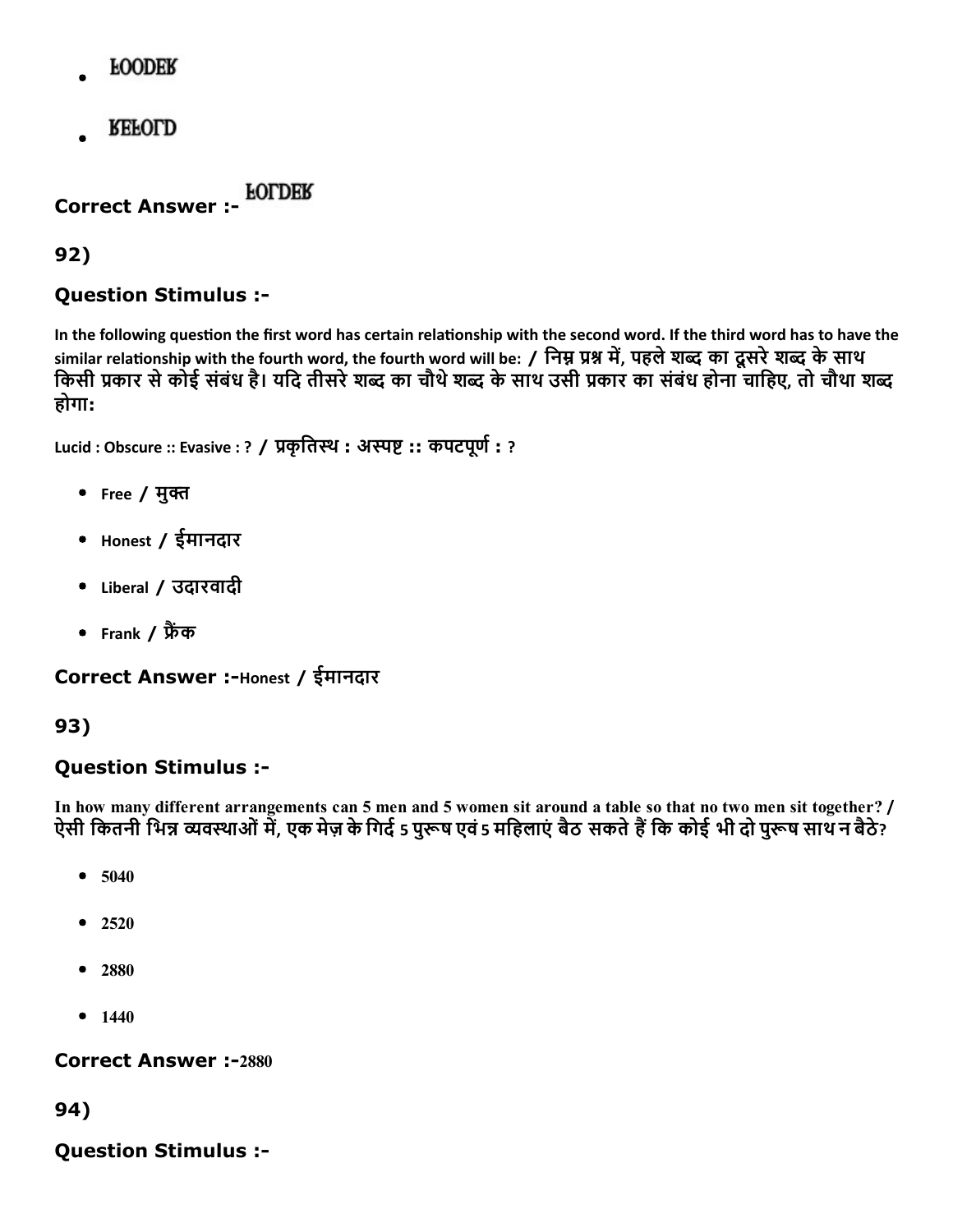Mona goes for a walk from her house towards West. After walking 30 m she turns right and walks 20 m. She then turns left and moves another 10 m, before turning left again and walks 40 m. She now turns to the left and walks 5 m. She then turns to her left. Find out the direction in which she is walking now? / मोना अपने घर से पश्चिम की ओर टहलने के लिए जाती है। 30मी पैदल चलने के बाद वह दायें मुड़ती है और 20मी चलती है। फिर वह बायें ओर मुड़ती है और पुन: बायें ओर मुड़ने से पहले अन्य 10मी चलती है, और 40मी पैदल चलती है। अब वह बायें मुड़ती है और 5मी चलती है। वह फिर अपने बायें मुड़ती है। वह दिशा निकालिए जिसमें वह अभी चल रही है?

- North-West / उत्तर-पश्चिम
- $\bullet$  East / पूर्व
- $\bullet$  North / उत्तर
- $\bullet$  South-East / दक्षिण-पूर्व

## Correct Answer :-North / उत्तर

# 95)

# Question Stimulus :

The question is based on the following arrangement. / प्रश्न निम्न व्यवस्था पर आधारित है।

W 1 R % 4 J E # 7 M T 2 1 9 B H 3 A \$ 9 F Q 5 D G 6 U S P

If the order of the last fifteen elements is reversed, which of the following will be the fifth to the right of twelfth from the left end? / यदि आखरी पंद्रह तत्वों का क्रम अनुक्रमित कर दिया जाये, तो निम्न में से कौन सा बायें सिरे से बारहवें की दायीं ओर पाँचवा होगा?

- $\bullet$  U
- $\bullet$  \$
- $3$
- $\bullet$  6

## **Correct Answer :- U**

## 96)

# Question Stimulus :

Select the statement which is logically equivalent to the given statement: / वह कथन चुनिये जो तर्क की दृश्टि से दिये गयेकथन केसमान है:

No athletes are lazy. All basketball players are athletes. / कोई एथलीट आलसी नहीं हैं। सभी बास्किट बॉल खिलाड़ी एथलीट हैं।

• No basketball player is lazy. / कोई भी बास्किट बॉल खिलाड़ी आलसी नहीं है।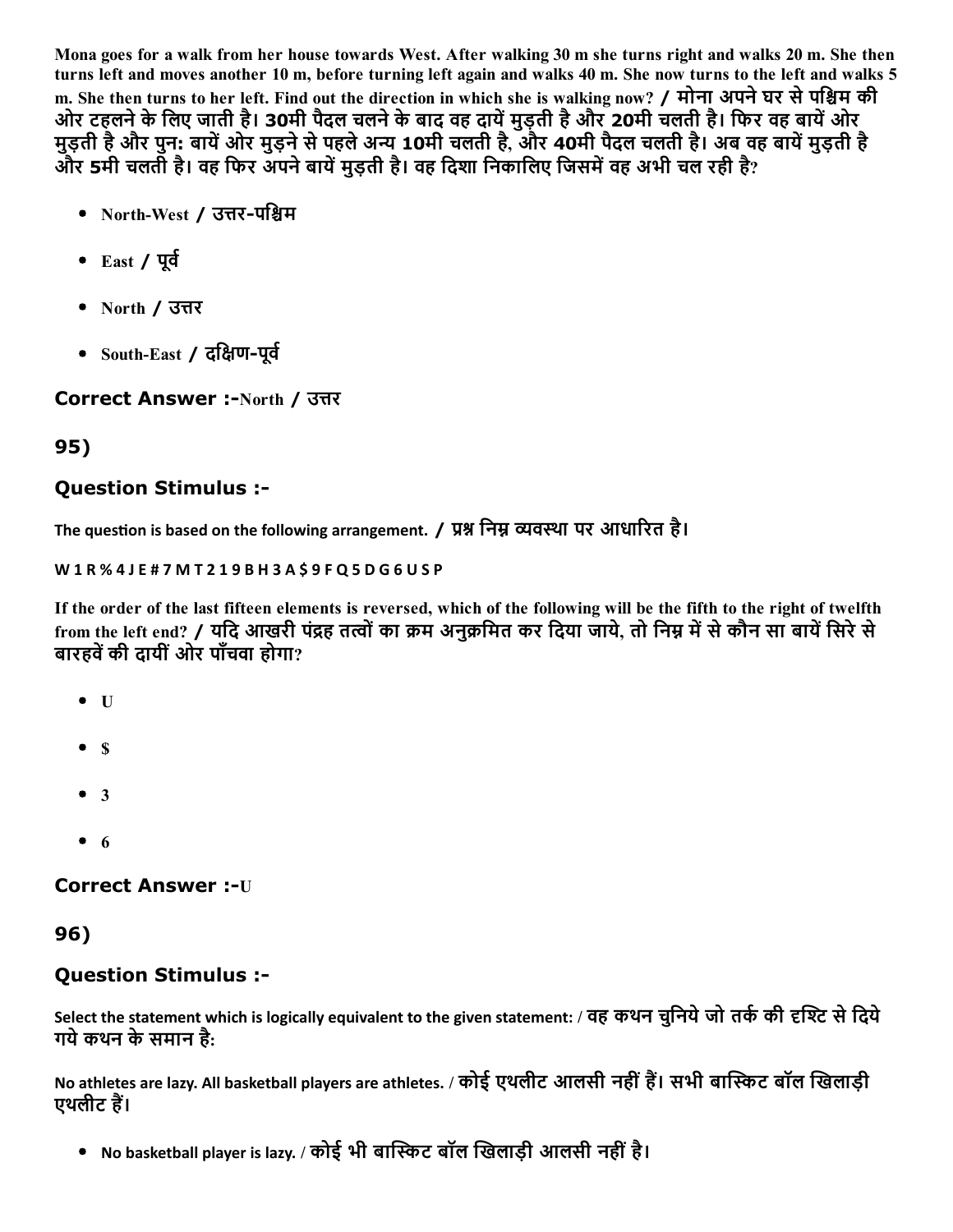- All basketball players are lazy. / सभी बास्किट बॉल खिलाड़ी आलसी हैं।
- Some basketball players are lazy. / कुछ बास्किट बॉल खिलाड़ी आलसी हैं।
- None of the above. / उपरोक्त कोई नहीं।

Correct Answer :-No basketball player is lazy. / कोई भी बास्किट बॉल खिलाड़ी आलसी नहीं है।

## 97)

#### Question Stimulus :

Select the statement,which is the logical equivalent to the statement given below: / वह कथन चुनिये जो तर्क की दृश्टि से दिये गये कथन के समान है:

It is not true that both Rama and Ravana fought the battle. / यह सत्य नहीं है कि राम और रावण दोनों नें युद्ध लड़ा।

- Rama fought the battle and Ravana fought the battle / राम ने युद्ध लड़ा और रावण नें युद्ध लड़ा
- Rama fought the battle and Ravana didn't fought the battle. / राम ने युद्ध लड़ा और रावण नें युद्ध नहीं लड़ा।
- Rama didn't fought the battle and Ravana fought the battle. / राम ने युद्ध नहीं लड़ा और रावण नें युद्ध लड़ा।
- Rama fought the battle or Ravana fought the battle. / राम नें युद्ध लड़ा या रावण नें युद्ध लड़ा।

Correct Answer :-Rama fought the battle or Ravana fought the battle. / राम नें युद्ध लड़ा या रावण नें युद्ध लड़ा।

#### 98)

#### Question Stimulus :

Select the option that is true about the Statements and Conclusions given: / वह विकल्प चुनिये जो दिये गये कथनों और निष्कर्षों के बारे में सही है:

Statements: / कथन:

All candles are horses. / सभी मोमबत्तियाँ घोड़े हैं।

Some bells are not candles. / कुछ घण्टियाँ मोमबत्तियाँ नहीं हैं।

Conclusions: / निष्कर्ष:

i. All bells are horses. / सभी घण्टियाँ घोड़े हैं।

ii. Some bells are horses. / कुछ घण्टियाँ घोड़े हैं।

• Only conclusion I follows / केवल निष्कर्ष I निकलता है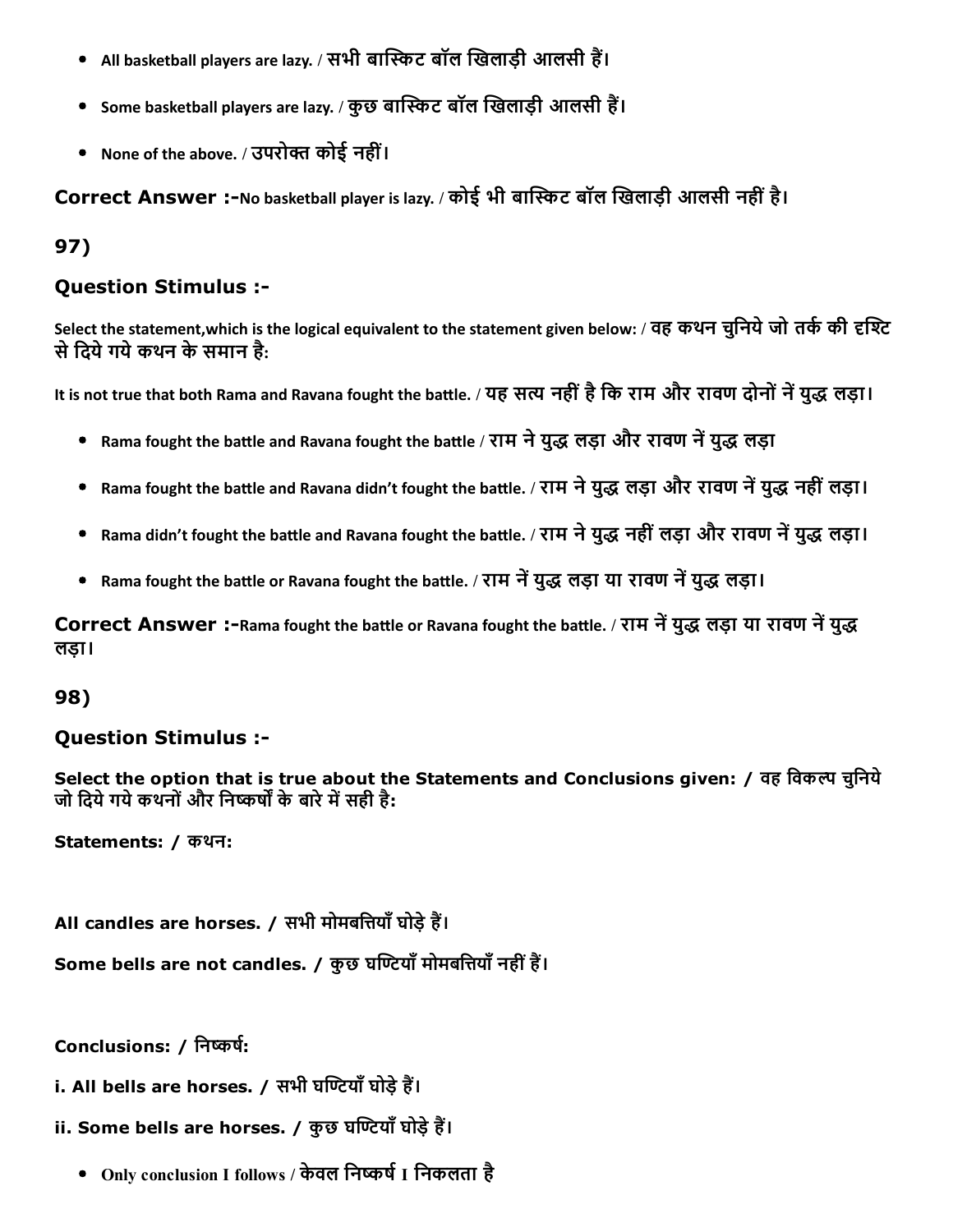- Only conclusion II follows / केवल निष्कर्ष II निकलता है
- Both conclusion I and II follows / निष्कर्ष I और II दोनों निकलते हैं
- None of the conclusion I and II follows / निष्कर्ष I और II में से कोई भी नहीं निकलता है

Correct Answer :-None of the conclusion I and II follows / निष्कर्ष I और II में से कोई भी नहीं निकलता है

## 99)

#### Question Stimulus :

Select the option that is true about the Statements and Conclusions given: / वह विकल्प चुनिये जो दिये गये कथनों और निष्कर्षों के बारे में सही है:

Statements: / कथन:

All roads are baskets / सभी सड़कें टोकरियाँ हैं

```
Some roads are windows / कुछ सड़कें खिड़कियाँ हैं
```
#### Conclusions: / निष्कर्ष:

- i. Some baskets are windows / कुछ टोकरियाँ खिड़कियाँ हैं
- ii. Some windows are baskets / कुछ खिड़कियाँ टोकरियाँ हैं
	- Only conclusion I follows / केवल निष्कर्ष I निकलता है
	- Only conclusion II follows / केवल निष्कर्ष II निकलता है
	- Both conclusion I and II follows / निष्कर्ष I और II दोनों निकलते हैं
	- None of the conclusion I and II follows / निष्कर्ष I और II में से कोई भी नहीं निकलता है

Correct Answer :-Both conclusion I and II follows / निष्कर्ष I और II दोनों निकलते हैं

## 100)

## Question Stimulus :

Select the option that is true about the Statements and Conclusions given: / वह विकल्प चुनिये जो दिये गये कथनों और निष्कर्षों के बारे में सही है:

Statements: / कथन:

All bottles are iron / सभी बोतलें लोहा हैं

Some bottles are paper / कुछ बोतलें कागज़ हैं